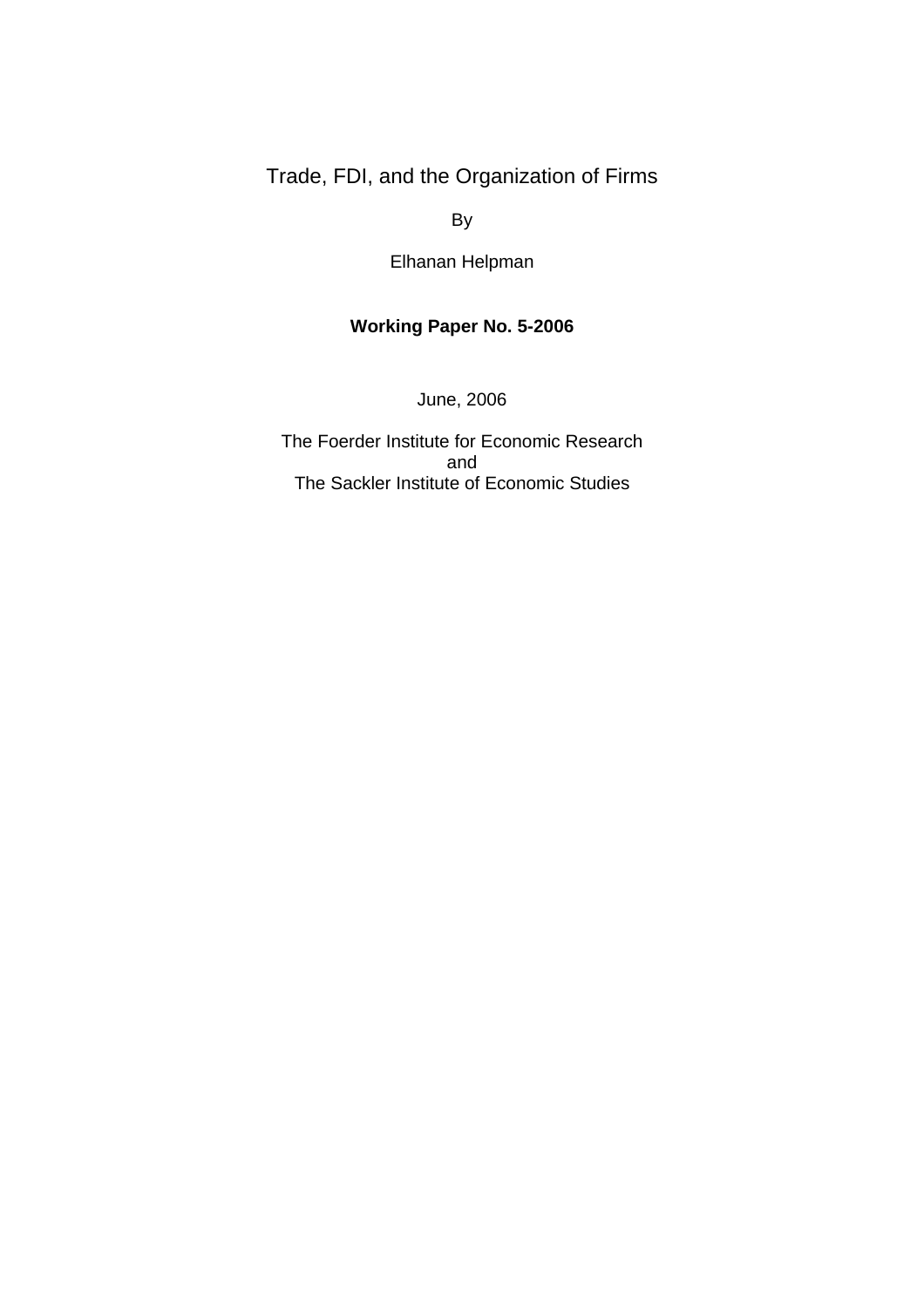# Trade, FDI, and the Organization of Firms

Elhanan Helpman<sup>∗</sup> Harvard University, Tel Aviv University and CIAR

This revision: February 19, 2006

#### Abstract

New developments in the world economy have triggered research designed to better understand the changes in trade and investment patterns, and the reorganization of production across national borders. Although traditional trade theory has much to offer in explaining parts of this puzzle, other parts required new approaches. Particularly acute has been the need to model alternative forms of involvement of business firms in foreign activities, because organizational change has been central in the transformation of the world economy. This paper reviews the literature that has emerged from these efforts.

The theoretical refinements have focused on the individual firm, studying its choices in response to its own characteristics, the nature of the industry in which it operates, and the opportunities afforded by foreign trade and investment. Important among these choices are organizational features, such as sourcing strategies. But the theory has gone beyond the individual firm, studying the implications of firm behavior for the structure of industries. It provides new explanations for trade structure and patterns of FDI, both within and across industries, and has identified new sources of comparative advantage.

Keywords: international trade, foreign direct investment, comparative advantage, heterogeneity, incomplete contracts, organization of production.

JEL Classification: D23, F1, F2.

<sup>∗</sup>I thank the National Science Foundation and the U.S.-Israel Binational Science Foundation for financial support. Parts of this paper were used in my European Investment Bank Lecture, the European University Institute, Florence. I am grateful to the Department of Economics at the European University Institute for its hospitality. Much of the work for this paper was done when I was Sackler Visiting Professor at Tel Aviv University. Pol Antràs, Roger Gordon, Gene Grossman, Marc Melitz, Stephen Redding and three referees provided useful comments.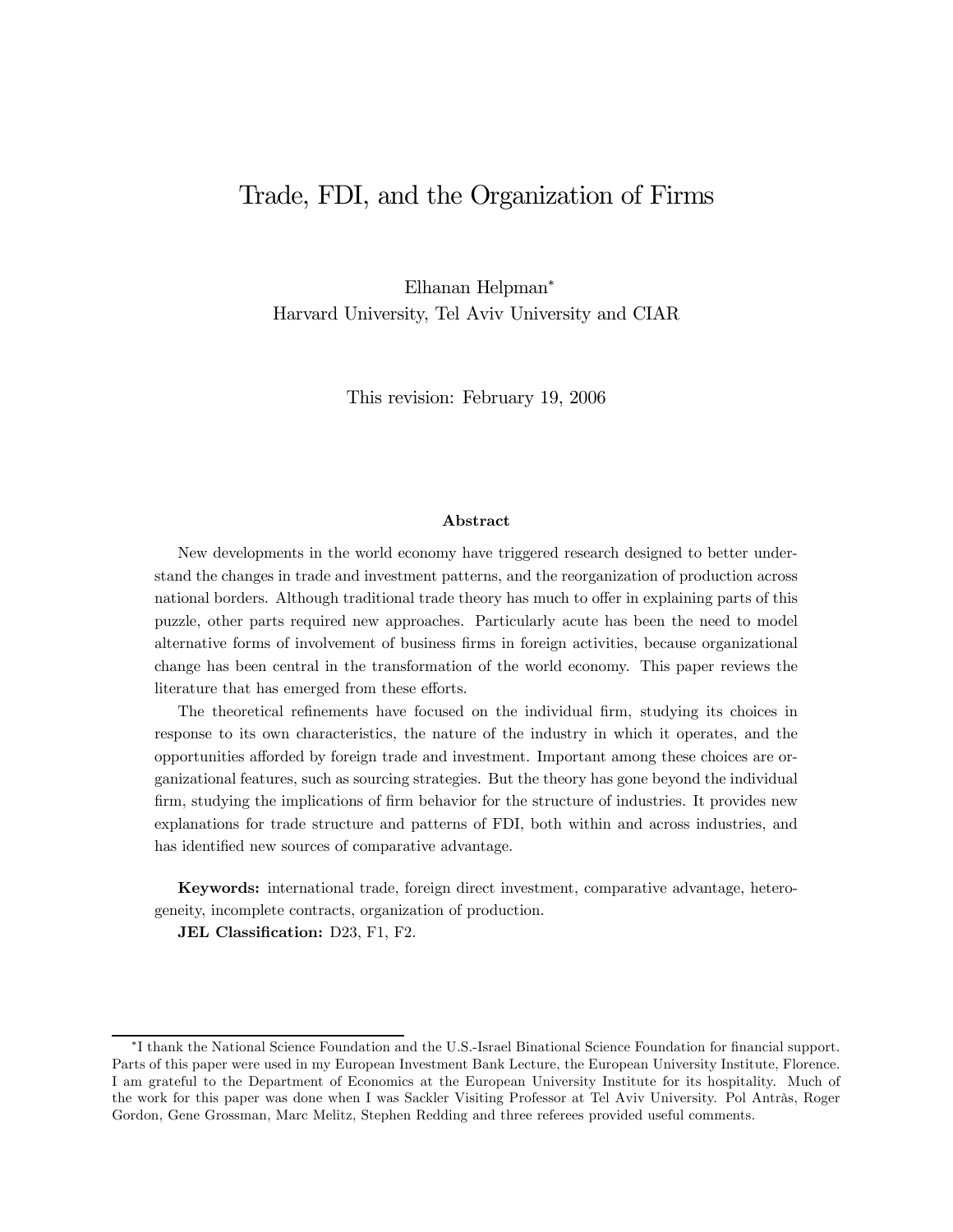## 1 Introduction

International trade and foreign direct investment (FDI) have been among the fastest growing economic activities around the world. In 2003 world merchandise exports were close to 7.3 trillion dollars; world exports of commercial services were close to 1.8 trillion dollars; and world FDI inflows were close to 560 billion dollars.<sup>1</sup> However, between 1990 and 2001 sales by foreign affiliates of multinational corporations expanded much faster than exports of goods and nonfactor services.2 A striking feature of this growth has been an unprecedented expansion of FDI in services; the inward stock of FDI in services increased from 950 billion dollars in 1990 to 4 trillion in 2002.<sup>3</sup> In 2001-2002, services accounted for two-thirds of FDI inflows.

These remarkable figures mask equally remarkable changes in the nature of trade and FDI flows. The fast expansion of trade in services has been accompanied by fast-growing trade in intermediate inputs.4 Moreover, the growth of input trade has taken place both within and across the boundaries of the firm, i.e., as intrafirm and arm's-length trade.<sup>5</sup> In the U.S. the latter has grown particularly fast. And many studies have documented the growth of international vertical specialization, as reflected in the flows of inputs across national borders for further processing and final assembly.<sup>6</sup> These trends are closely related to the growing fragmentation of production, in which multinational corporations play a central role. Technological change, such as computer-aided design and computer-aided manufacturing, contributed to this process. And the same technological changes also contributed to growing outsourcing within and across national borders.7

In addition to these broad trends, new data sets enable researchers to uncover previously unobserved patterns of trade and FDI flows. Especially important is the finding that a systematic relationship exists between the characteristics of business firms and their participation in foreign trade and investment. Exporting firms are not a random sample of the population of firms in an industry, and neither are firms engaged in FDI. Only a small fraction of firms export, they are larger and more productive than firms that serve only the domestic market, and more firms export to larger markets.<sup>8</sup> A small fraction of firms engage in FDI, and these firms are larger and more

 $6$ See, for example, Campa and Goldberg (1997) for the U.S., U.K. and Canada; Strauss-Kahn (2003) for France; and Hummels, Rappoport and Yi (1998) and Hummels, Ishii and Yi (2001) for other OECD countries.

7See Abraham and Taylor (1996) and Bartel, Lach and Sicherman (2005) on outsourcing trends in the U.S.

8See Eaton, Kortum and Kramarz (2004). They report that only 17.4% of French firms in manufacturing industries export, and they export 21.6% of the aggregate manufacturing output. These numbers hide large variations across

<sup>&</sup>lt;sup>1</sup>FDI inflows reached a peak of 1.4 trillion dollars in 2000, but declined from 2000 to 2003; see UNCTAD (2004). According to UNCTAD (2002), foreign affiliates of multinational corporations accounted for 11% of world GDP and 35% of world trade in 2001. In the 1990s merchandise exports grew at an annual rate of 6.4% in real terms while merchandise production grew at an annual rate of 2.5% only (see WTO (2004)).

<sup>&</sup>lt;sup>2</sup> According to UNCTAD (2002), by almost 7\% per year.

 $3$ See UNCTAD  $(2004)$ .

<sup>&</sup>lt;sup>4</sup>Ssee Yeats  $(2001)$ .

<sup>5</sup>See Feenstra (1998) and Borga and Zeile (2004). According to Borga and Zeile (2004), exports of U.S. parent companies to their foreign affiliates for further processing have increased from 8.5% of total U.S. exports of goods in 1966 to 14.7% in 1999, and from 39.3% of total exports of goods by U.S. parents to their foreign affiliates in 1966 to 64.7% in 1999. These shares vary substantially across industries; they are particularly large in electronic and other electric equipment as well as in transportation equipment, and particularly small in petroleum manufacturing as well as in food and kindred products.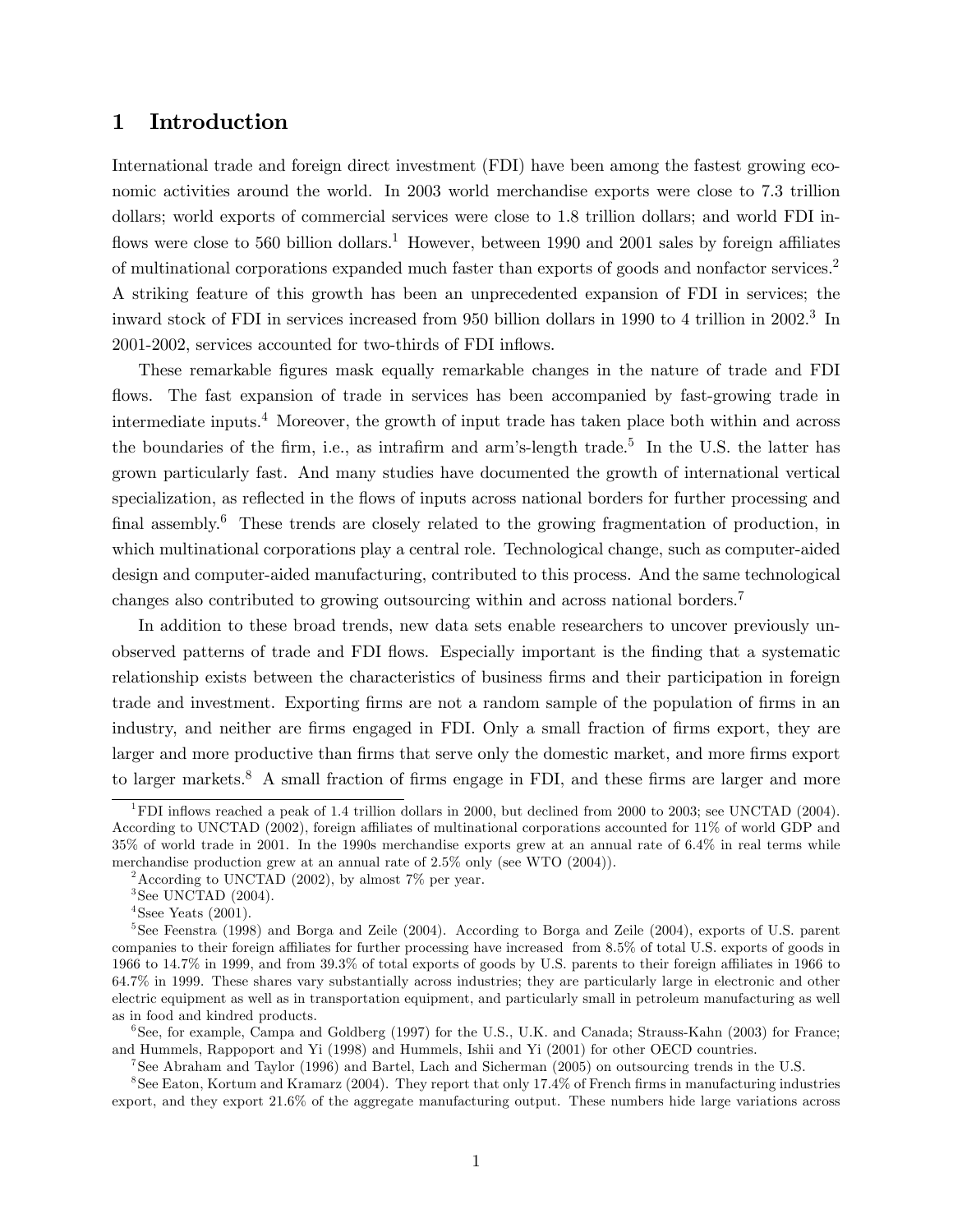productive than exporting firms. A lot of within-industry heterogeneity exists, and the distribution of firms by size or productivity varies substantially across industries.9

Sourcing strategies of business firms have become more complex than ever before, and so have the integration strategies of multinational corporations.<sup>10</sup> As a result, the traditional classification of FDI into vertical and horizontal forms has become less meaningful in practice. Large multinationals invest in low-cost countries to create export platforms from which they serve other countries around the world, and the large flows of FDI across industrial countries cannot be satisfactorily classified as horizontal FDI.11

New theories have been developed to explain these changes. While the new theories do not replace comparative advantage explanations of intersectoral trade and FDI flows, nor do they replace imperfect competition explanations of intra-industry trade, they do bring to trade theory a new focus: the organizational choices of individual firms. By focusing on the characteristics of individual firms, the theory can address new questions: Which firms serve foreign markets? And how do they serve them, i.e., which choose to export and which choose to serve foreign markets via FDI? How do they choose to organize production, do they outsource or integrate? Under what circumstances do they outsource in a foreign country rather than at home? And if they choose integration, under what circumstances do they choose to integrate in a foreign country, via FDI, rather than to integrate at home?<sup>12</sup>

I discuss this literature in two sections. Section 2 examines insights from models of heterogeneous firms, in which the internalization decision, i.e., outsourcing versus integration, is put aside. This proves to be a useful simplification, because the resulting predictions go a long way toward explaining why firms sort into exclusive domestic producers, exporters, or foreign direct investors, and the structure of complex integration strategies. Naturally, these models cannot explain why some firms outsource while others integrate. This issue is taken up in Section 3, which examines the implications of the theory of incomplete contracts for internalization and offshoring decisions. The result is a trade theory with rich sourcing patterns.<sup>13</sup>

Various studies emphasize different tradeoffs in the decision to internalize or offshore, and no model integrates all considerations into a single framework. But the studies discussed in Section 3

industries, however. In food and tobacco industries, for example, only 5.5% of the firms export, while in chemicals 55.4% of the firms export.

<sup>&</sup>lt;sup>9</sup>See Bernard, Jensen and Schott  $(2005)$  for a portrait of U.S. firms.

 $10$  See UNCTAD (1998).

<sup>&</sup>lt;sup>11</sup> See Ekholm, Forslid and Markusen  $(2004)$  and Feinberg and Keane  $(2003)$ . See also Section 2.5 for more details.

 $12$ I attach traditional meanings to the terms "outsourcing" and "integration." That is, outsourcing means the acquisition of an intermediate input or service from an unaffiliated supplier, while integration means production of the intermediate input or service within the boundary of the firm. These choices are distinct from the choice of country in which to engage in these activities, because outsourcing can be carried out in the home country of the firm, or in any number of foreign countries, and similarly for integration.

 $13$  Some of the issues examined in Section 3 are discussed in Spencer (2005). I have chosen to focus on incomplete contracts, thereby not covering the work on managerial incentives, such as Grossman and Helpman (2004) and Marin and Verdier (2005). The reason for this choice is that there is a lot of common ground in the approaches reviewed in Section 3, while the papers on managerial incentives are somewhat idiosyncratic. I also do not review earlier work on incomplete contracts, such as Spencer and Qiu (2001) and Qiu and Spencer (2002), which have a narrow focus, such as Keiretsu-type organizations, and have no obvious implications for the broader issues discussed in the introduction.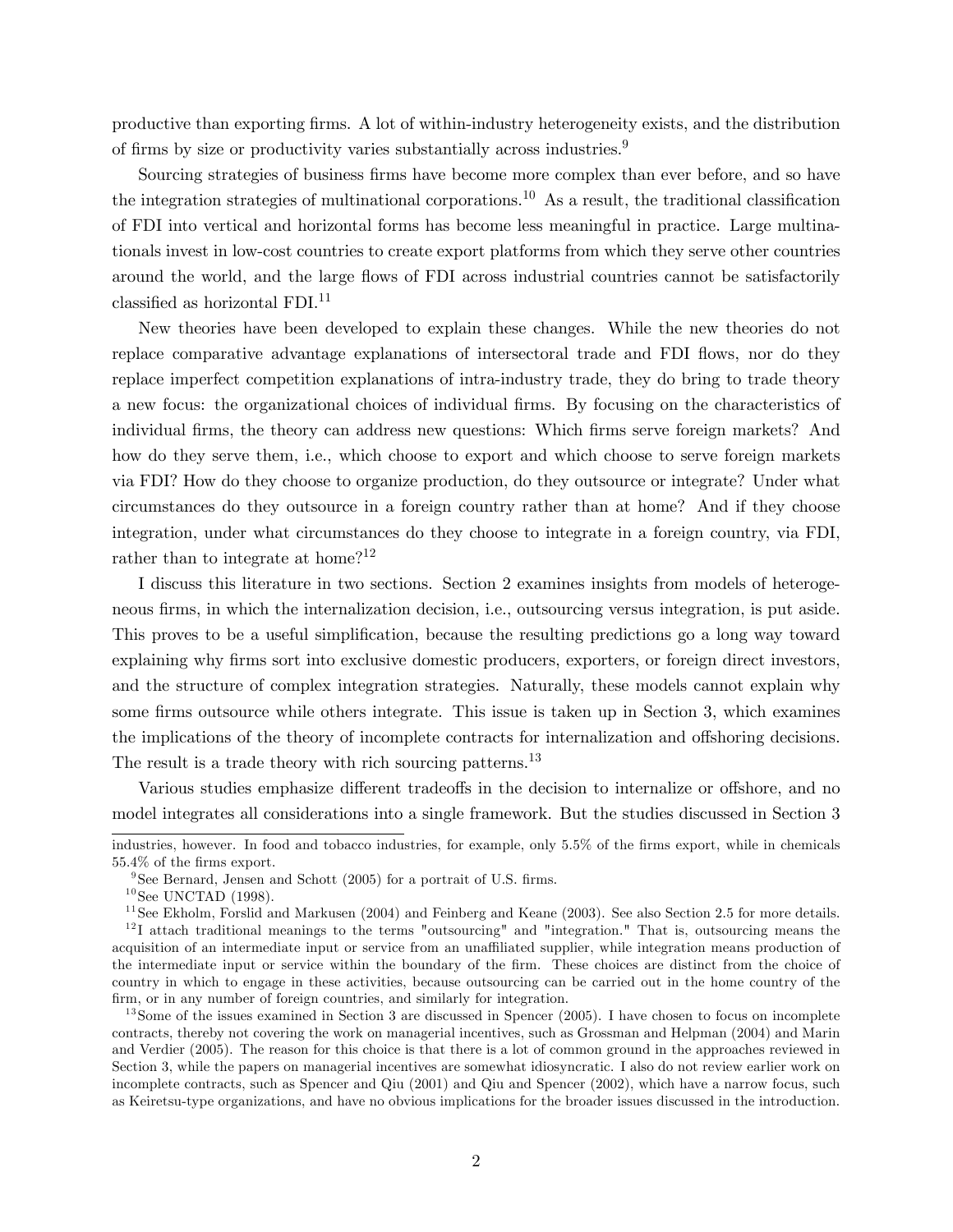all build on a common assumption, namely that some inputs are highly specific to a final product and that their supply is not fully contractible. This assumption is enough to study (1) the impact of variations across industries in the intensity of inputs that suffer from agency problems; (2) Ricardian-type comparative advantage, that arises when legal systems of different quality interact with sectoral differences in contract dependency; (3) the impact of different degrees of contract incompleteness, which may vary across countries; (4) the role of matching between buyers and sellers of intermediate inputs, and the resulting "thick market" effect; and (5) the interaction between within-industry heterogeneity with incomplete contracts, which yields joint predictions about internalization and offshoring. In particular, it predicts the relative prevalence of the four main organizational forms: integration at home, outsourcing at home, integration abroad, and outsourcing abroad.

While the main purpose of this article is to review the theoretical literature, I report empirical evidence wherever possible. The interplay between theory and empirics is particularly important here, because many of these theoretical studies have been motivated by evidence. As one would expect, the theoretical models deliver new empirical implications that can be confronted with data. I report empirical studies that do that, but other empirical implications have not yet been tested. Some will undoubtedly be tested in the near future, while others will have to wait, because they require data that are not yet available. These issues are discussed in the closing section of the paper.

## 2 Heterogeneous Productivity

In the 1980s trade theory introduced within-industry heterogeneity resulting from product differentiation and monopolistic competition. Heterogeneity in these studies was not designed, however, to explain asymmetries across firms in productivity or size. Not because it was not known at the time that firms differ along these dimensions, but rather because the aim was to explain large volumes of trade between countries with similar factor compositions and large volumes of intra-industry trade. For this purpose differences in productivity or size were not considered to be important. As a result, the models assumed (for the most part) symmetry across firms within an industry in terms of the available technology, which implied in turn similar productivity levels and similar participation in foreign trade. The monopolistic competition models implied that all firms export to all countries, unless there is pressure for the formation of multinational corporations.<sup>14</sup>

Detailed empirical studies of exporting firms have led to a recognition of the limitations of the symmetry assumption. As new firm-level data became available, it became clear that not all firms within an industry export, nor are exporting firms a random sample of the population of firms in an industry. This evidence accumulated in the 1990s and showed that only a small fraction

 $14$ See Helpman and Krugman (1985, Chapters 7 and 12). Differential incipient pressure on factor prices across countries can lead to the formation of multinational corporations despite the prevalence of factor price equalization. Under these circumstances some firms become multinationals while others do not. This produces asymmetries in the organizational forms of different firms in the same industry, and different trading patterns, but these firms do not differ in productivity or size.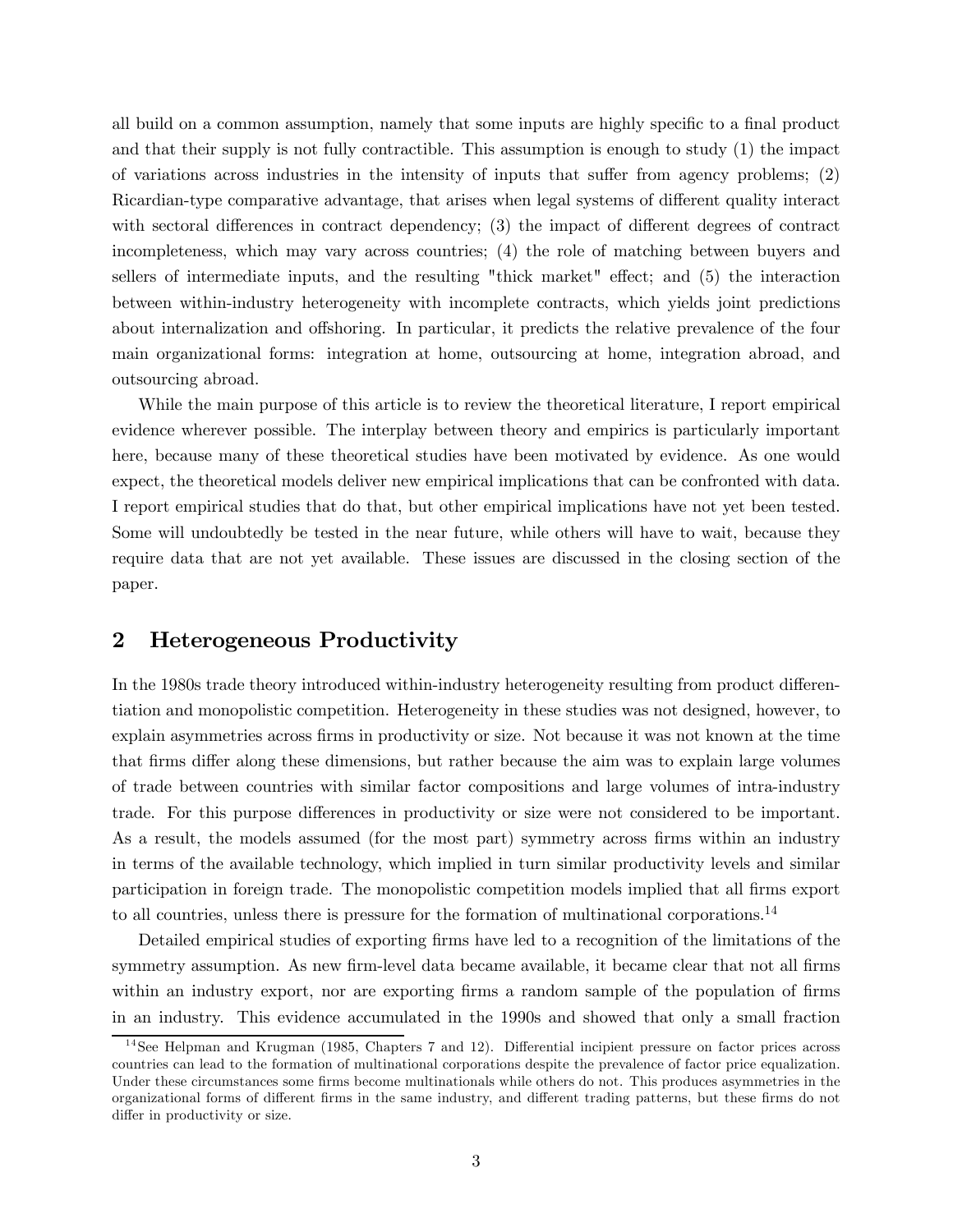of firms export and that exporters are larger and more productive than non-exporters.<sup>15</sup> Eaton, Kortum and Kramarz (2004) find, for example, that in the mid 1980s only 17.4% of French firms in manufacturing industries exported, that they exported only 21.6% of their output, and that both averages hide wide variations across industries. And Helpman, Melitz and Yeaple (2004) report that in a large 1996 sample of U.S. firms exporters had a 39% labor productivity advantage over non-exporters.<sup>16</sup> Finally, there appear to exist large sunk costs of exporting, in developed and developing countries alike.<sup>17</sup>

In view of these findings, Melitz (2003) developed a theoretical model of monopolistic competition with heterogeneous firms, that was designed to explain these features of the data.18 His model has become the cornerstone of a growing literature that examines the role of heterogeneity in international trade and foreign direct investment.19 The success of Melitz's model derives from the fact that, when combined with old and new approaches to trade theory, it yields rich predictions that can be confronted with data, and so far the model has performed admirably well.

The main insights from Melitz's model are derived from an interaction between productivity differences across firms and fixed costs of exporting. The fixed export costs are interpreted as distribution and servicing costs in foreign markets, and a firm has to bear them in every country to which it exports. As a result, the total fixed export costs are larger the more foreign countries the firm chooses to serve.<sup>20</sup>

To illustrate the nature of these interactions, consider an industry supplying a differentiated product, in which each of a continuum of firms manufactures a different brand. The demand function for firm j's brand is  $x(j) = Ap(j)^{-\epsilon}$ , where x is the quantity and p is the price, A is a measure of the demand level, and  $\varepsilon \equiv 1/(1-\alpha)$  is the demand elasticity. The demand elasticity is assumed to be constant, with  $0 < \alpha < 1$ , which implies  $\varepsilon > 1$ .<sup>21</sup> Although the demand level A is

 $15$ See Clerides, Lach and Tybout (1998) for Colombia, Mexico and Morocco; Bernard and Jensen (1999) for the U.S.; Aw, Chung and Roberts (2000) for Taiwan; Delgado, Fariñas and Ruano (2002) for Spain; and Baldwin and Gu (2003) for Canada.

 $16$ A detailed account of the characteristics of U.S. firms that trade in goods is provided by Bernard, Jensen and Schott (2005). In their data too only a small fraction of firms export and they export a small fraction of their own output.

 $17$ See Roberts and Tybout (1997) for Colombia and Bernard and Jensen (2004) for the U.S. While these studies only report large persistence in exporting status, Das, Roberts and Tybout (2005) use a structural model to estimate the size of sunk exporting costs for Colombian firms in three industries. They find that the sunk costs for small producers are between \$412,000 and \$430,000, and for large producers between \$344,000 and \$402,000. Moreover, they find that fixed exporting costs are important for at least some of these firms.

<sup>&</sup>lt;sup>18</sup>Other, related models of this type, are developed in Montagna (2001) and Jean (2002). In addition, Bernard, Eaton, Jensen and Kortum (2004) propose a model of heterogeneous firms with a different market structure (i.e., Bertrand competition instead of monopolistic competition) in order to address similar questions. I focus on Melitz (2003), because his model has proved to be most adaptable to a wide range of applications, including integration with the literature on incomplete contracts and the international organization of production (see Section 3). Baldwin (2005) provides an alternative discussion of this model.

<sup>&</sup>lt;sup>19</sup>Melitz (2003) builds on the work of Hopenhayn (1992), who studied the entry and exit dynamics of firms in an industry.

 $^{20}$ Earlier studies, including Baldwin (1988), Baldwin and Krugman (1989), Dixit (1989) and Roberts and Tybout (1997), used sunk costs of exporting, yet only Roberts and Tybout touch upon some of the issues addressed by Melitz. Their model, which is designed to estimate the impact of sunk costs on export decisions, is not as useful, however, for dealing with the wide range of issues to which Melitz's model has been applied.

 $^{21}$ As is well known, this form of demand function can be derived from a constant elasticity of substitution (CES)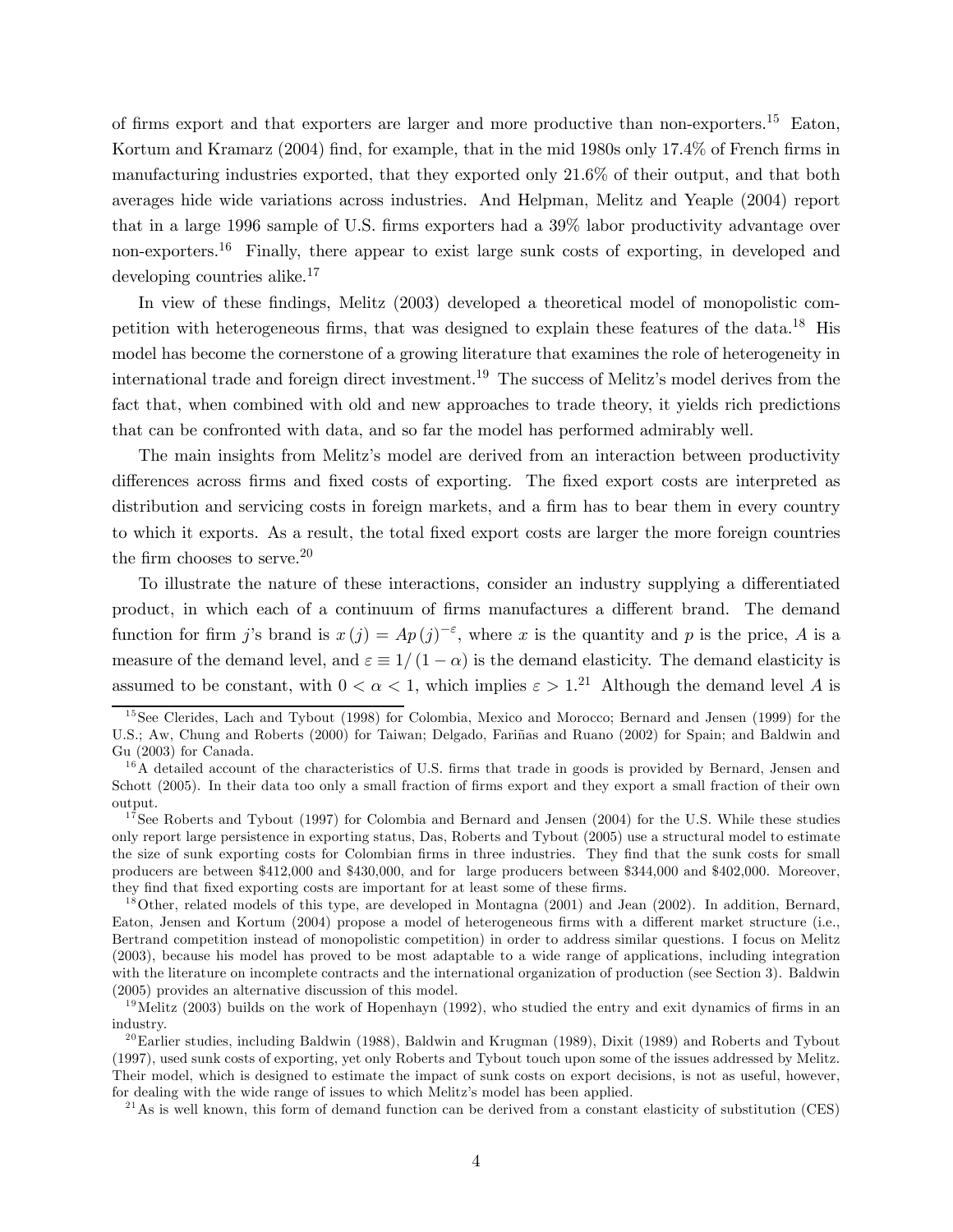

Figure 1: Producing and Nonproducing Firms

endogenous to the industry, it is treated as exogenous by producers, because every producer is of negligible size relative to the size of the industry.

Firm j discovers its productivity  $\theta(j)$  only after it enters the industry. Let  $c/\theta(j)$  be its variable production cost per unit of output and let  $cf_D$  be its fixed cost, where c measures the cost of resources (e.g., the wage rate when there is only labor input); and  $f<sub>D</sub>$  is a measure of fixed production costs in terms of resources. Then, if the firm chooses to sell the product, its profit-maximizing strategy is to charge  $p(j) = c/\alpha\theta(j)$ , which yields the operating profits  $\pi(j)$  $\theta(j)^{\varepsilon-1} B - cf_D$ , where  $B \equiv (1 - \alpha) A (c/\alpha)^{1 - \varepsilon}$ .

Figure 1 depicts these profits as a function of the productivity measure  $\Theta \equiv \theta^{\epsilon-1}$ . The firm index  $j$  is dropped, because profits do not depend on the identity of the firm, only on its productivity level; firms with higher productivity have higher profits. The profit function in the figure is:

$$
\pi_D(\Theta) = \Theta B - cf_D. \tag{1}
$$

As is evident from the figure, firms with productivity levels below  $\Theta_D$  choose not to produce, because for these firms variable profits do not cover their fixed cost, while firms with higher productivity supply their brands to the market. Given a productivity distribution  $G(\Theta)$  we can calculate the fraction of firms that serve the domestic market as the fraction of firms with productivity above the cutoff  $\Theta_D$ .

utility or production function. In this event  $A = E/\int_{j\in J} p(j)^{1-\varepsilon} dj$ , where E is total spending on these products and  $J$  is the set of available brands.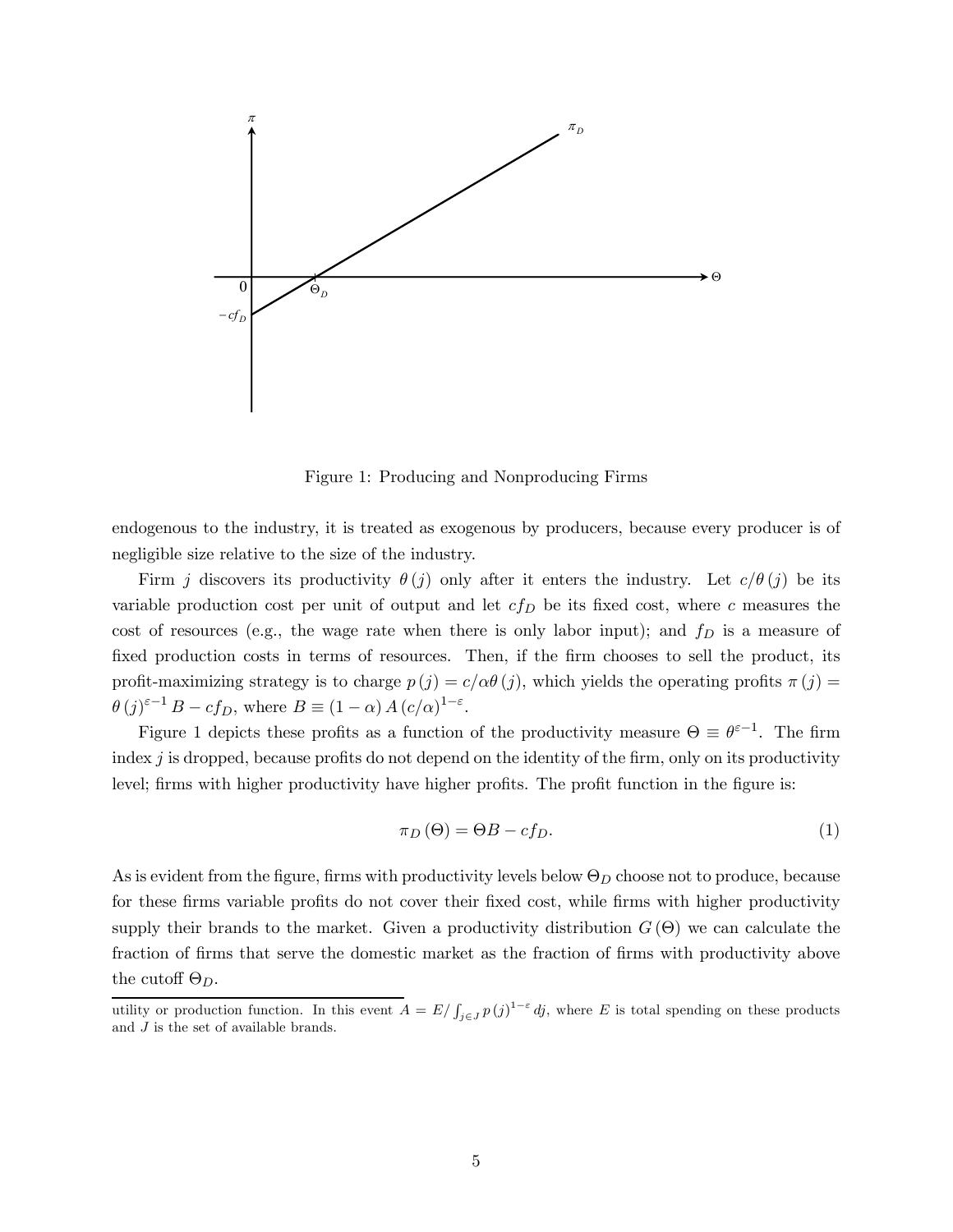

Figure 2: Exporting and Non-Exporting Firms

#### 2.1 Export

Now interpret the profit function  $\pi_D(\Theta)$  as applying to sales in the domestic market, so that A is the demand level in the domestic market. And assume that firms can sell their products in country  $\ell$  as well, which has the demand function  $x(j) = A^{\ell} p(j)^{-\epsilon}$ . That is, the demand elasticity is the same in the two markets, but the demand level is not necessarily the same at home as in country  $\ell$ . In addition, there are melting iceberg trading costs for the shipment of every brand of the product from home to  $\ell$ , such that  $\tau > 1$  units have to be shipped for one unit to arrive, and there are fixed export costs  $cf_X$ . The variable trading costs typically include transport costs, insurance, fees, duties, and other impediments that may stem from language barriers, differences in the legal systems, and the like.<sup>22</sup> Under these circumstances a firm that chooses to sell in the domestic market, i.e., one with productivity  $\Theta > \Theta_D$ , can make *additional* profits

$$
\pi_X^{\ell}(\Theta) = \tau^{1-\varepsilon} \Theta B^{\ell} - cf_X \tag{2}
$$

from export sales, where  $B^{\ell} \equiv (1 - \alpha) A^{\ell} (c/\alpha)^{1 - \varepsilon}$ .

Figure 2 depicts both  $\pi_D(\Theta)$  and  $\pi_X^{\ell}(\Theta)$ , for the case in which  $A^{\ell} = A$  (thus  $B^{\ell} = B$ ) and  $\tau^{\varepsilon-1} f_X > f_D$ . When the two demand levels are the same,  $\pi_D$  is steeper than  $\pi_X^{\ell}$  as a result of the trading costs, and the assumption on the relative size of the fixed costs then ensures  $\Theta_X^{\ell} > \Theta_D$ . It follows that low-productivity firms, with  $\Theta < \Theta_D$ , still choose to close down, because they lose money from domestic sales as well as from exporting, while firms with productivity above  $\Theta_D$  make money from serving the domestic market. Now, however, high-productivity firms, with  $\Theta > \Theta_X^{\ell}$ , also make money from exporting. Such firms choose, therefore, to serve the domestic market as

 $2^{22}$ See Anderson and van Wincoop (2004) for estimates of the size of these costs.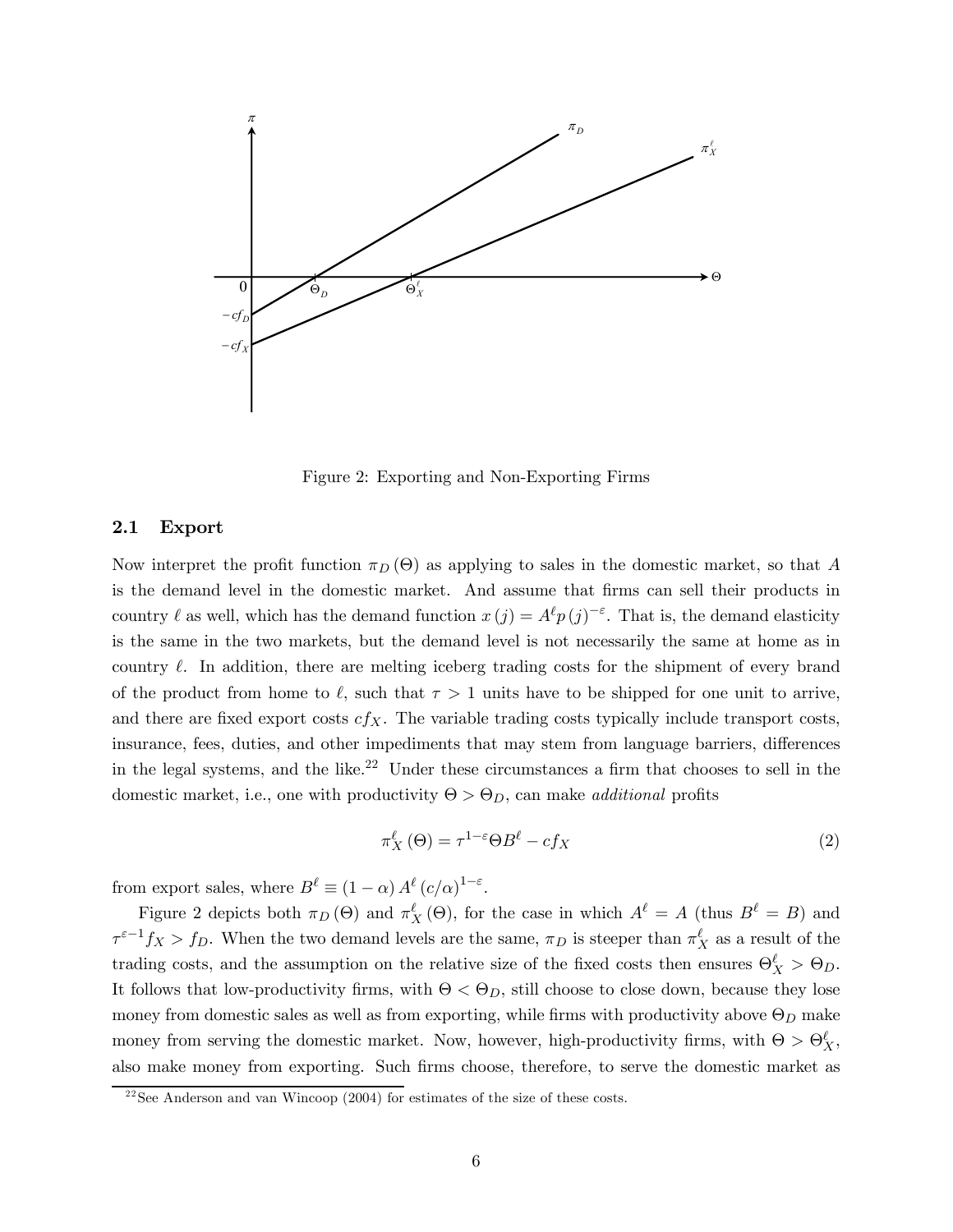well as the market in  $\ell$ . Firms with intermediate productivity levels, between  $\Theta_D$  and  $\Theta_X^{\ell}$ , attain the highest profits by serving the domestic market only, i.e., they choose not to export. The sorting pattern depicted in this figure implies that exporting firms are more productive than non-exporters and that they are bigger. The last implication follows from the fact that more-productive firms sell more in the domestic market and they sell in the foreign country as well. Evidently, this model's predictions are consistent with the data, in which exporters are larger and more productive than non-exporters.

Next observe that we can add as many profit functions from exporting as there are foreign countries  $\ell$ . Assuming that the foreign countries differ only in market size,  $A^{\ell}$ , would then imply a negative correlation between market size and the export cutoff  $\Theta_X^{\ell}$ . That is, the smaller the foreign country  $\ell$  the larger its cutoff  $\Theta_X^{\ell}$ . For simplicity, suppose that  $\min_{\ell} \Theta_X^{\ell} > \Theta_D$ .<sup>23</sup> In this event all exporting firms sell in the domestic market too, and there exist firms, with productivity between  $\Theta_D$ and  $\min_{\ell} \Theta_X^{\ell}$ , which serve the domestic market but do not export. All firms with productivity levels above  $\min_{\ell} \Theta_{X}^{\ell}$  export. In this multicountry world, the positive correlation between productivity and export status is preserved. In addition, we obtain a new prediction which is consistent with the data: there exists a positive correlation between the size of an export market and the number of firms that export to it.<sup>24</sup> Naturally, this correlation may not hold when the trading cost  $\tau$  is not the same with every foreign country. Nevertheless, it should still hold once we control for the cross-country variation in trading costs.

## 2.2 Turnover

I described a static version of Melitz's (2003) model. This is sufficient for the issues discussed above as well as for a number of other issues to be discussed below. Yet, the original formulation of the model is dynamic, shedding light on entry, exit and turnover of firms. In the dynamic version of the model, the fixed production and export costs  $f_D$  and  $f_X$  have to be borne every period. There also exists an entry cost  $f_E$  that is a capital cost; it has to be borne only once, at entry. Moreover, there is a constant probability of death  $\delta_e$  of every firm, irrespective of its productivity. In this setting free entry requires the expected present value of profits to equal the entry cost. In a steady state firms constantly leave the industry, as a fraction  $\delta_e$  die every period. At the same time there is a constant inflow of new firms, and a fraction of these firms – those whose productivity is above the cutoff  $\Theta_D$  – remain in the industry. In the steady state equilibrium the inflow equals the outflow, so that the number of firms remains constant in every productivity category. As a result, the ratio of new entrants per period to the stock of active firms, a measure of turnover, equals  $\delta_e/[1-G(\Theta_D)]$ , where  $G(\cdot)$  is the cumulative distribution of  $\Theta^{25}$ . This setup can be used to study the determinants of turnover, which I illustrate in the next section with a discussion of

 $^{23}$ This should be true in big countries but may not be true in small countries. In any case, the analysis can be carried out without this assumption.

 $24$ See the evidence in Eaton, Kortum and Kramarz (2004) for French firms.

<sup>&</sup>lt;sup>25</sup>Let N be the stock of active firms and let  $n_E$  be the flow of new entrants per period. Then  $[1-G(\Theta_D)]n_E$  is the inflow of active firms and  $\delta N$  is the outflow. In steady sate the two are equal. Therefore  $n_E/N = \delta/[1 - G(\Theta_D)]$ .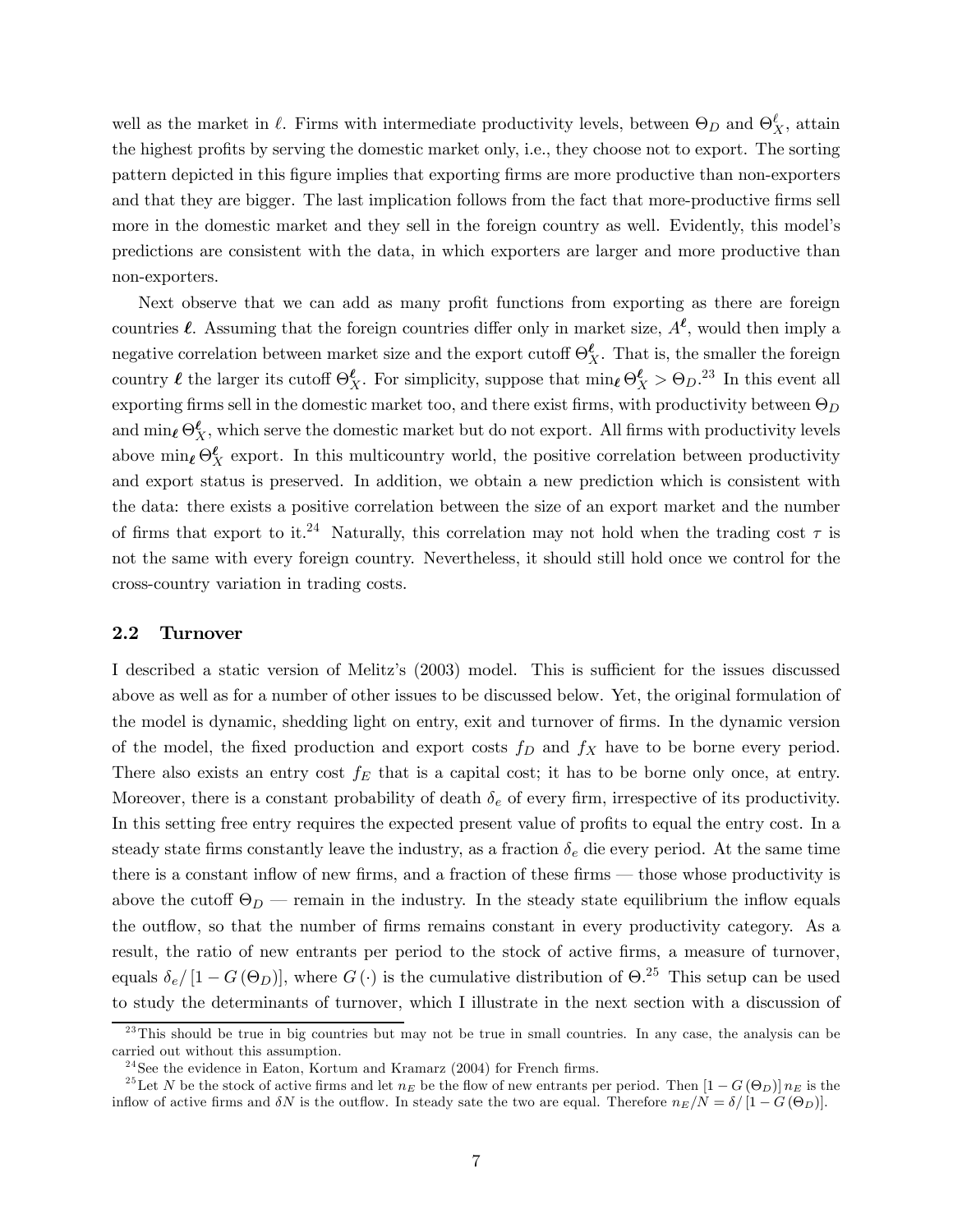

Figure 3: Multinationals, Exporting, and Non-Exporting Firms

trade liberalization.

## 2.3 Trade Liberalization

Consider multilateral trade liberalization, which leads to a proportional reduction of trading costs  $\tau$  in all countries. On impact, this reduction in trading costs raises the profits of exporters and reduces the cutoff  $\Theta_X^{\ell}$ . As a result, a larger proportion of firms choose to export. But the presence of a larger number of exporters in a market reduces the demand facing every supplier, which cuts into the profits of exporters and non-exporters alike.<sup>26</sup> After allowing the general equilibrium effects to work themselves out, the final outcome is a lower export cutoff  $\Theta_X^{\ell}$  (although not as low as one would predict from the impact effect) and a higher domestic cutoff  $\Theta_D$ . It follows that trade liberalization leads to higher average productivity, since only the more-productive firms survive entry, and a larger turnover of firms. These are interesting implications, which illustrate important issues that this model can address, and which could not be addressed by earlier models of international trade. Moreover, Trefler (2004) finds that both of these predictions are consistent with the impact of the Canada-U.S. Free Trade Agreement on Canadian industries.<sup>27</sup>

### 2.4 Horizontal FDI

Melitz's (2003) model can be generalized to handle horizontal foreign direct investment. The traditional classification of FDI has been into horizontal and vertical FDI, where the former concerns subsidiaries that serve the local market in the host country while the latter concerns subsidiaries

<sup>&</sup>lt;sup>26</sup>See the determinants of the demand level  $A$  in footnote 21.

 $27$ Tybout and Westbrook (1995) also find important market share reallocations from low to high productivity plants in response to trade liberalization in Mexico.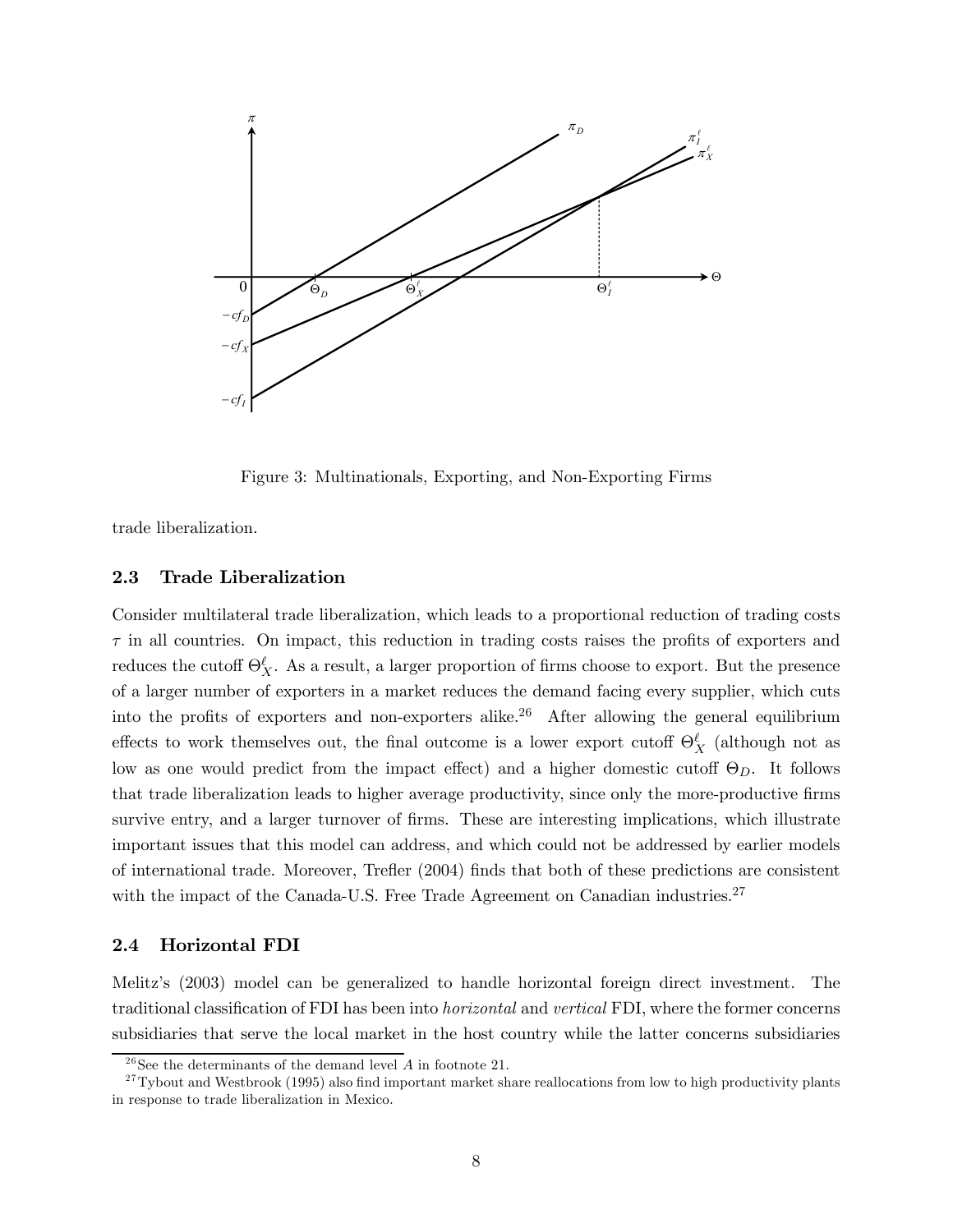that add value to products that are not destined (necessarily) for the host country market (more on this in the next section).28 Following Helpman, Melitz and Yeaple (2004), suppose that a homecountry firm can build a (second) production facility in country  $\ell$ , at cost  $cf_I$ , that will enable it to produce its brand of the product in country  $\ell$  at unit cost  $c^{\ell}/\theta$ , where  $\theta$  is the firm's productivity. Then if the firm exports to country  $\ell$ , its profits from exporting are given by (2), while if it chooses to serve the foreign market via FDI, the firm's profits from FDI are

$$
\pi_I^{\ell}(\Theta) = \Theta B_I^{\ell} - cf_D,
$$
\n(3)

where  $B_I^{\ell} \equiv (1-\alpha) A^{\ell} (c^{\ell}/\alpha)^{1-\epsilon}$ . Comparing (2) with (3) we note that, as long as  $f_I > f_X$ and  $c^{\ell} < \epsilon \tau$ , the firm faces a *proximity-concentration tradeoff*, for which Brainard (1997) provides empirical evidence. Namely, by choosing FDI instead of exporting the firm gives up concentration of production, which raises its fixed costs, but saves on variable unit costs by avoiding trade costs (and possibly on unit production costs). Figure 3 describes this tradeoff for the case in which  $c^{\ell} = c$ ,  $B_I^{\ell} = B^{\ell}$  (i.e., the demand level is the same in the two countries), and  $f_I > \tau^{\varepsilon-1} f_X > f_D$ . Under these circumstances  $\Theta_I^{\ell} > \Theta_X^{\ell} > \Theta_D$ . It follows that the most productive firms, with  $\Theta > \Theta_I^{\ell}$ , serve the foreign market via subsidiary sales; lower productivity firms, with  $\Theta_X^{\ell} < \Theta < \Theta_I^{\ell}$ , serve the foreign market via export; and still lower productivity firms, with  $\Theta_D < \Theta < \Theta_X^{\ell}$ , serve only the domestic market. Evidently, this sorting pattern is consistent with the empirical evidence that multinational corporations are more productive than exporters who are not multinationals, and exporters who are not multinationals are more productive than firms who serve only the domestic market.<sup>29</sup> Since more productive firms produce more output, this sorting pattern also implies that multinational firms are larger than exporters, and exporters are larger than firms who serve only the domestic market.

Helpman, Melitz and Yeaple (2004) also show that when the distribution of productivity  $\theta$  is characterized by a Pareto distribution, the size distribution of firms also is Pareto, and the model then predicts more subsidiary sales relative to export sales in sectors with greater productivity (and therefore size) dispersion. This is a particularly interesting implication, because it suggests that heterogeneity can be a source of comparative advantage. The use of a Pareto distribution is compelling in this case, because the actual size distribution of firms is well approximated by such a distribution (see Axtell (2001)). Helpman, Melitz and Yeaple also show that the shape parameter of a Pareto distribution can be precisely estimated in almost every one of 52 sectors for which they have data, and these estimates exhibit large variations in the degree of dispersion across sectors. Using these measures of dispersion, as well as nonparametric measures, they estimate the impact of heterogeneity on the ratio of subsidiary sales to export sales of U.S. firms in a sample of 27

 $^{28}$  According to the BEA data, the destination of sales of U.S. subsidiaries are distributed as follows: 65% in the host country markets,  $11\%$  in the U.S., and  $24\%$  in other countries (see Landefeld and Mataloni (2004)).

<sup>&</sup>lt;sup>29</sup>Helpman, Melitz and Yeaple (2004) find that in 1996 U.S. firms that engaged in FDI had a 15% labor productivity advantage over exporters who did not engage in FDI, and the latter had a 39% labor productivity advantage over firms who engaged in neither export nor FDI. See also Head and Ries (2003) for evidence from Japan; Girma, Görg and Strobl (2004) for evidence from Ireland; and Girma, Kneller and Pisu (2005) for evidence from the U.K.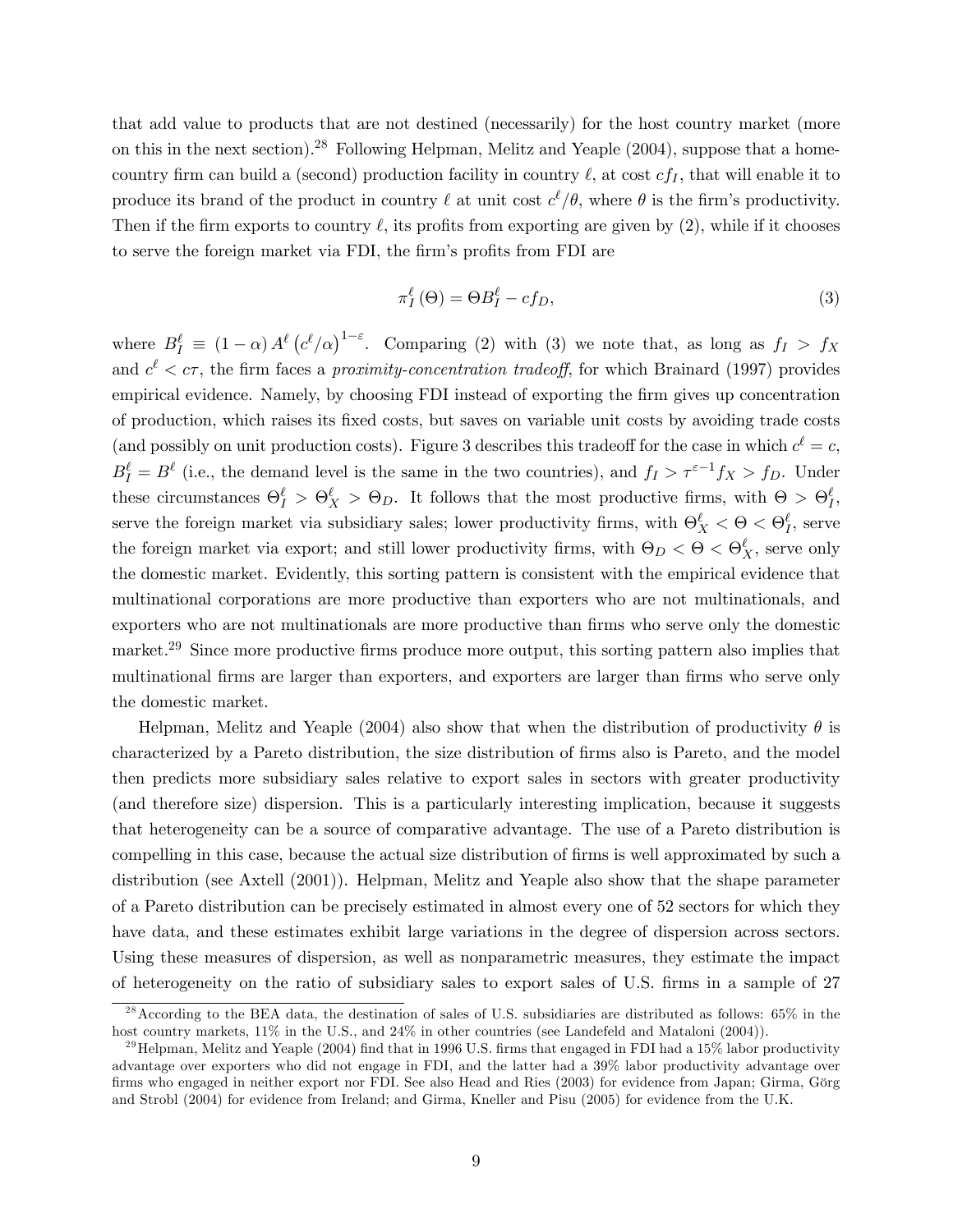countries, and a broader sample of 38 countries, both in 1994. Their estimates, which control for the variation in fixed costs and other relevant variables, are precise and consistent with the theory. Moreover, the estimates are large economically; they compare in size to the impact of freight, tariffs, and measures of fixed costs on the ratio of export to subsidiary sales, which have been routinely used in studies of the proximity-concentration tradeoff. 30

## 2.5 Technology Adoption

Bustos (2005) introduces a technology choice into Melitz's (2003) model, in order to study the impact of trade liberalization on technology upgrading in Argentina. For this purpose suppose that a firm located in Argentina can serve the domestic market or it can serve the domestic market and also export to a foreign market (we disregard the FDI option). But unlike the Melitz model, now, upon entry, and after learning its productivity  $\theta$ , the firm can choose to use an advanced technology  $H$  or a traditional technology  $L$ . The advanced technology requires higher fixed costs, so that  $f_{DH} > f_{DL}$ , but its advantage is that is has lower variable costs, so that variable unit costs are  $ca_H/\theta$  if the firm uses technology H and  $ca_L/\theta$  if the firm uses technology L,  $a_H < a_L$ . With suitable restrictions on these parameters, a firm with productivity below a cutoff  $\Theta_D$  exits the industry, because all choices afford it negative operating profits, a firm with productivity between  $\Theta_D$  and  $\Theta_{XL}$  uses technology L to serve the domestic market only, a firm with productivity between  $\Theta_{XL}$  and  $\Theta_{XH}$  uses technology L to serve the domestic market and to export, and a firm with productivity above  $\Theta_{XH}$  uses technology H to serve the domestic market and to export. Naturally,  $\Theta_{XH} > \Theta_{XL} > \Theta_D$ . In other words, more productive firms use the more advanced technology, but some low-productivity exporters use the traditional technology. This sorting pattern is consistent with Bustos' data.

Now consider multilateral trade liberalization, which reduces trading costs to Argentinian firms. This raises the operating profits of all exporters, but proportionately more so from the use of the advanced technology if an exporter's productivity is close to  $\Theta_{XH}$ . As a result,  $\Theta_{XH}$  declines, and some exporters who used technology  $L$  switch to  $H$ , while exporters who used the better technology have no incentive to switch to technology L. Firms that serve only the domestic market also have no incentive to switch technologies, and they keep using technology  $L$ . The model therefore predicts that only firms with intermediate productivity levels upgrade their technology in response to trade liberalization. And indeed, Bustos finds an inverted U-shaped relationship between productivity and technology upgrading in Argentina.<sup>31</sup>

 $30$ The comparability in size is of beta, or standardized, coefficients.

 $31$ Bustos (2005) also examines skill upgrading, which is positively correlated with the upgrading of technology. She finds that of the 17% rise in the demand for skilled workers after trade liberalization, 15% took place within firms, in each of three skill categories: production, nonproduction, and R&D workers. Since she has data on the education level of workers within each one of these skill categories, she measures skill upgrading as the rise in average years of schooling.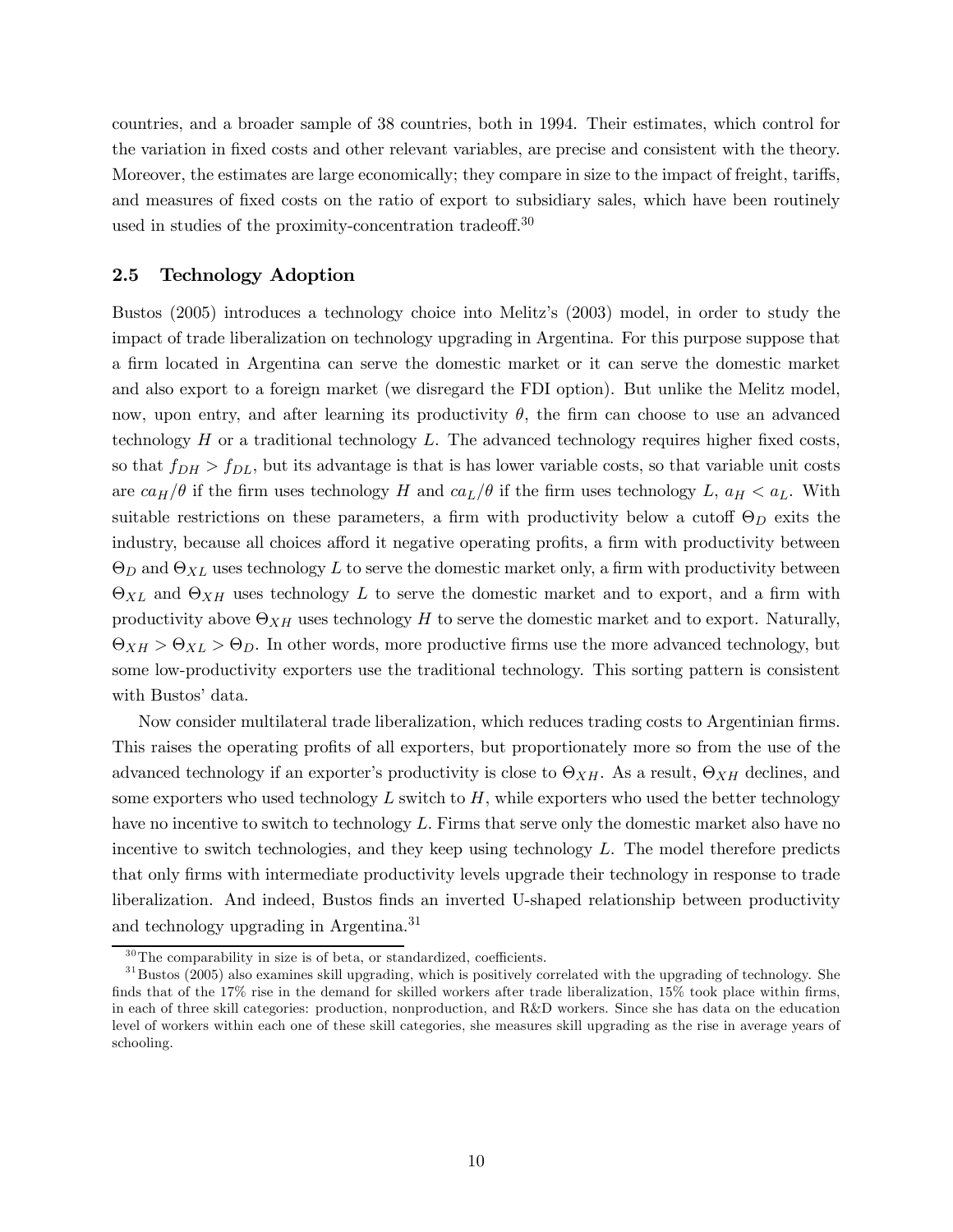## 2.6 Complex Integration Strategies

Although horizontal FDI of the type described in the previous section is prevalent, the evidence points to a growing importance of more complex integration strategies by multinational corporations. Feinberg and Keane (2003) find, for example, that among U.S. multinationals with affiliates in Canada, only 12 percent are of the purely horizontal type (i.e., they have negligible intrafirm flows of intermediate inputs) and only 19 percent are of the purely vertical type (i.e., they have negligible intrafirm flows of intermediate inputs in one direction only). The remaining 69 percent of the firms pursue more complex integration strategies.<sup>32</sup> Yeaple (2003) provides the first analysis of such complex strategies, identifying an important complementarity between the two types of FDI. In what follows I briefly discuss insights from Grossman, Helpman and Szeidl (2005b) who combine heterogeneity features from Melitz (2003) with the modelling of the two types of FDI from Yeaple (2003) in order to explore patterns of FDI in an environment that offers a rich choice of integration strategies.

The model has a simple structure. There are two symmetric countries in the North and one country in the South. Every Northern country has a population of firms who know how to produce varieties of a differentiated product. A typical firm has a production function  $\theta F(m, a)$ , where  $\theta$ is (as before) a firm-specific productivity level and  $F(\cdot)$  is a concave constant-returns-to-scale production function, common to all firms;  $m$  represents intermediate inputs and  $a$  represents assembly. That is, every final good is produced with a combination of intermediate inputs and assembly. The elasticity of substitution between  $m$  and  $a$  is smaller than one. And in this model there are no fixed manufacturing costs  $f_D$  nor fixed exporting costs  $f_X$ .

Intermediate inputs and assembly are produced from a bundle of primary inputs at cost c per unit, where  $c$  is higher in the North than in the South. As a result, there is a cost advantage to locating these activities in South, unless other costs enter the calculus. To introduce a tradeoff in the location decision, it is assumed that no fixed costs are borne by a firm that locates both activities in the Northern country in which it is headquartered, but that such a firm has to bear a fixed cost  $g$  if it locates the production of intermediates in a different country and a fixed cost f if it locates assembly in a different country. The firm may also incur transport costs for either intermediate inputs or final goods. In combination, this cost structure induces a nontrivial decision problem in which the optimal integration strategy depends on these cost parameters as well as on the demand levels in the three countries. The demand function is  $Ap(j)^{-\epsilon}$  (as before), and A is higher in a Northern country than in South.

First consider the case in which there are no transport costs. Then, given the fixed cost  $f$  of FDI in assembly, there are four integration strategies that may be chosen by a firm in equilibrium, depending on the fixed cost of FDI in intermediates  $g$  and the firm's productivity. They are depicted in Figure 4. Region  $\{S, H\}$  describes a strategy whereby the firm manufactures intermediates in South and assembles final goods in the home country, i.e., the country in which the firm is headquartered. The other regions have similar interpretations; the first letter denotes the location

 $32$ See also UNCTAD (1998), where the term "complex integration strategies" was coined.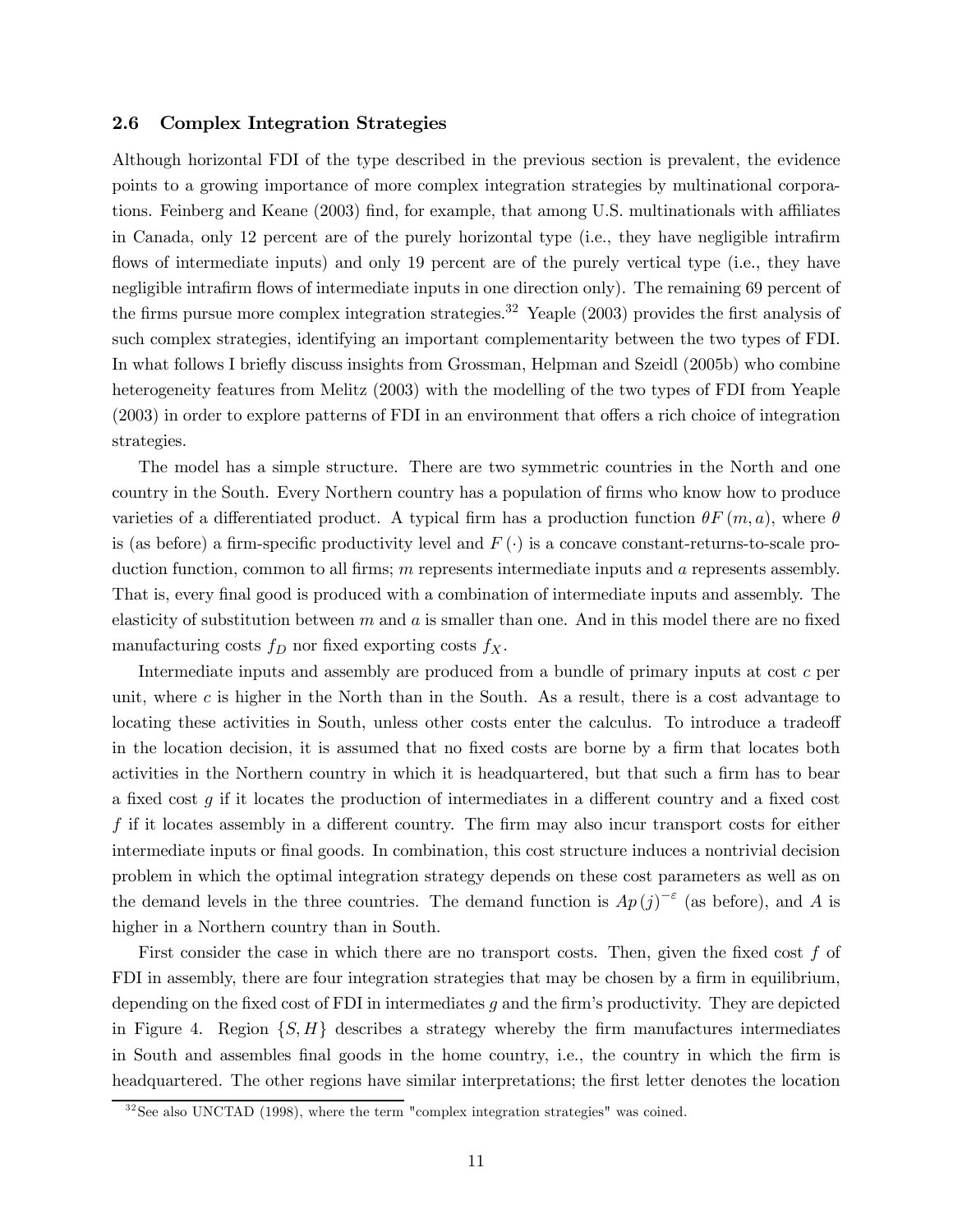

Figure 4: Optimal Integration Strategies

of intermediate inputs while the second letter denotes the location of assembly. The fixed cost of FDI in intermediate inputs varies along the vertical axis while the productivity measure  $\Theta \equiv \theta^{\epsilon-1}$ varies along the horizontal axis.

We see that for low fixed costs g the least-productive firms perform both activities at home, intermediate-productivity firms produce intermediates in South and assemble final goods at home, and high-productivity firms perform both activities in South. That is, the least-productive firms do not engage in FDI; they produce intermediates and perform assembly in the home country and export the final product to the other Northern country and to South. Firms with intermediate productivity engage in partial FDI; they produce intermediate inputs in South, import them to the home country, assemble them there into a final product, and then export the final product to the other Northern country and to South. Finally, the most-productive firms engage in FDI to the greatest possible extent; they produce intermediate inputs in South and assemble there the final product. The final product is then exported to the two Northern countries, i.e., the South serves as an *export platform* to the rest of the world.<sup>33</sup>

The figure also shows that for an intermediate range of FDI costs  $g$  there are only two optimal integration strategies; low productivity firms do everything at home while high productivity firms do everything in South. Finally, for high values of  $g$  low productivity firms do everything at home, the highest productivity firms do everything in South, and firms in between produce intermediates in the home country and assemble final goods in South.

It is also clear from the figure that, given a distribution of Θ, the fraction of firms that do both activities at home is rising with g while the fraction of firms that do both activities in South is declining with g. Moreover, as shown by the broken lines, the fraction of firms that assemble final

<sup>&</sup>lt;sup>33</sup> See also Ekholm, Forslid and Markusen (2004) on export-platform FDI.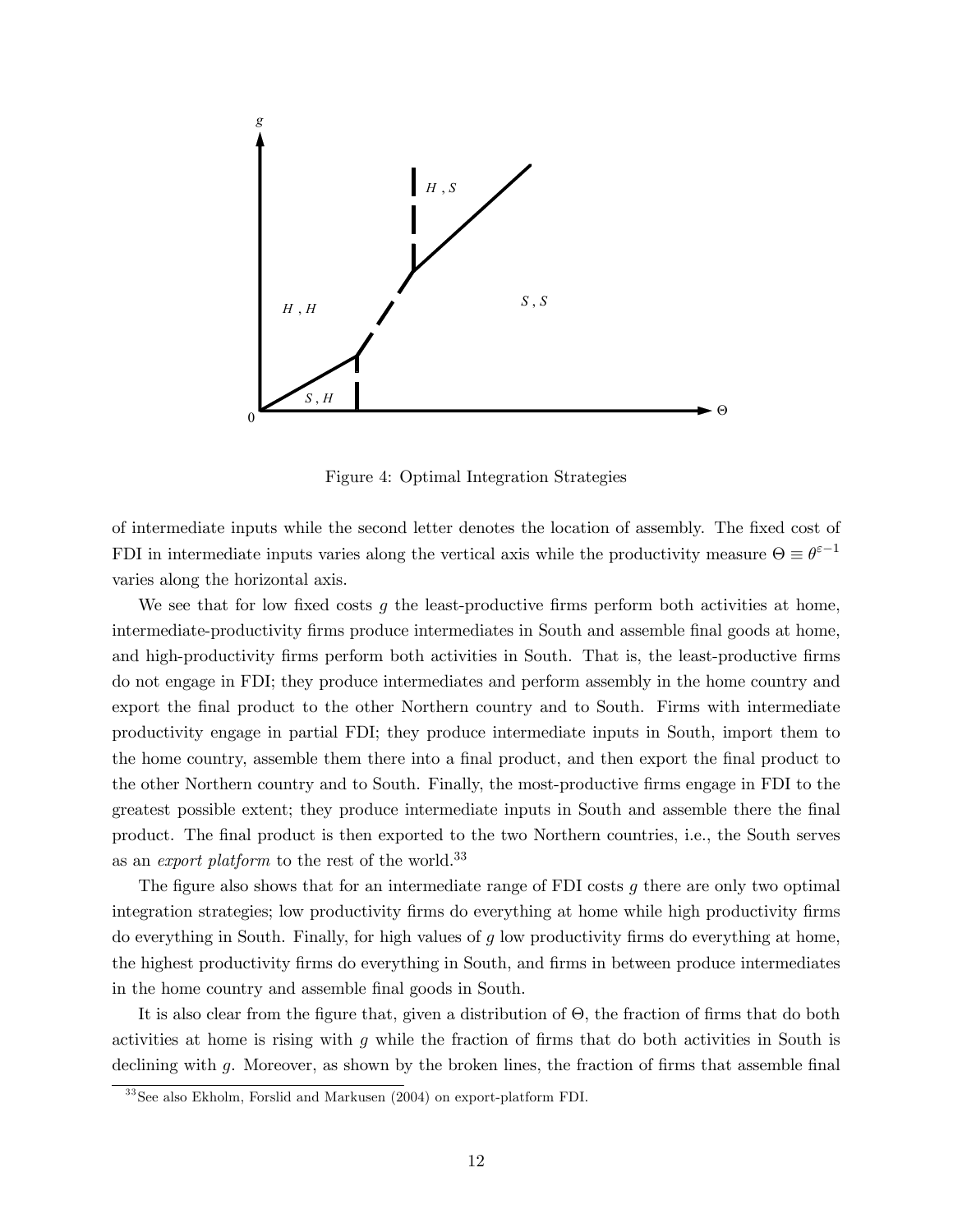goods in South declines with g. That is, FDI in intermediates and in assembly are complementary; as the fixed cost of FDI in intermediate goods increases, the fraction of firms assembling in South declines.<sup>34</sup>

In the absence of trading costs horizontal FDI has no economic justification. And indeed, Figure 4 shows no instance in which a firm in one Northern country chooses to perform assembly in the other Northern country. At most there is vertical FDI (region  $\{S, H\}$ ) and complex integration (region  $\{S, S\}$ ). But horizontal FDI becomes a viable option when trade in final goods is costly. So consider a modified version of this model with melting iceberg transport costs of final goods (but still free trade in intermediate inputs). For low transport costs the equilibrium integration strategies are the same as in Figure 4. But for intermediate levels of such transport costs, and relatively low demand in South, the multinationals pursue different integration strategies for high values of g. The least-productive firms perform both activities in the home country while the most-productive firms perform both activities in South. However, firms with productivity between these extremes produce intermediate inputs in the home country, but choose different strategies for serving foreign markets, depending on how productive they are within this range; the less-productive firms choose subsidiary sales in the other Northern country and export to South, while the more-productive firms choose subsidiary sales in both foreign countries. As a result, all these firms engage in horizontal FDI, except that the more-productive firms do not export at all; they serve every market with local subsidiary sales. In this case too there is complementarity between the two forms of FDI; as  $q$ increases, a smaller fraction of firms engage in subsidiary sales in foreign countries.<sup>35</sup> As Grossman, Helpman and Szeidl (2005b) show, this type of complementarily is robust, in the sense that it holds also for high transport costs of final goods and for high transport costs of intermediate inputs.<sup>36</sup>

### 2.7 Variable Markups

The constant-elasticity demand function that was used above has been the workhorse of monopolistic competition studies in economics, including international trade. It is a convenient tool in many applications, and it is easily derived from either CES preferences or a CES production function. It has one particularly undesirable feature, however: it implies that markups depend neither on cost nor on demand levels.<sup>37</sup> As a result, the distribution of prices is a scaled version of the distribution

 $34$ This is what Grossman, Helpman and Szeidl (2005b) call unit-cost complementarity, which has its origin in Yeaple (2003). It arises from the fact that when intermediates are produced in South at lower unit cost, it becomes more attractive to assemble final goods there because the larger final good sales make it easier to cover the fixed cost of FDI in assembly.

 $35$  The composition of FDI in assembly is now driven by an additional source of complementarity, what Grossman, Helpman and Szeidl (2005b) call source-of-components complementarity, which stems from the fact that, for moderate transport costs of final goods, a Northern market is cheaper to serve from assembly lines in South if and only if intermediate inputs are also produced in South.

<sup>&</sup>lt;sup>36</sup> When transport costs of final goods are high and the demand level in South is not very high, firms do not assemble final goods in South for export to North; they either export from the home country or they serve foreign markets through subsidiary sales.

<sup>&</sup>lt;sup>37</sup>A firm with marginal cost  $c/\theta$  that faces the demand function  $x(j) = Ap(j)^{-\varepsilon}$ , where  $\varepsilon = 1/(1-\alpha) > 0$ , maximizes profits by charging price  $p(j) = c/\alpha\theta$ . Under these circumstances the ratio of price to marginal cost – which is a measure of the markup – equals  $1/\alpha$ , and it does not depend on marginal cost. Moreover, it does not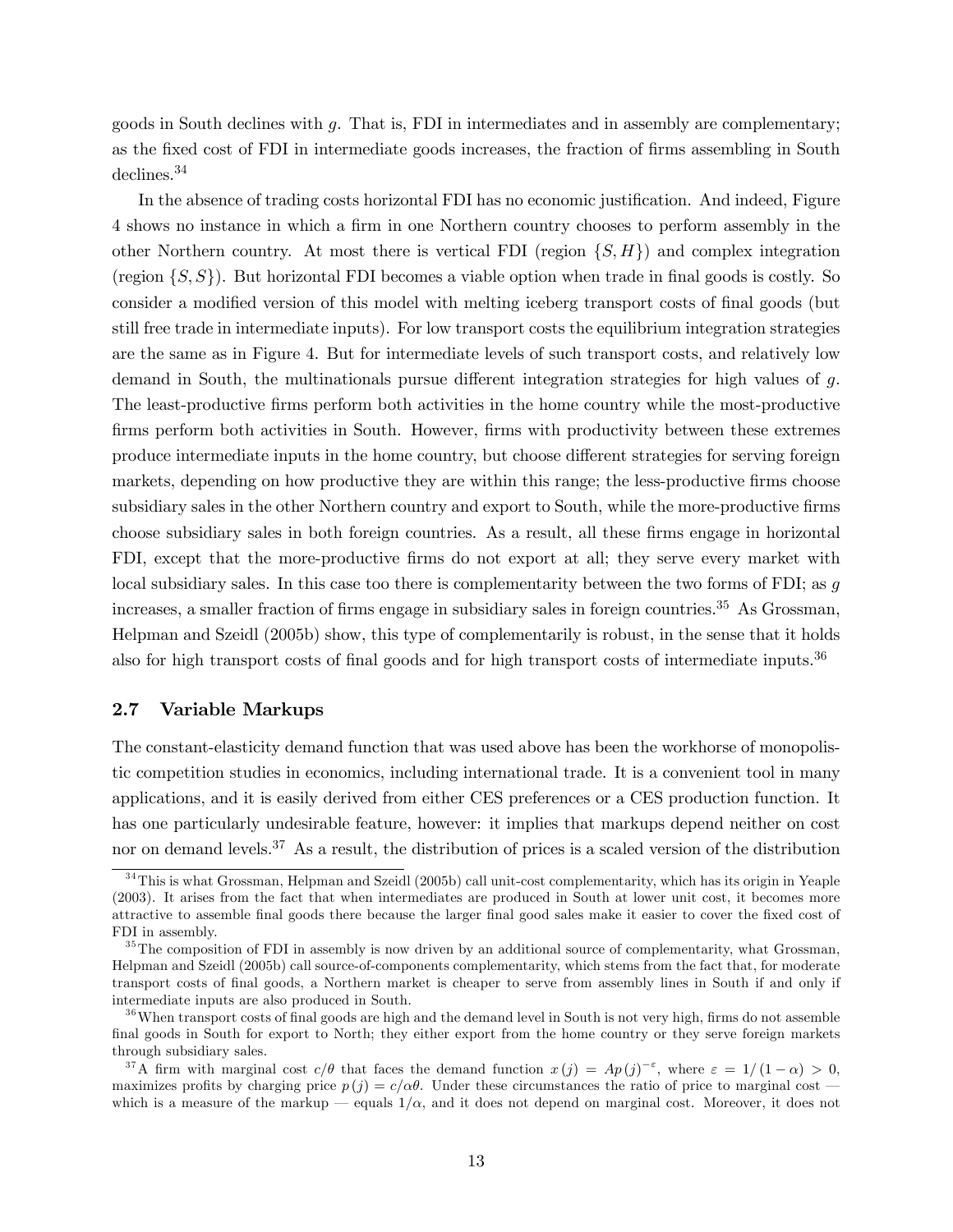of marginal costs, with no impact of market size or the number of competitors on the shape of the price distribution. Yet empirical evidence on regional markets in the U.S. suggests that higher demand, as measured by market density, reduces markups and price dispersion.<sup>38</sup> Moreover, with this type of demand, free entry implies that total spending on the industry's products has no effect on firm size, because higher spending raises the demand level  $A$  but entry of new firms then reduces this demand level, so that at the end of the process  $A$  does not change.<sup>39</sup> This too is inconsistent with the evidence; market size actually is positively correlated with firm size.<sup>40</sup> In order to accommodate these features of the data, it is necessary to find an alternative specification of demand, in which markups are endogenous. The theory will be more consistent with the evidence when the model implies that a larger market size reduces a firm's markup, because in this case the firm also raises sales at constant cost and productivity.

Although comparable evidence on variation across countries does not exist, it is quite likely that markups, prices and firm size vary across countries in similar fashion. To address these issues, Melitz and Ottaviano (2005) combine supply-side features from Melitz (2003) with demand side features from Ottaviano, Tabuchi and Thisse (2002) to construct a model of international trade with variable markups, in which market size affects average prices, price dispersion, and firm size. The model yields interesting predictions concerning trade and the impact of trade liberalization on productivity and price distributions.

Ottaviano, Tabuchi and Thisse (2002) use the following quadratic, quasilinear utility function:

$$
u = x_0 + \zeta \int_{j \in J} x(j) \, dj - \frac{1}{2} \gamma \int_{j \in J} x(j)^2 \, dj - \frac{1}{2} \eta \left[ \int_{j \in J} x(j) \, dj \right]^2,
$$

where  $x_0$  is consumption of an outside good that yields constant marginal utility, J is the set of brands available in the market, and  $\zeta$  and  $\eta$  are positive parameters. When  $\gamma = 0$  all brands are prefect substitutes, and the brands are less substitutable for each other the larger is  $\gamma$ .<sup>41</sup> Let  $\gamma > 0$ . Then, assuming that the consumer has enough income to justify positive consumption of the outside good, his demand for brand  $j$  is:

$$
x(j) = \frac{1}{\gamma} \left[ \frac{\zeta \gamma + \eta N \bar{p}}{\gamma + \eta N} - p(j) \right],
$$
\n(4)

 $^{40}$ See Campbell and Hopenhayn (2005) for evidence on retail trade industries across U.S. cities.

<sup>41</sup>This utility function represents preferences over two goods: a homogeneous outside good  $x_0$  and a differentiated product with consumption  $x(j)$  of brand j. It can be generalized to many goods.

depend on the demand level A.

 $38$ See Syverson (2005) for a study of ready-mixed concrete plants.

<sup>&</sup>lt;sup>39</sup>For simplicity, consider a closed economy, with no export opportunities. Using the optimal pricing strategy  $p(j) = c/\alpha\theta$ , a firm with productivity  $\theta$  earns operating profits that equal either  $\Theta B - c f_D$  or zero, whichever is larger, where  $B = (1 - \alpha) A (c/\alpha)^{1-\epsilon}$  (see (1)). Then free entry implies that the expected present value of these operating profits equals the entry cost. This free entry condition depends on the cutoff  $\Theta_D$  and on the demand level A. Together with the equation for the cutoff, i.e.,  $\Theta_D B = c f_D$ , the two equations uniquely determine the cutoff  $\Theta_D$ and the value of A. It follows that larger spending on these products is precisely offset by a larger number of entrants (brands) so that A is not affected.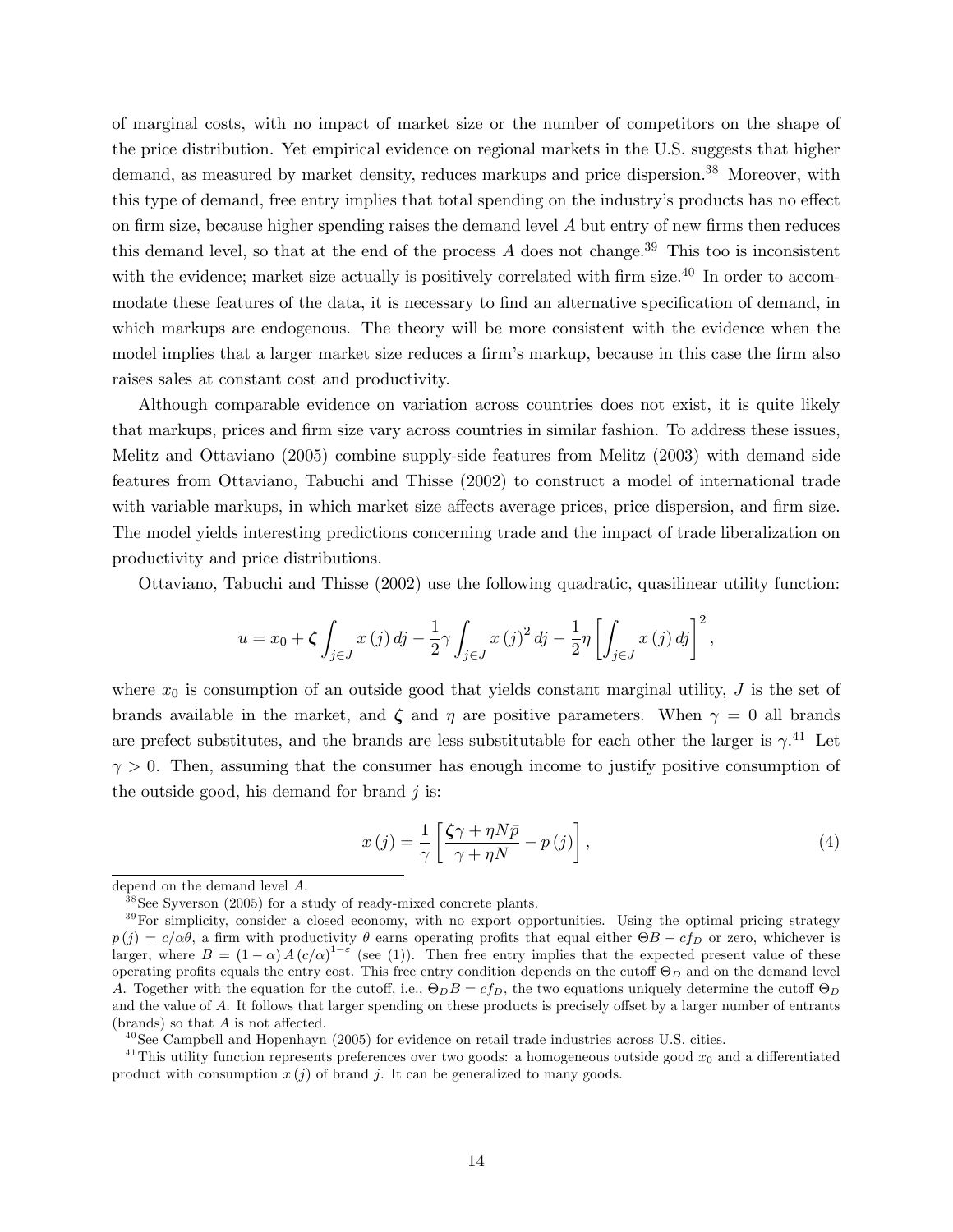where N is the number of products he consumes and  $\bar{p}$  is the average price of these products.<sup>42</sup> This is a linear demand function in which the demand level is decreasing in the own price, increasing in the average price  $\bar{p}$  (i.e., the competitors' prices), and declining in the number of products N.<sup>43</sup> That is, as the competitive pressure intensifies, either because prices of competing products decline or the number of competing products increases, the manufacturer of brand  $j$  faces lower demand.<sup>44</sup> In an economy populated by Q such consumers, aggregate demand for the brand equals  $Qx(j)$ . Facing production unit cost  $c/\theta$ , this manufacturer maximizes profits by charging price

$$
p(j) = \frac{1}{2} \left( \frac{\zeta \gamma + \eta N \bar{p}}{\gamma + \eta N} + \frac{c}{\theta} \right).
$$
\n(5)

Under these circumstances, the markup  $-$  defined as the ratio of price to marginal cost  $-$  is increasing in the average price and declining in the number of products. Moreover, the markup is increasing in  $\gamma$ , implying that it is higher the less substitutable are brands for each other.

In this model firms with very low productivity do not produce even if they bear no fixed production costs  $f_D$ , because demand drops to zero at a finite price.<sup>45</sup> It is then possible to solve the entire model of a closed economy by adding a free entry condition, with or without a positive fixed cost  $f_D$ . The solution for  $\theta_D$  then implies that the cutoff for positive production is declining in  $\gamma$  and in Q. That is, less-productive firms survive entry the less substitutable the products are for each other and the larger the market size is. It follows that in sectors with less substitutability there is more productivity and size dispersion and average productivity is lower. $46$ 

Melitz and Ottaviano (2005) assume that countries differ only in their numbers of consumers Q, that there are neither fixed production nor fixed export costs, but that there are variable trade costs  $\tau > 0$ . The trade costs introduce a degree of market segmentation that produces crosscountry variation in the number of consumed products that is positively correlated with market

$$
p(j) \le \frac{\zeta \gamma + \eta N \bar{p}}{\gamma + \eta N},
$$

and in an equilibrium with these types of consumers the set  $J$  consists only of such products.

<sup>43</sup>Note that the inequality in the previous footnote together with (4) imply  $\bar{p} \leq \zeta$ .<br><sup>44</sup>Neary (2003) uses a related demand structure in his model of general oligopolistic competition, in which preferences are not quasi linear and  $\eta = 0$ . Nevertheless, in his case too the demand level of a single product depends on the average price of other products, because it affects the marginal utility of consumption.

<sup>45</sup>With  $f_D = 0$ , demand is not negative for

$$
p(j) \le \frac{\zeta \gamma + \eta N \bar{p}}{\gamma + \eta N}.
$$

Together with (5) it implies

$$
\frac{c}{\theta} \le \frac{\zeta \gamma + \eta N \bar{p}}{\gamma + \eta N}.
$$

Therefore the cutoff productivity level  $\theta_D$  satisfies

$$
\theta_D = c \frac{\gamma + \eta N}{\zeta \gamma + \eta N \bar{p}}.
$$

 $^{46}$ Syverson (2004) provides evidence of these effects for a cross section of U.S. manufacturing industries.

 $42$ The consumer chooses to purchase all products with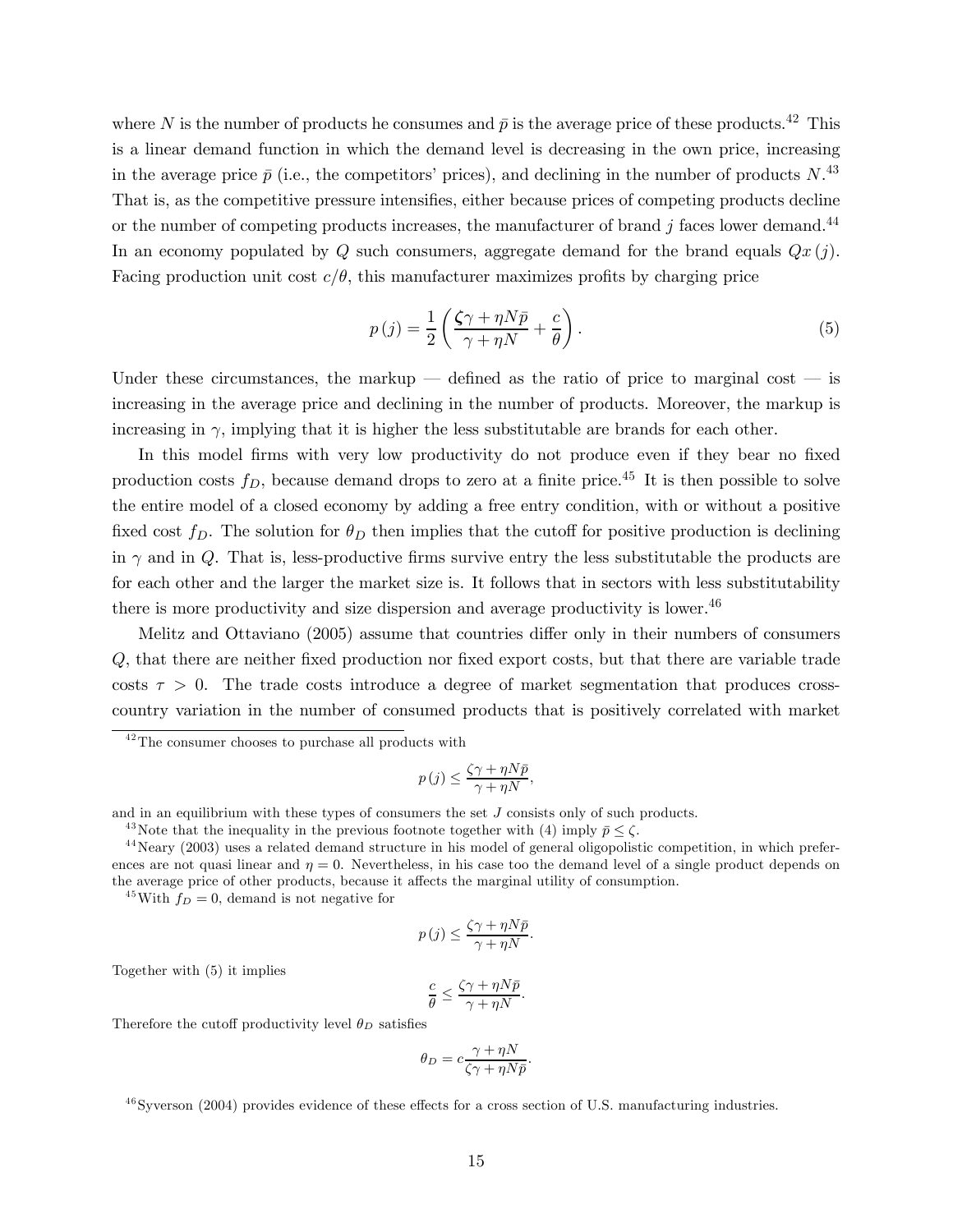size, as measured by the number of consumers. Moreover, average productivity is higher in larger markets, because low-productivity firms find it harder to compete in larger markets. This is similar to the result in Melitz (2003), but for different reasons. In Melitz (2003) trade raises the profits of high-productivity firms – which export – and these exporters raise the demand for domestic inputs. As a result, domestic producers who do not export are hit by competition from foreign exporters on the one hand and by higher input prices on the other, which forces the least productive of them to leave the business. The cutoff  $\theta_D$  increases, and so does average productivity. In contrast, in Melitz and Ottaviano (2005), trade does not change input prices, but it reduces markups as a result of the increase in competitive pressure from foreign exporters, and this raises the cutoff  $\theta_D$ and average productivity. The implication is that not only do consumers in larger markets have access to more products, they also pay lower prices.47

Multilateral liberalization raises the number of products in all markets, which raises competition and cuts into markups. Only more-productive firms survive this pressure, resulting in higher productivity and lower prices. Evidently, this sort of trade liberalization is beneficial to all countries concerned. In contrast, when only a subset of countries liberalize trade amongst themselves, the impact on the liberalizing countries differs markedly from the impact on the excluded countries. In the former countries average productivity rises, markups and prices decline, and the number of products increases. The opposite takes place in the excluded countries. Under these circumstances the liberalizing countries gain while the other countries lose.

### 2.8 Factor Proportions

Although Melitz (2003) places the firm at the center of analysis, his approach has implications for trade flows at the sectoral level. This is apparent from the fact that sectoral average productivity levels are endogenous, and they depend on the determinants of the sectoral cutoffs,  $\theta_D$  (or  $\Theta_D$ ). These endogenous productivity levels generate Ricardian-type comparative advantage that affects the sectoral patterns of trade flows.

Bernard, Redding and Schott (2005) have extended the Melitz (2003) model to accommodate variable factor proportions, producing a richer model of trade in differentiated products than the standard Helpman and Krugman (1985) version. They consider a two-sector two-factor world with constant expenditure shares on each sector's output, CES preferences for varieties in every sector, and Cobb-Douglas production functions for activities that generate either fixed or variable costs. And they achieve great simplicity by assuming that the Cobb-Douglas production functions have

<sup>&</sup>lt;sup>47</sup>The differences between Melitz (2003) and Melitz and Ottaviano (2005) stem from two sources: they use different shapes of demand functions (constant elasticity in one case and linear in the other) and they make different assumptions about the outside good (no outside good with constant marginal utility in one case and the presence of such a good in the other). The absence of an outside good in Melitz (2003) generates impacts on input costs that are absent in Melitz and Ottaviano (2005), where quasi linearity fixes the unit cost c. But this is distinct from the impacts of the shapes of the demand functions for final goods, which are isoelastic in one case and linear in the other. In the isoelastic case the demand level has no effect on the cutoff, because any shift in demand is offset by entry, in contrast to the case of linear demand. And while the markup is constant in the isoelastic case, it responds to demand and entry in the linear case.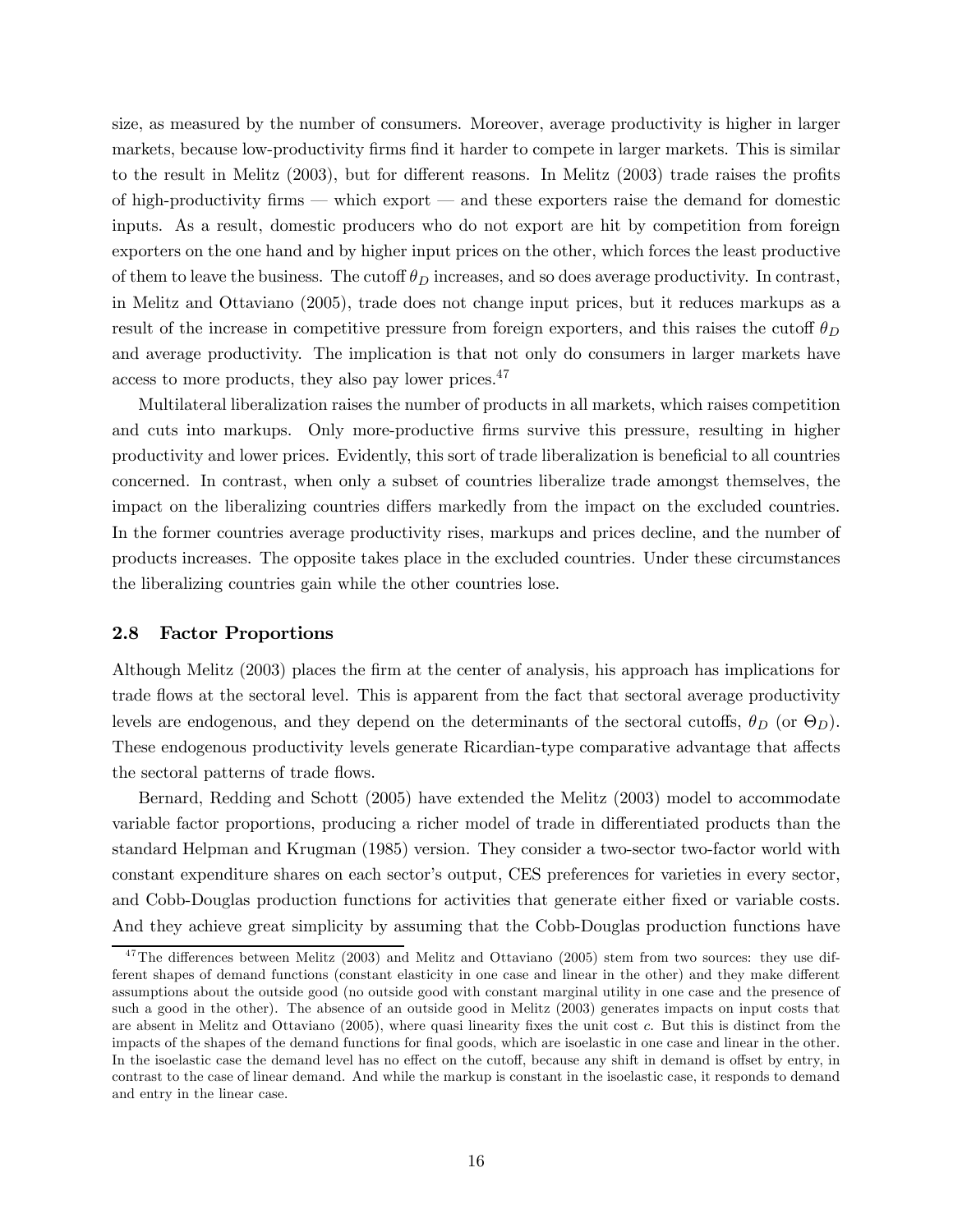the same exponents in all activities within a given sector, while they vary across sectors. In a world with no trading frictions, i.e., neither fixed nor variable costs of exporting, the analysis proceeds along the now familiar lines of the integrated equilibrium approach, with results similar to Helpman-Krugman. The sectoral cutoffs  $\theta_D$  are not affected by trade, and therefore neither are sectoral productivity levels. The intersectoral pattern of trade is of the Heckscher-Ohlin type: every country is a net exporter of goods that use relatively more intensively the input with which the country is better endowed.<sup>48</sup>

Next they introduce melting iceberg variable trade costs and fixed export costs, where the sectoral fixed export cost, arising from a Cobb-Douglas production function, has the same factor intensity as the other sectoral activities. These costs segment markets across countries. Now trade has an influence on the cutoffs  $\theta_D$ ; they rise in every country and every industry. This means that trade raises average productivity everywhere in the world. Importantly, however, in every country it raises average productivity proportionately more in the comparatively advantaged industry, i.e., the sector that is relatively intensive in the input with which the country is relatively well endowed. Under the circumstances, the Heckscher-Ohlin-type comparative advantage, which emanates from factor composition, also produces Ricardian comparative advantage; and the two forms of comparative advantage are positively correlated. This is an important result, because the empirical evidence suggests that it is necessary to control for TFP differences across countries in order to estimate the impact of factor proportions on trade flows.<sup>49</sup> In addition, trade increases firm size, and relatively more so in sectors having comparative advantage. Finally, trade raises the rate of gross job destruction and gross job creation, thereby raising turnover. But net job creation rises in comparatively advantaged industries and declines in the other sectors. These are very interesting predictions that will undoubtedly influence empirical analysis.

## 2.9 Gravity Equation of Trade Flows

The gravity equation is a major tool for the empirical analysis of trade flows. It has been used to study the impact on trade flows of international borders, currency unions, membership in the WTO, and other variables. And it has been used outside trade for instrumental variable estimation of the impact of variables such as social infrastructure or political institutions on measures of economic success.<sup>50</sup> In all these applications the standard procedure is to estimate a gravity equation of bilateral trade flows on a sample of countries that export to each other. This selected sample of countries represents, however, only about half of the country pairs in large samples of countries; in the majority of the other half of country pairs, the countries do not trade with each other; and in the remaining pairs, one country exports to the other but not vise versa.<sup>51</sup> These facts raise two questions: First, what accounts for the absence of trade among so many pairs of countries? And second, to what extent are estimates of trade flows that disregard the nontrading countries

<sup>&</sup>lt;sup>48</sup>This result does not hold in a world in which different activities within a sector have different factor proportions.  $49$  See Trefler (1995) and Davis and Weinstein (2001).

 $50$  See the discussion in Helpman, Melitz and Rubinstein (2004).

 $51$  See Helpman, Melitz and Rubinstein  $(2004)$ .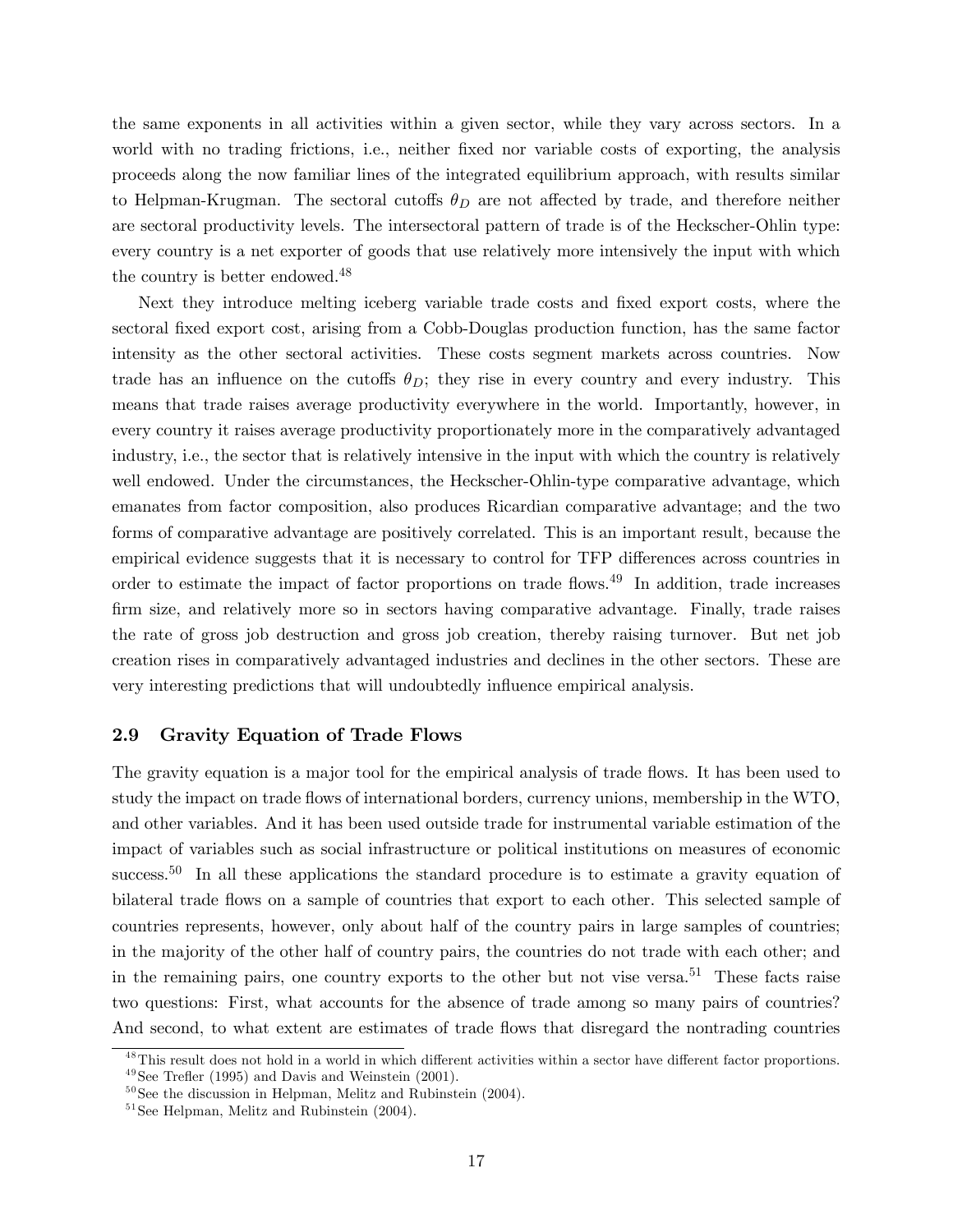reliable?

Helpman, Melitz and Rubinstein (2004) show that a modified version of Melitz (2003) can account for the lack of trade between potential trading partners and that the modified theoretical framework provides guidance for an estimation procedure that exploits the information contained in the zero trade flows. In particular, they argue that lack of trade is not random, but rather arises from economic conditions, and that therefore we should simultaneously explain which countries trade bilaterally and, amongst those that do, how much is traded. The model suggests that the standard estimation procedure introduces two types of biases: a sample-selection bias and an omitted-variable bias. The sample-selection bias problem is well known and it can be corrected for with standard methods. The omitted-variable problem is novel, however. It stems from the fact that, in addition to the intensive margin of trade, i.e., the response of a firm's export to changing conditions, there is an extensive margin, which consists of the response of the number of exporting firms to changing conditions. If determinants of the number of exporting firms are not accounted for in the estimation of trade flows, the resulting estimates suffer from an omitted-variable bias. Helpman, Melitz and Rubinstein propose a method for decomposing the impact of covariates, such as distance between countries, on trade flows into an intensive and extensive margin, and they find that the extensive margin is empirically quite important.

The main ingredient of the modified model is a cumulative distribution function of productivity  $θ$  that has finite support  $[θ<sub>L</sub>, θ<sub>H</sub>]$ , where  $θ<sub>L</sub>$  is the lowest productivity level and  $θ<sub>H</sub> < ∞$  is the highest. It is evident from Figure 2 that if  $\Theta_H \equiv (\theta_H)^{\varepsilon-1}$  falls between the domestic cutoff  $\Theta_D$ and the export cutoff  $\Theta_X^{\ell}$ , then home firms produce for the home market but none of them finds it profitable to export to country  $\ell$ . Moreover,  $\Theta_H$  can be below the export cutoff of some countries and above the export cutoff of other countries, so that domestic firms may find it profitable to export to some countries but not to others. The export cutoff  $\Theta_X^{\ell}$  is smaller the larger is the market in  $\ell$  and the lower are the fixed export or trading costs with  $\ell$ . The variables that affect the cross-country variation in  $\Theta_X^{\ell}$  therefore explain to which foreign countries the home country should export.

Using the firms' optimal pricing and sales strategies together with the free-entry condition, the model implies two equations for every export flow, say from country j to country i. One equation describes the log of exports from country j to country i,  $m_{ij}$ , as a function of standard covariates, such as distance between the countries and whether they share a common language, as well as exporter and importer fixed effects. But in addition, it includes a variable  $w_{ij}$  which is an increasing function of the fraction of country  $j$  firms that export to country  $i$ :

$$
m_{ij} = \beta_0 + \lambda_j + \chi_i - \gamma d_{ij} + w_{ij} + u_{ij}.
$$

In this equation  $\lambda_j$  is country j's fixed effect as an exporter,  $\chi_i$  is country i's fixed effect as an importer,  $d_{ij}$  is the distance between the two countries and  $u_{ij}$  is an error term that describes the unobserved variation across country pairs in variable trade costs.<sup>52</sup> Covariates other than distance

 $\frac{52}{2}$ The need for separate importer and exporter fixed effects has been well known; see, for example, Feenstra (2003).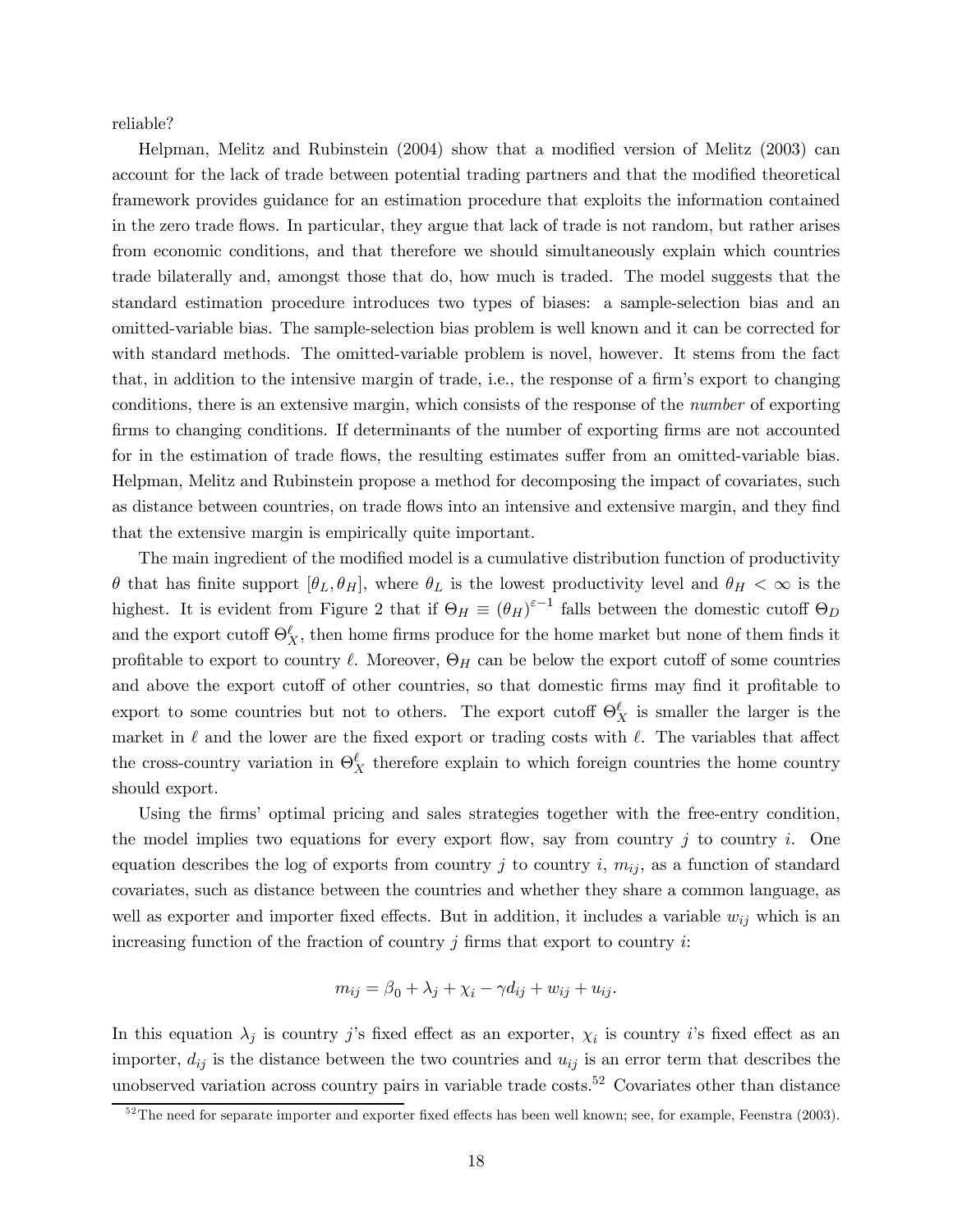are accommodated in similar fashion. The second equation describes a latent variable that is positive if and only if j exports to i. It is defined as the log of the ratio of variable export profits for the most productive firm to the fixed export cost, where the latter is the same for all firms in j. When this latent variable,  $z_{ij}$ , exceeds zero, some firms from country j export to country i, because the most productive firm makes profits large enough to cover the fixed export cost. The resulting equation is

$$
z_{ij} = \gamma_0 + \xi_j + \zeta_i - \gamma d_{ij} - \kappa \phi_{ij} + \eta_{ij},
$$

where  $\xi_i$  is an exporter fixed effect,  $\zeta_i$  is an importer fixed effect,  $\phi_{ij}$  is an observed variable that impacts the fixed cost of exporting from j to i, and  $\eta_{ij}$  is an error term that combines the unobserved variation across countries in variable trade costs  $u_{ij}$  (which also appears in the trade flow equation) and a variable  $v_{ij}$  that represents unobserved variation across countries in the fixed export costs. Evidently,  $\eta_{ij}$  is correlated with  $u_{ij}$ .

It is common to estimate the equation of trade flows  $m_{ij}$  for country pairs with positive trade flows, without controlling for the impact of the fraction of exporting firms through  $w_{ij}$ . These are the sources of the selection and omitted-variable biases. Helpman, Melitz and Rubinstein (2004) show how to use standard methods to correct for the sample selection bias, by estimating the equation for  $z_{ij}$  and the equation for  $m_{ij}$ . This bias turns out to be rather small in their data. In addition, they show how to account for the impact of  $w_{ij}$  on the trade flows. Their procedure recognizes the fact that no data on  $w_{ij}$  are available, nor are there data on the fraction of exporting firms, a variable that impacts  $w_{ij}$ .<sup>53</sup> In particular, they show that the estimated (selection) equation for  $z_{ij}$  can be used to construct estimates of the  $w_{ij}$ s, which can then be used in the estimation of the trade flow equation. In this way one can separately identify the impact of a variable, such as distance  $d_{ij}$ , on the intensive margin (via its direct impact on  $m_{ij}$ ) and the extensive margin (via its impact on  $m_{ij}$  through  $w_{ij}$ ). The theoretical underpinning of this procedure derives from the fact that fixed costs affect the latent variable  $z_{ij}$  directly, but affect the trade flow  $m_{ij}$  only indirectly via their impact on the fraction of exporting firms.

It should be evident from this section that productivity differences across firms in an industry have important implications for trade, trade policies, and FDI flows. Not only does this new way of thinking shed light on a host of substantive issues, it also helps in formulating better empirical strategies for estimating trade flows. To illustrate, this approach suggests that countries seeking to integrate into the world trading system or to join a free trade area should expect substantial reallocations across firms within industries, which will impact sectoral productivity levels. In addition to rasing the profits of exporting firms, lower protection raises the competitive pressure from foreign enterprises, which cuts into the domestic firms' markups, raises domestic factor costs, and drives the country's least-productivity firms out of business.

The theoretical model provides, however, a clear interpretation of the determinants of these fixed effects.

<sup>&</sup>lt;sup>53</sup>That is, there are no data on the fraction of exporting firms for the large samples of countries used to estimate gravity equations. Note also that even if data on  $w_{ij}$  were available, it could not be used directly because  $w_{ij}$  is an endogenous variable, and one would therefore need to instrument it.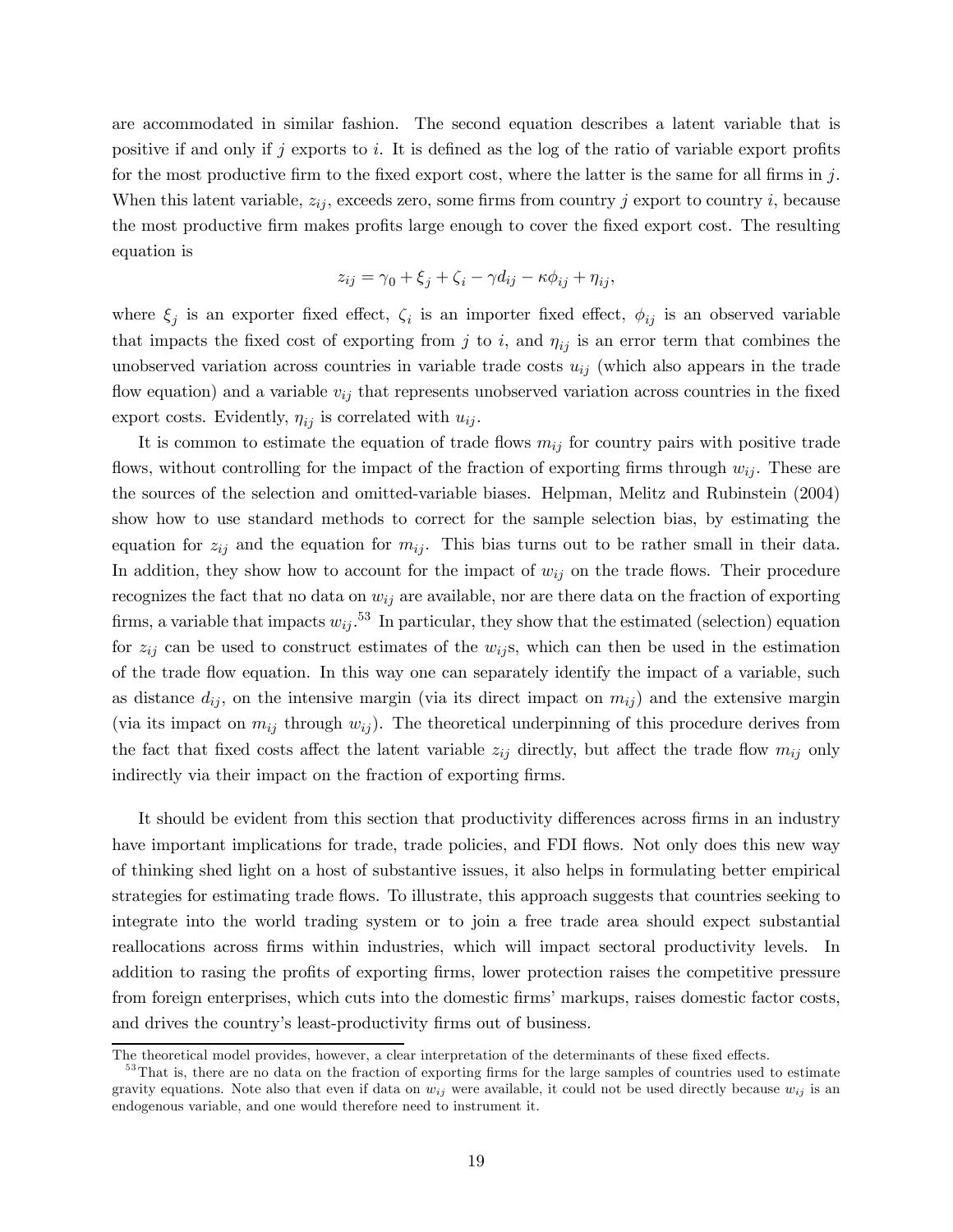## 3 Incomplete Contracts

My discussion of trade and FDI has so far focused on final products.<sup>54</sup> Importantly, none of the studies reviewed in the previous section, where firms make FDI choices, explicitly analyzes the internalization decision. That is, it is *assumed* that foreign operations are organized in foreign affiliates, be it for the purpose of manufacturing final products designated for the foreign market, manufacturing components in a foreign country to be assembled at home or in a foreign country, or assembling final goods to be sold in the home or foreign market. Yet the choice of whether to manufacture components inhouse or acquire them from an unaffiliated firm is a key decision about organizational form, as is the decision of whether to source such components at home or in a foreign country. The same applies to assembly, which is just another activity in the chain of tasks that need to be performed in order to deliver a product to a final user. A better understanding of these choices is needed in order to explain the trends in trade and FDI and their relation to the evolving organization of production and distribution.

Two facts stand out that triggered a major research effort into the international organization of production. First, with the advent of computer-aided design, computer-aided manufacturing, and institutional changes in labor markets, outsourcing has rapidly expanded.<sup>55</sup> This is true about both domestic and international outsourcing, where rising domestic outsourcing means an increase in the purchase of intermediate goods and services from domestic unaffiliated firms, and rising foreign outsourcing means an increase in the purchase of intermediate goods and services from foreign unaffiliated firms. These trends have been widespread across different sectors and different inputs.56 Second, the sourcing of inputs from foreign countries has increased at a rapid pace, both via arm's-length trade (outsourcing) and via intrafirm trade (FDI), a phenomenon known as offshoring.57 In order to understand these trends, we need to understand the two-dimensional decision problem of business firms: whether to outsource or insource (i.e., integrate), and whether to offshore or not.<sup>58</sup> This choice yields four possibilities: insourcing at home, outsourcing at home,

<sup>&</sup>lt;sup>54</sup>The only exception being the discussion of the interrelationship between FDI in components and FDI in assembly in Section 2.6.

<sup>&</sup>lt;sup>55</sup>I use "outsourcing" to mean the acquisition of an input or service from an unaffiliated company. This is the standard terminology used in industrial organization. A narrower definition is used in some of the literature, e.g., Amiti and Wei (2005). A notable example of a very narrow definition is Bhagwati, Panagariya and Srinivasan (2005), who restrict the term to outsourcing of services from foreign unaffiliated companies. I find it preferable to use the traditional definition.

 $56$ See Bardi and Tracey (1991), Gardner (1991), Helper (1991), Bamford (1994), Abraham and Taylor (1996) and Bartel, Lach and Sicherman (2005) for evidence on the growth of outsourcing in various industries. The Economist (1991) provides an early overview.

 $57$  Feenstra and Hanson (1996) find more than a doubling of the share of imports in total purchases of intermediates from 1972 to 1990 in the U.S. (from 5.0% to 11.6%), while Campa and Goldberg (1997) find similar trends in Canada and the U.K. And Hummels, Ishii and Yi (2001) and Yeats (2001) find that foreign trade in components has grown faster than foreign trade in final goods. Finally, Hanson, Mataloni and Slaughter (2004) find that intrafirm trade within U.S. multinationals has grown very fast, although somewhat less than international outsourcing by U.S. firms, and Feinberg and Keane (2005) report that sales of U.S. parent firms to their Canadian affiliates as a fraction of the affiliates' total sales, as well as sales of the Canadian affiliates to their U.S. parents as a fraction of the parents' total sales, have almost doubled between 1984 and 1995.

<sup>&</sup>lt;sup>58</sup>Two additional decisions, which are equally important but received only scant attention, concern the types of inputs that should be acquired by means of each one of these organizational forms, and if an input is to be sourced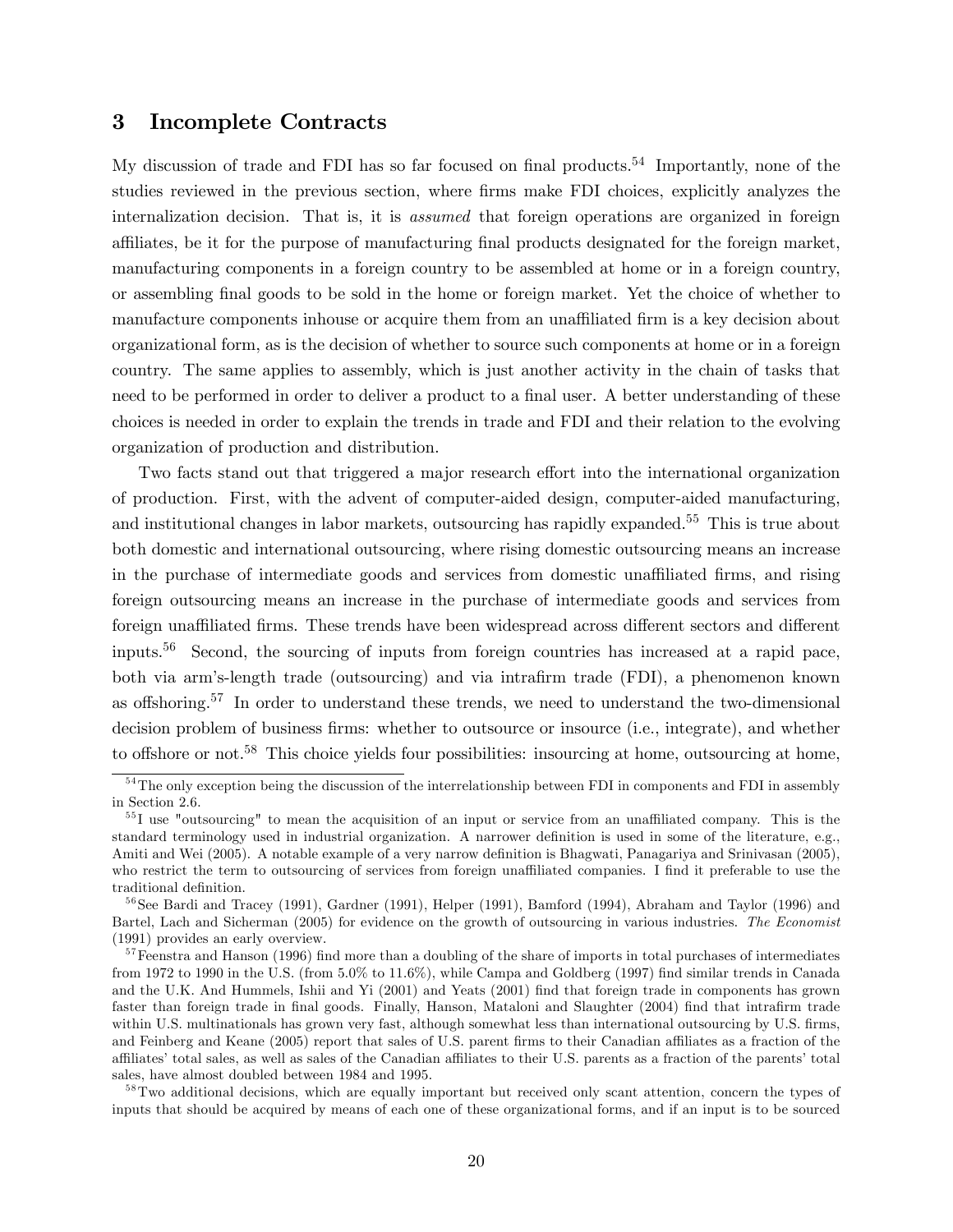insourcing abroad (FDI), and outsourcing abroad. The first two organizational forms do not involve foreign trade, while the latter two do: intrafirm trade in the case of FDI, and arm's-length trade in the case of outsourcing.<sup>59</sup>

An analysis of these issues by means of the incomplete contracts approach to the theory of the firm helps in understanding why some companies source inputs abroad primarily via FDI, and while other companies source them abroad primarily via outsourcing. It also helps in understanding why intra-firm trade as a fraction of total trade is positively correlated with capital-labor ratios across U.S. industries and capital-labor ratios across countries from which the U.S. imports (see Antràs (2003)). Moreover, this approach helps in understanding why differences across countries in the quality of legal systems generate comparative advantage, and thereby impact the patterns of trade (see Levchenko (2004) and Nunn (2005)). Finally, when combined with productivity variation across firms within industries, this approach helps in predicting the relative prevalence of alternative forms of the international organization of production as a function of sectoral characteristics and differences in features of the trading partners.

## 3.1 The Incomplete Contracts Approach

To illustrate the incomplete contracts approach to the theory of the firm, consider the following example.<sup>60</sup> A final good producer makes profits  $\pi_0 \geq 0$  if she does not use a specialized intermediate input. If, however, she uses one unit of the specialized intermediate input, her profits become  $\pi_1 > \pi_0$ , where  $\pi_1$  does not include the cost of the input to the final good producer. For simplicity, assume that the final good producer can use only one unit of this input.

In order to acquire the input, the final good producer needs to engage a supplier. The supplier can produce the required input at cost c. Importantly, however, the final good producer and the supplier cannot sign an enforceable contract that specifies the nature of the specialized intermediate input, but the final good producer can recognize ex post, after the input is delivered, whether the input has the requisite features. For this reason the supplier can choose the characteristics of the input, and when delivering it to the final good producer he can bargain with the final good producer for payment. At the bargaining stage the cost c of the intermediate input is sunk, and it therefore plays no role in determining the bargaining outcome. But it does play an important role in determining whether the supplier chooses to manufacture the requisite intermediate input in the first place.

There are two stages to the game. In the first stage the supplier decides whether to manufacture the intermediate input, and if he does, whether to endow the input with the special characteristics requested by the final good producer. In stage two the supplier delivers the input and bargains for

aboard, to which country it should be offshored.

<sup>&</sup>lt;sup>59</sup>The segmentation of production across different countries has become so large, that it prompted the WTO to describe in its 1998 annual report the detailed acquisition of inputs by U.S. car manufacturers in different countries, concluding that only 37% of a car's value was generated in the U.S. Tempest (1996) describes an equally global sourcing strategy of Mattel in the manufacturing of Barbie dolls (see Feenstra (1998)).

 $60$ See Hart (1995) for a detailed discussion of this approach, and Bolton and Dewatripont (2005) for a textbook treatment.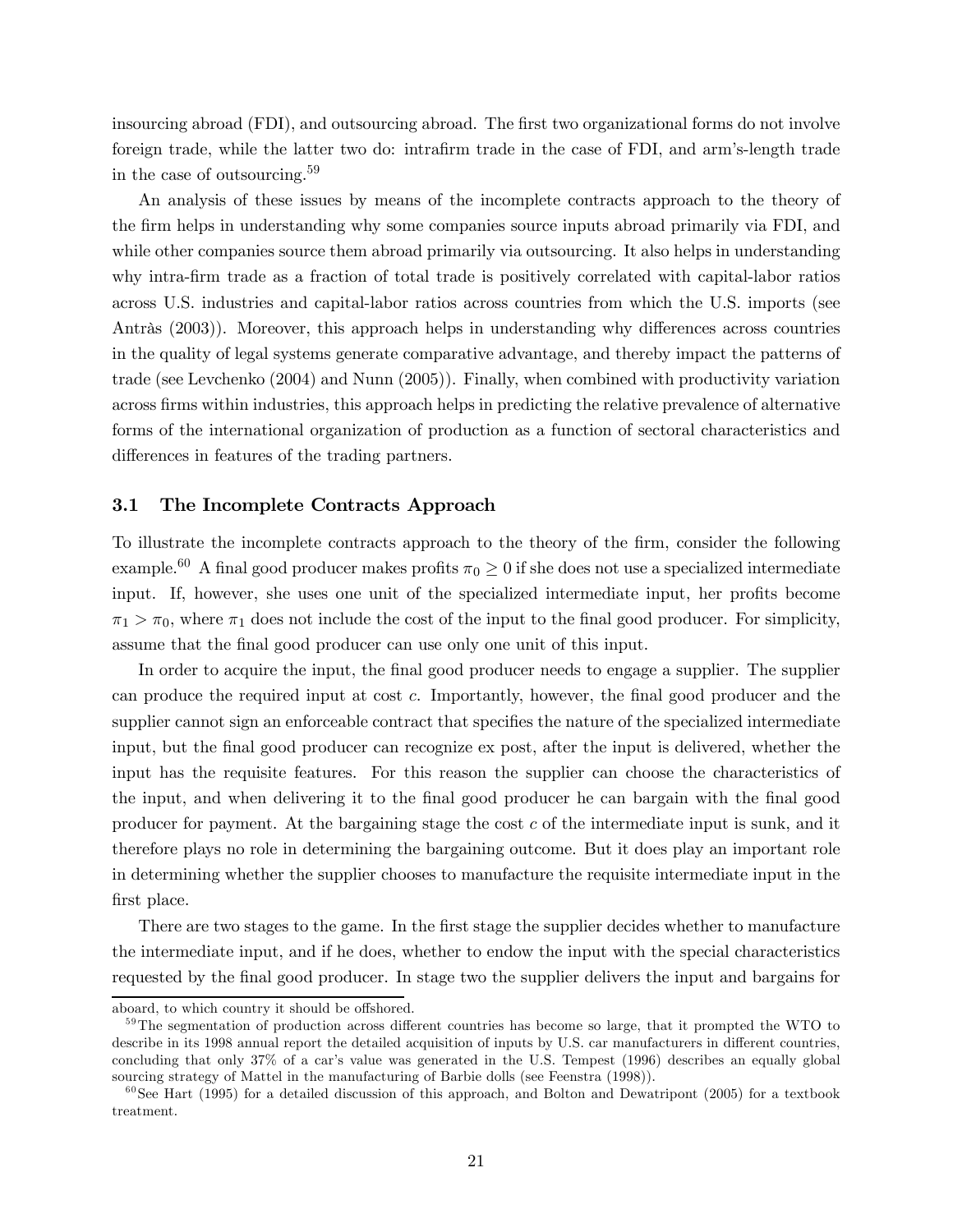payment. As usual, the game is solved backwards, starting from stage two.

Assume that whenever the final good producer and the supplier bargain they reach an agreement according to the Nash bargaining solution, with the bargaining weight  $\beta \in (0,1)$  for the final good producer and  $1 - \beta$  for the supplier. In this event their payoffs are derived as follows. In case of a breakup of the negotiation, the final good producer has the outside option  $\pi_0$  while the supplier has the outside option  $\sigma_0 \geq 0$ . The size of  $\sigma_0$  depends on how specialized the intermediate input is. If, for example, it is so highly specialized that no one else can use it, i.e., it has no value outside the relationship, then  $\sigma_0 = 0$ . If, however, the intermediate input can be used by other manufacturers, then  $\sigma_0 > 0$ . In either case, the payoff of the supplier equals his outside option plus the share  $1-\beta$ of the surplus from the relationship, while the payoff of the final good producer equals her outside option  $\pi_0$  plus the share  $\beta$  of the surplus from the relationship. The size of the surplus depends on whether the intermediate input satisfies the specifications needed by the final good. If it does, the surplus equals  $\pi_1$  minus the outside options of the two players; that is, it equals  $\pi_1 - \pi_0 - \sigma_0$ . If it does not, it equals  $-\pi_0 - \sigma_0$ , because the input adds no value to the relationship. Naturally, the latter case does not arise in equilibrium. Therefore in an equilibrium in which the supplier delivers the requisite input the payoffs from the bargaining game are

$$
P_f = \pi_0 + \beta \left( \pi_1 - \pi_0 - \sigma_0 \right)
$$

for the final good producer and

$$
P_s = \sigma_0 + (1 - \beta) (\pi_1 - \pi_0 - \sigma_0)
$$

for the supplier. Note that  $P_f + P_s = \pi_1$ , so that they split the profits  $\pi_1$ . We can interpret  $P_s$ as the payment of the final good producer to the supplier for the intermediate input, so that her profits net of the input cost,  $\pi_1 - P_s$ , equal her payoff  $P_f$ .

This solution to the bargaining game determines the incentives of the supplier to engage in a business relationship with the final good producer (in stage one of the game). If  $P_s \geq c$ , this relationship generates a profitable deal; otherwise it does not. That is, in case  $P_s < c$  the supplier will not produce the specialized intermediate input.

In this example there is a one-sided holdup problem. The supplier is held up by the final good producer, because he makes a relationship-specific investment. More generally, however, the final good producer may also be required to make a relationship-specific investment, in which case there will be a two-sided holdup problem. Moreover, the outside options of the two parties may depend on the organizational form of the business firm, e.g., whether the intermediate input is produced inhouse or outsourced. In the former case the supplier is an employee of the final good producer while in the latter case he is not (see Grossman and Hart (1986) and Hart (1995)). Finally, when these interactions are placed in a general equilibrium setup, the outside options become endogenous, and they depend on the nature of the technology and the organization of the industry (see Grossman and Helpman (2002)).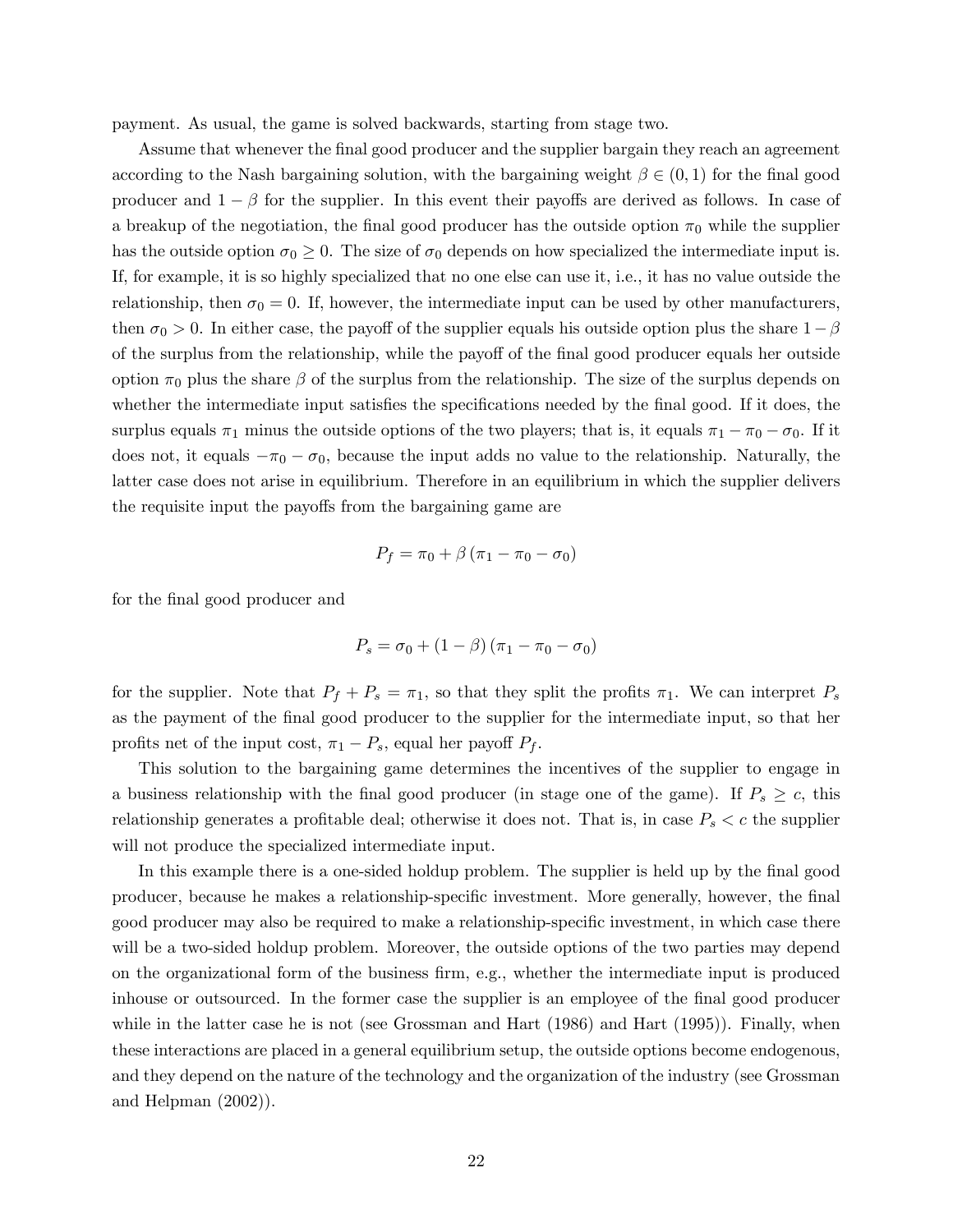I now turn to the application of this approach to the main issues discussed in the preamble to this section. I have ordered the topics in a way that eases the exposition, and not in the order in which they appeared in the literature.

### 3.2 Contractual Input Intensity

Traditionally, input (or factor) intensity refers to the relative requirement of various inputs (or factors of production) in the manufacturing of a good. But the theory of incomplete contracts identifies another important measure of input intensity: the relative requirement of intermediate inputs that are under direct control of the final good producer, and intermediate inputs that require the engagement of suppliers. The importance of the second intensity measure, which I term the contractual input intensity, stems from the fact that intermediate inputs under the direct control of the final good producer suffer less form agency problems than intermediate inputs that require the engagement of suppliers. Naturally, the two intensity measures can be correlated. And when they are, the theory yields interesting predictions about the structure of trade.

The contractual input intensity impacts the power of incentives that a final good producer wants to give a supplier. In particular, the more intensive the production process is in intermediate inputs that are controlled by suppliers, the more powerful incentives she wants to give the suppliers. Yet her most desired incentives are not extreme. That is, she never wants to give them the strongest possible or the weakest possible incentives. Under the circumstances her choice of organizational form, such as outsourcing versus integration, is determined to an important degree by its effect on the incentives of suppliers.

To understand the role played by contractual input intensity, consider an industry of a differentiated product in which the demand function is, as before,  $x(j) = Ap(j)^{-\varepsilon}, \varepsilon = 1/(1-\alpha) > 0.$ Now, however, the production of brand j requires two customized inputs, headquarter services  $h(j)$ and components  $m(j)$ . These intermediate inputs are combined via a Cobb-Douglas production function to produce either brand j of the differentiated product,  $x(j)$ , or another intermediate input of type j, say  $y(j)$ , which is used to assemble  $x(j)$ . In the latter case  $x(j) = y(j)$ .<sup>61</sup> I express this production relationship as

$$
z(j) = \theta \left[\frac{h(j)}{\eta}\right]^{\eta} \left[\frac{m(j)}{1-\eta}\right]^{1-\eta}, \quad 0 < \eta < 1,
$$
\n
$$
(6)
$$

where z is either x or y,  $\theta$  represents productivity, which for the time being is the same for all firms in the industry, and  $\eta$  measures contractual input intensity. The larger  $\eta$  is the more intensive the sector is in headquarter services (but  $\eta$  does not vary across firms in the industry). The critical assumption is that h has to be supplied by the final good producer while  $m$  requires the engagement of a supplier, which can take place either inside or outside the firm. But in either case the supplier controls m. In this event the internalization decision is only about the intermediate input  $m$ , not

 $61$ <sup>61</sup>These two possibilities may seem to be an unnecessary complication at this stage, but they provide a unified treatment of distinct papers in the literature, as will become clear below.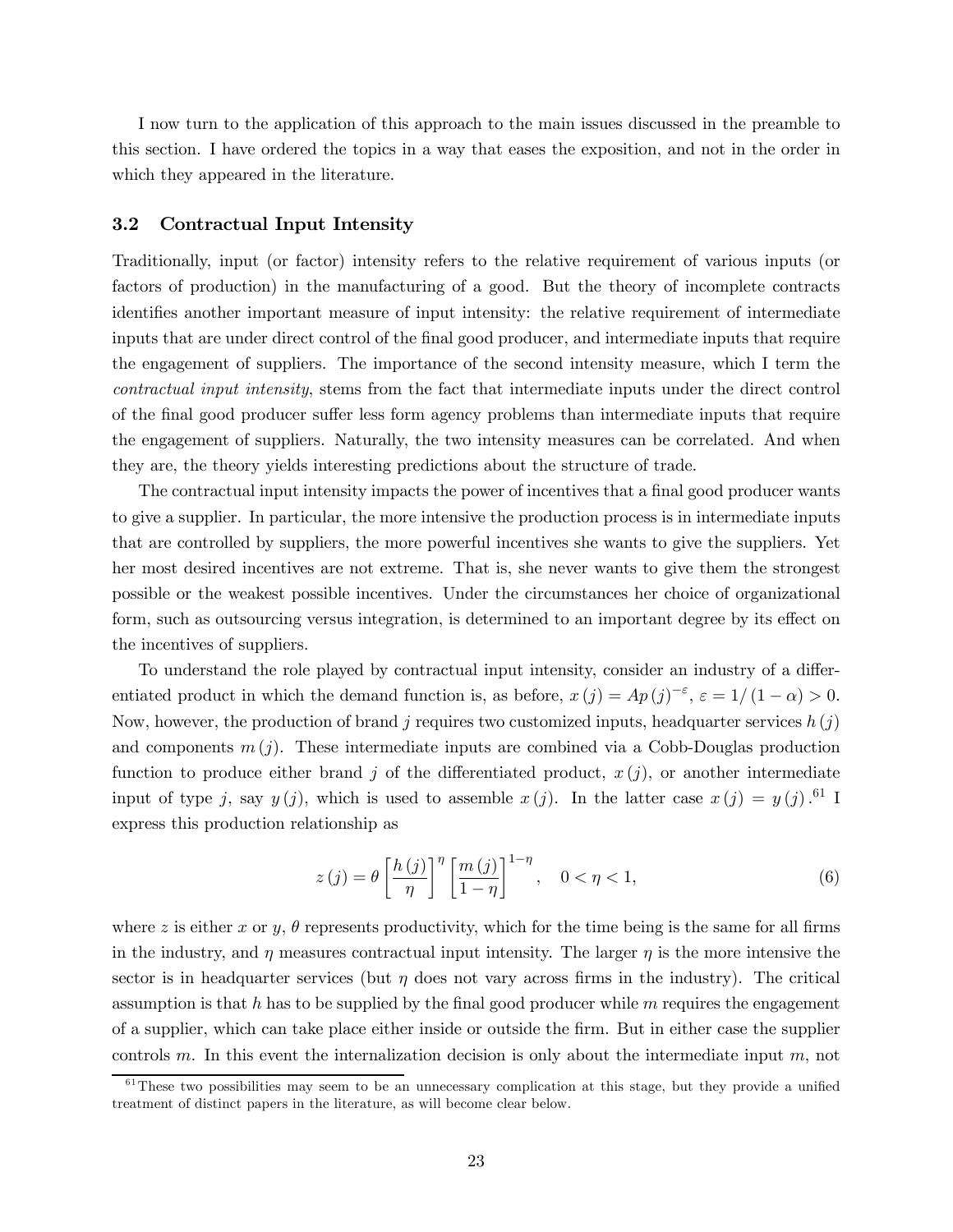about h. In a simple version of the model there is only labor and both h and m are produced with a fixed amount of labor per unit output. More generally, there can be many factors of production (primary inputs), and  $h$  and  $m$  may be produced with different factor proportions. It then follows that the overall factor intensity of and industry is jointly determined by its contractual input intensity and by the factor intensities of headquarter services and components.

Using the demand function  $x(j) = Ap(j)^{-\epsilon}$  and the production function (6), we can calculate revenue as a function of the inputs h and m, say  $R[h(j),m(j)]$ . The assumption is that the final good producer bears directly the cost of headquarter services and decides the level of h, while the supplier, who may be working for the final good producer or be independent, chooses m. Great simplification is attained by assuming that the final good producer can obtain as many suppliers as she wants by offering a reward structure consisting of an upfront payment and a share of the profits at the bargaining stage. In this event competition among suppliers leaves them with no rents, and a supplier's total net income (net of input cost) equals his opportunity cost. At the bargaining stage the distribution of revenue  $R[h(j), m(j)]$  depends on the bargaining weights, which are  $\beta$ for the final good producer and  $1 - \beta$  for the intermediate good producer, and on organizational form, which determines every party's outside option.

Consider outsourcing. Under this organizational form the outside options at the bargaining stage are zero for both parties, because one party owns h and the other owns  $m$ , and both inputs have been customized for product j to a degree that they have no value outside the relationship.<sup>62</sup> As a result, the final good producer receives the fraction  $\beta$  of the revenue while the supplier receives the fraction  $1 - \beta$ .

Next consider integration. Now both h and m belong to the final good producer, because the supplier is her employee. But, following Grossman and Hart (1986), assume that if the bargaining fails and the supplier does not cooperate, then the final good producer cannot deploy the inputs as effectively as she can if the supplier cooperates. In particular, without the cooperation of the supplier she is able to produce only a fraction  $\delta$  of the output in (6). Under the circumstances the outside option of the supplier at the bargaining stage is zero, while the outside option of the final good producer is fraction  $\delta^{\alpha}$  of the revenue  $R[h(j),m(j)]$ .<sup>63</sup> As a result, in the bargaining stage

 $62$ The outside options need not be zero in this case. For example, the final good producer may have the option of using a generic intermediate input  $m$  instead of the specialized variety, in which case her outside option will not be zero. Similarly, the intermediate good producer may have the option of selling the input  $m(j)$  to another firm, which will provide it with a positive outside option. Grossman and Helpman (2002) provide an analysis in which the suitability of a component m to a final good producer is measured by the distance between the supplier and the final good producer in technology space, and suppliers have the option to choose the location of their intermediate inputs in this space. When bargaining breaks down, final good producers and component suppliers enter a secondary market. The secondary market equilibrium then determines the outside options in the primary market. In the Grossman and Helpman technology space a generic input is defined as the input that is equal-distant from all final goods. Feenstra and Spencer (2005) also develop a model of contracting in the presence of generic inputs, and they use it to analyze the organization of Chinese suppliers. The model discussed in the text focuses on the simpler case of zero outside options.

<sup>&</sup>lt;sup>63</sup>The finding that the outside option of the final good producer under integration is the fraction  $\delta^{\alpha}$  of revenue rather than the fraction  $\delta$  stems from the concavity of the revenue function in the quantity sold. That is, revenue as a function of the quantity x is proportional to  $x^{\alpha}$ , where (recall)  $\alpha$  determines the demand elasticity  $\varepsilon = 1/(1-\alpha)$ and  $0<\alpha<1.$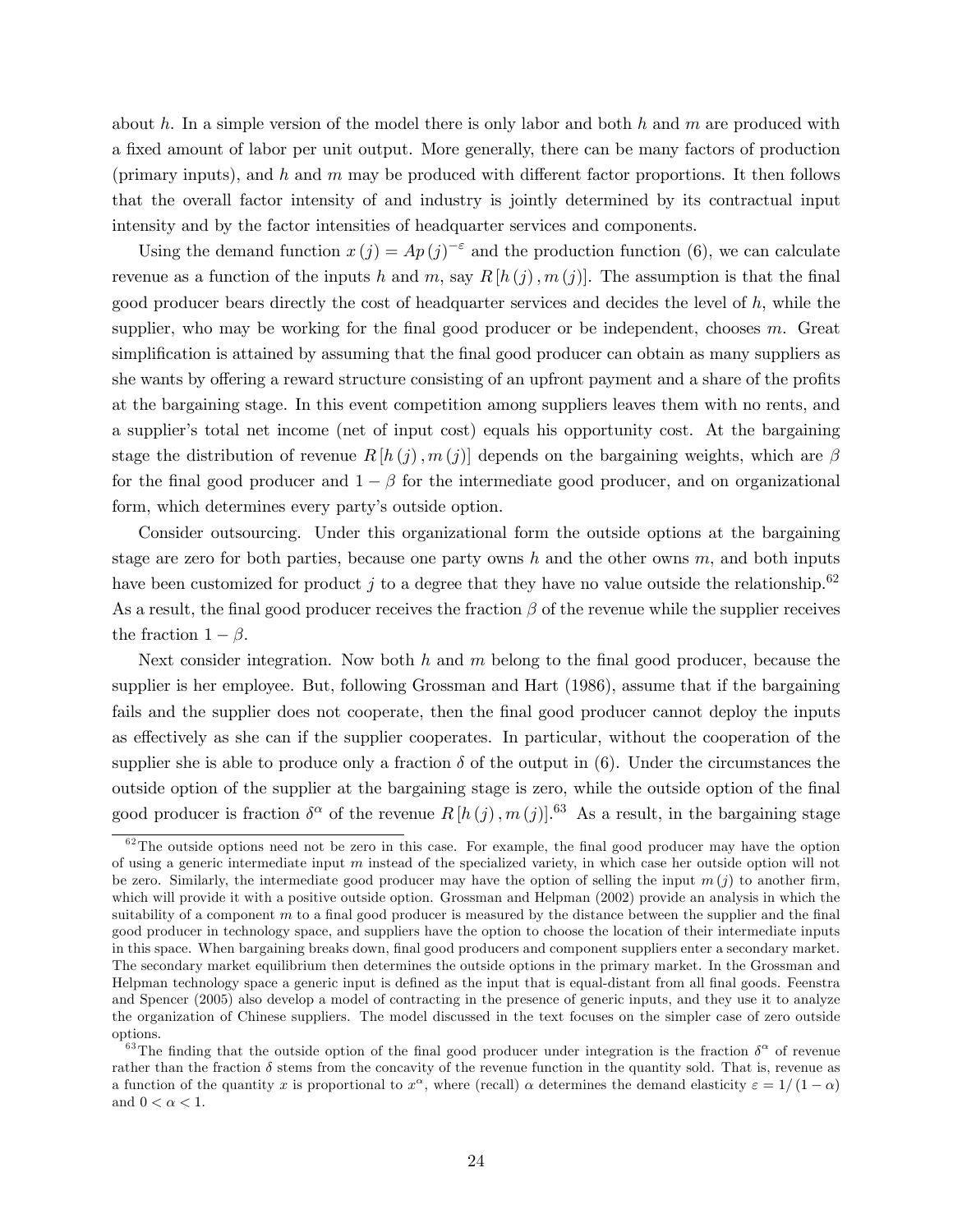

Figure 5: Optimal Bargaining Share

the final good producer receives a fraction  $\beta_V = \delta^{\alpha} + \beta (1 - \delta^{\alpha})$  of the revenue  $R[h(j), m(j)]$ , and the supplier receives a fraction  $1 - \beta_V$ .

An important tradeoff in the choice of organizational form by the final good producer is derived from a comparison of the distribution shares of revenue,  $R[h(j),m(j)]$ , with the shares that arise under outsourcing and integration. Let  $\beta^*$  be the final good producer's most preferred share, which maximizes her profits. First note that it cannot be zero, because if it were zero she would have no incentive to provide headquarter services, and in the absence of  $h$ , revenue equals zero. Second, note that it cannot be one, because if it were one the supplier would have no incentive to provide components, and in the absence of m, revenue would equal zero. Evidently,  $\beta^*$  is strictly positive and strictly smaller than one. Moreover, it can be shown that  $\beta^*$  is an increasing function of the intensity of headquarter services, as measured by  $\eta$ . The shape of the relationship between  $\beta^*$  and  $\eta$  is depicted in Figure 5.  $\beta^*$  equals zero when  $\eta = 0$ , it equals one when  $\eta = 1$ , and it rises in between. Moreover, it is concave for low values of  $\eta$  and convex for high values.

The figure also shows the distribution of revenue shares under outsourcing and integration,  $\beta$ and  $\beta_V$ , respectively; they are above the optimal share  $\beta^*$  when an industry is component-intensive, so that  $\eta$  is small (such as  $\eta_M$ ), and they are below  $\beta^*$  when an industry is headquarter-intensive, so that  $\eta$  is large (such as  $\eta$ H). The arrows show the direction of rising profits; that is, profits rise when the final good producer's share shifts vertically toward  $\beta^*$ . This characterization implies that there exists a cutoff  $\eta_c$  – not drawn in the figure – with  $\eta_M < \eta_c < \eta_H$ , such that the final good producer has higher profits from outsourcing when  $\eta$  is below  $\eta_c$  and higher profits from integration when  $\eta$  is above  $\eta_c$ . It follows that, based on the power of incentives consideration alone, final good producers prefer outsourcing in component-intensive industries and integration in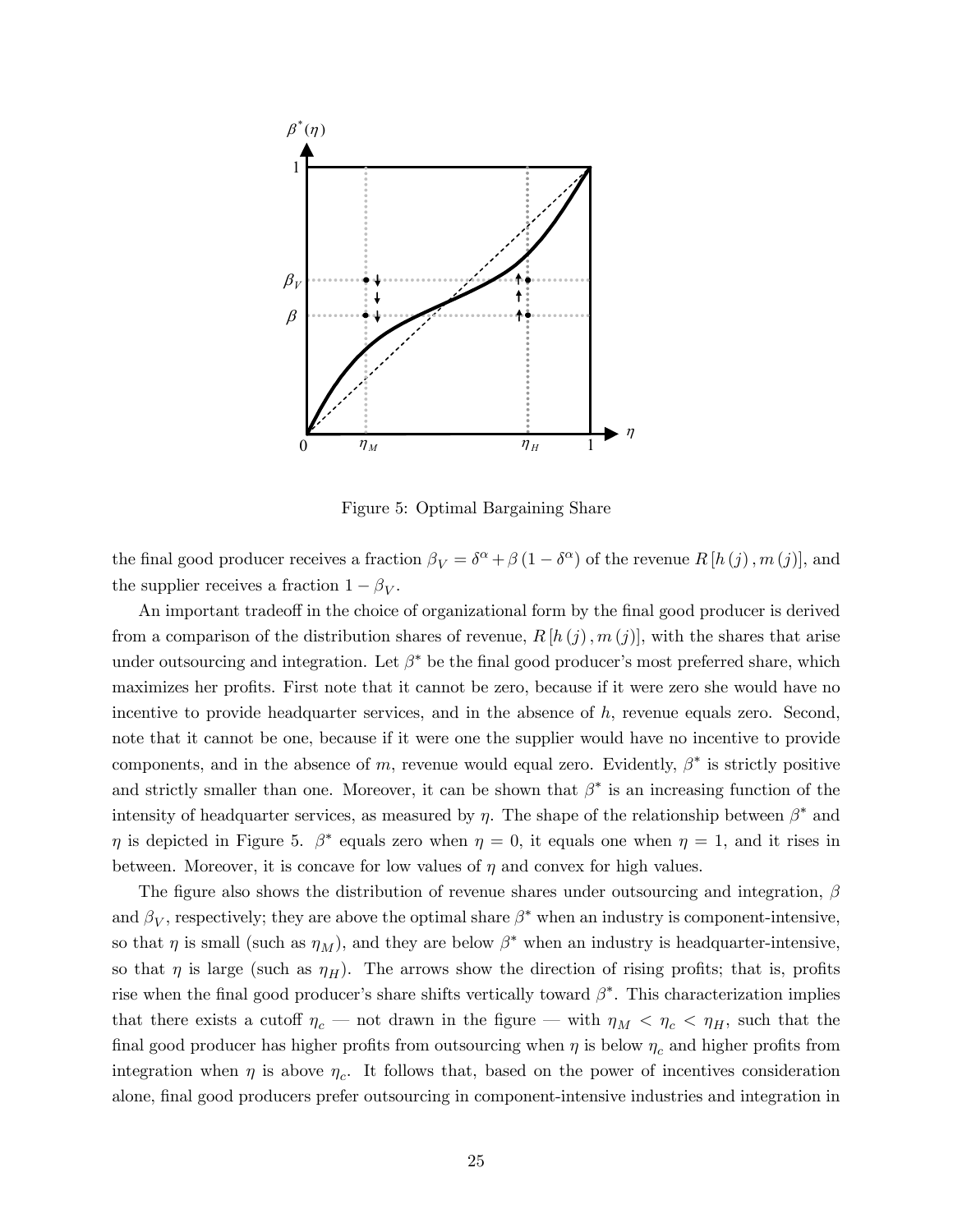headquarter-intensive industries. However, the final verdict on whether to outsource or integrate does not depend on these considerations alone if there also exist cost differences in running firms with different organizational forms.<sup>64</sup>

Antràs (2003) uses a variant of this model in which there are no organization-specific costs; there are fixed entry costs, but these costs are independent of whether the firm chooses to outsource or integrate. In this event the power of incentives dominates the integration decision. That is, given the headquarter intensity measure  $\eta$  a firm prefers integration if  $\eta > \eta_c$  and outsourcing if  $\eta < \eta_c$ . He assumes that h is capital-intensive and m is labor-intensive, and that h and m are not tradeable across borders. In this event every final good producer has to deploy h and  $m$  in the same country. Moreover, these inputs are used to manufacture an intermediate input y that can be freely shipped across borders. The production function is given by  $(6)$ , where  $z = y$ . The final good x is produced from  $y$  in the destination country with one unit of  $y$  per unit  $x$ . Finally, consumers spend fixed budget shares on goods in every sector and they have CES preferences across brands.

In a two-country two-sector version of this model, trade structure can be derived from the integrated equilibrium, similarly to Helpman and Krugman's (1985) analysis of trade in differentiated products. Assuming that one sector has  $\eta$  above the cutoff  $\eta_c$  and another sector has  $\eta$  below this cutoff implies that firms are integrated in the former sector and firms outsource in the latter sector. Moreover, since h is capital intensive while  $m$  is labor intensive, the sector with integrated firms is capital intensive and the sector with outsourcing firms is labor intensive. As a result, there is intra-firm trade in the tradeable intermediate inputs in the capital-intensive sector and arm'slength trade in tradeable intermediate inputs in the labor-intensive sector. This implies a positive correlation between capital intensity and the share of intrafirm trade. A multicountry version of this model also implies a positive correlation between the share of intrafirm imports and the capital abundance of the exporting country. Antràs (2003) provides evidence supporting these predictions. In U.S. data, intrafirm imports as a fraction of total imports are positively correlated with the capital intensity across 23 manufacturing industries, and intrafirm imports as a fraction of total imports are positively correlated with capital abundance across 28 exporting countries.

Antràs (2005) applies a one-factor variant of this model to product cycles. The two countries are North and South. He assumes that both headquarter services and final goods can be produced only in North. In addition to whether to integrate or outsource, however, a final good producer has to decide in which country to source the component  $m$ , i.e., whether to offshore  $m$  or not. Integration or outsourcing in North imply no trade in components, integration in South implies

 $64$  Feenstra and Hanson (2005) estimate a related model of the firm from Chinese export-processing data. A plant that processes imported inputs for sales to a foreign firm can be owned either by a foreign firm or by a Chinese entity. Similarly, imported inputs for further processing can be owned by a foreign firm or by the processing plant. In the latter case the inputs are controlled by the plant's manager. The organizational form, which consists of the ownership of the plant and the ownership of the imported inputs, is determined according to the property rights approach, as in the model described in the text. Feenstra and Hanson find that the prevalence of alternative organizational forms varies across Chinese regions in accordance with the model's prediction. This is a good case study, because 55.6% of Chinese exports during the sample period, 1997 to 2002, are of this nature (i.e., export-processing), and the distribution of export-processing exports into the four organizational forms has a nonnegligible fraction in every regime.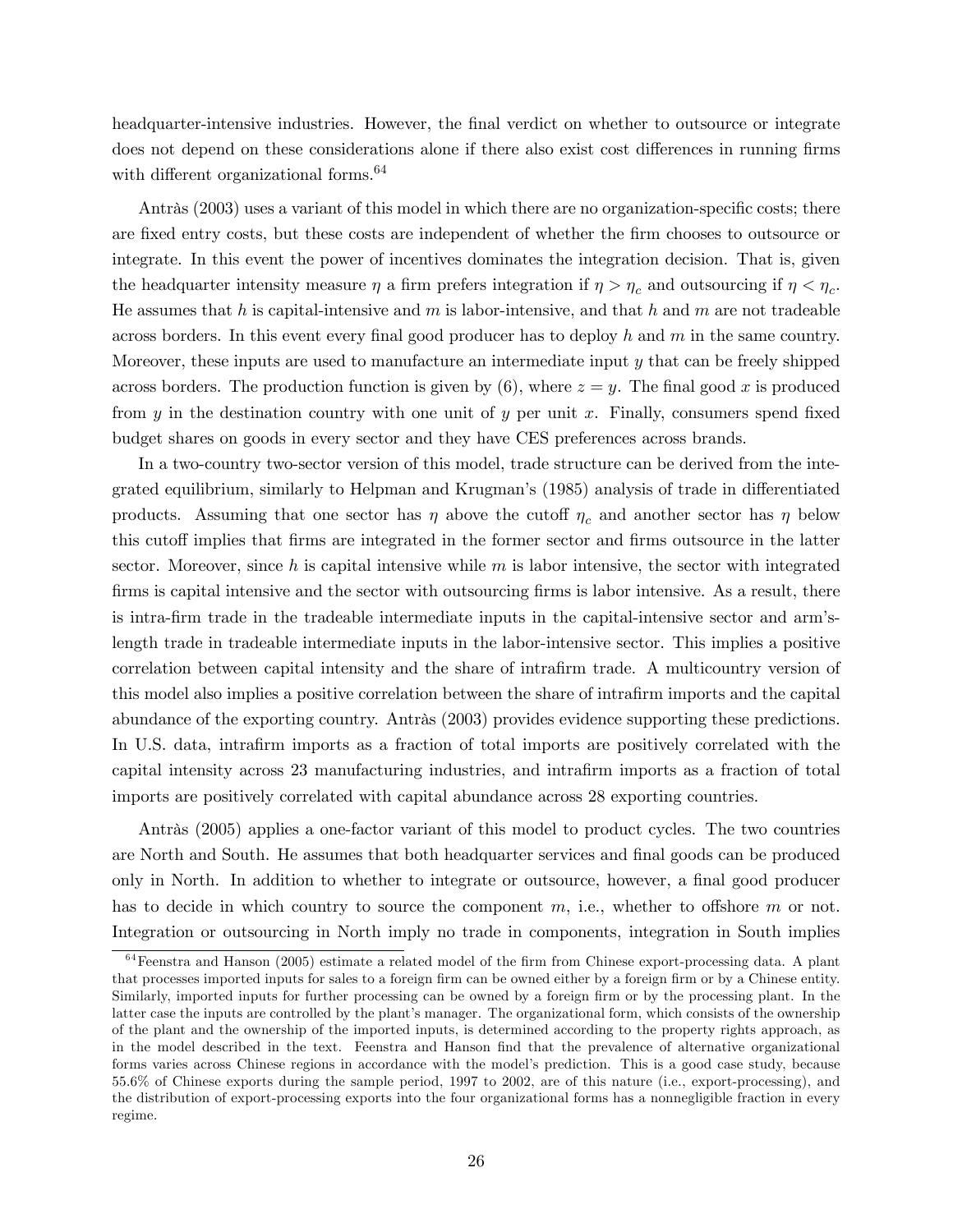intrafirm trade, and outsourcing in South implies arm's-length trade in components. Contracts are complete in North but incomplete in South. That is, the two countries differ in the degree of contract incompleteness.

The main result is that there exist two cutoff values of the contractual input intensity measure  $\eta$ ,  $\eta_c$  and  $\eta_n > \eta_c$ , which determine the desired organizational form. When headquarter intensity is above the upper threshold  $\eta_n$ , final good producers source m in North (the model is silent on whether they outsource or integrate there, because contracts are complete in North). For values between  $\eta_c$  and  $\eta_n$ , final good producers invest in subsidiaries in South and source m from their affiliates in South. And when headquarter intensity is below the lower cutoff  $\eta_c$  final good producers outsource in South. Interpreting  $\eta$  as a feature of technology that changes over time – so that  $\eta$ is high for a new product and it declines over time as experience in production is gained – these results imply a product cycle of the Vernon (1966) type: all parts of the value chain of a new product are produced in North, over time the production of components is shifted to subsidiaries in South, and as the product matures, the components are outsourced to Southern manufacturers.

### 3.3 Contractual Input Intensity and Productivity Heterogeneity

A combination of variation in contractual input intensity across sectors and variation in productivity across firms within industries generates equilibria in which all four organizational forms – insourcing at home, outsourcing at home, insourcing abroad, and outsourcing abroad – coexist in an industry and their relative prevalence varies across industries as a function of sectoral characteristics. Note that these four organizational forms do not coexist in the previous models.

Following Antràs and Helpman (2004), assume that the production function (6) applies to a typical industry, but that the productivity level  $\theta$  varies across firms. As in Melitz (2003), an entrant into the industry obtains a productivity draw  $\theta$  after sinking the entry cost. After entry, and knowing her productivity, the final good producer has to decide on her organizational form.

There are two countries, North and South, with the wage rate in North exceeding the wage rate in South. Labor is the only primary input. All final good producers are located in North, where they also produce headquarter services  $h$ . The intermediate inputs m can be produced either in North or South with the same labor input per unit output. This makes the variable costs of  $m$ lower in South. But there are different fixed costs of sourcing in North and South, and these fixed costs also differ for outsourcing and integration. In particular, Antràs and Helpman (2004) focus on the case  $f_V^S > f_O^S > f_V^N > f_O^N$ , where  $f_V^S$  is the fixed cost of integration in South (FDI),  $f_O^S$  is the fixed cost of outsourcing in South,  $f_V^N$  is the fixed cost of integration in North, and  $f_O^N$  is the fixed cost of outsourcing in North, all measured in terms of Northern labor.<sup>65</sup>

Under these circumstances outsourcing dominates integration in component-intensive industries, because (i) outsourcing has lower fixed cost; and (ii) for low values of  $\eta$  outsourcing provides better incentives to suppliers of intermediate input  $m$  (see Figure 5). It follows that in component-

 $65$ They also provide a brief discussion of the implications of other orderings of fixed costs. See also Grossman, Helpman and Szeidl (2005a).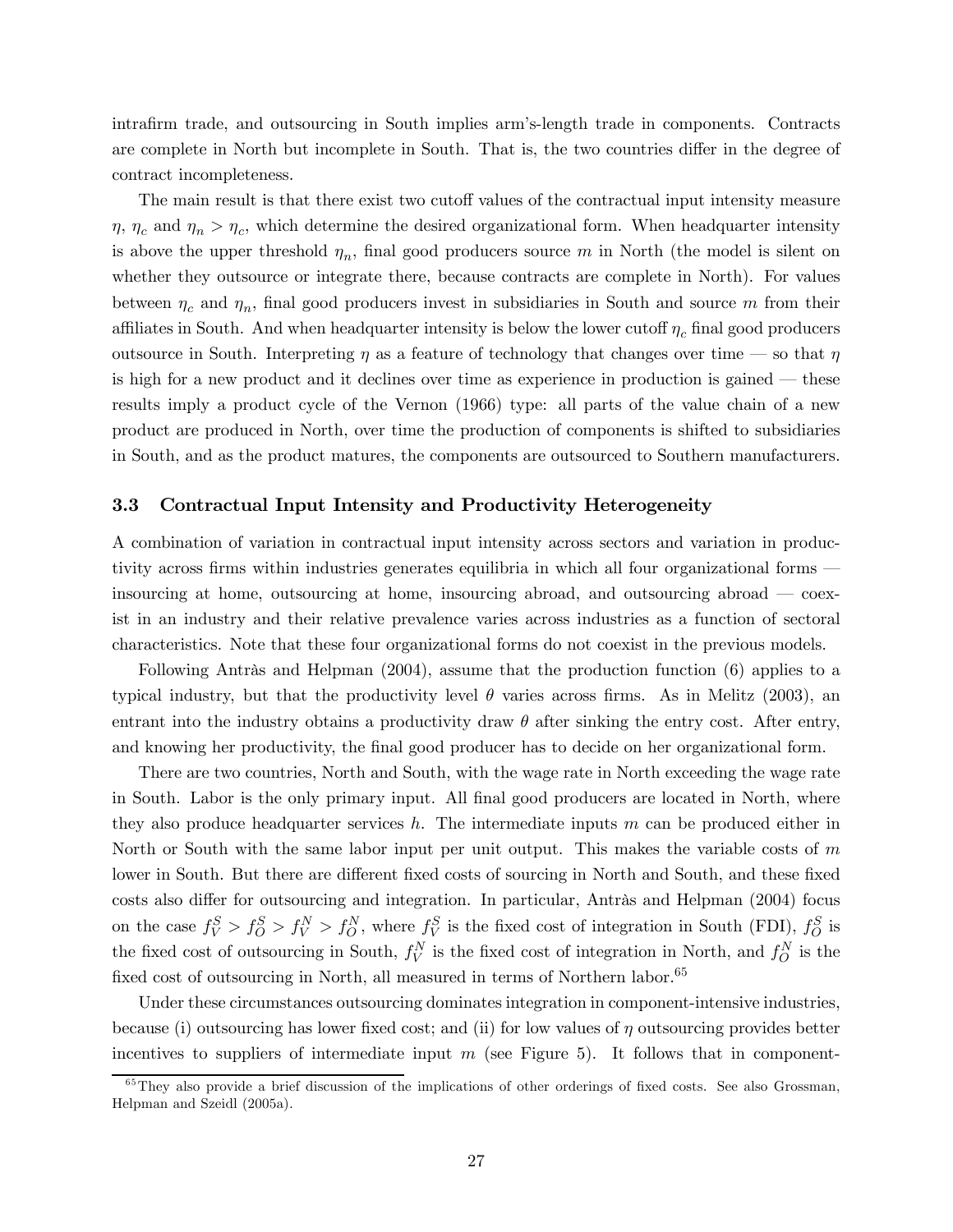

Figure 6: Importing and nonimporting firms in a component-intensive sector

intensive industries all firms outsource, and the only remaining tradeoff is between domestic and foreign outsourcing. In the offshoring decision, the tradeoff is between lower variable cost in South and lower fixed cost in North. This tradeoff is depicted in Figure 6, where  $\pi_O^S$  represents profits from outsourcing in South and  $\pi_O^N$  represents profits from outsourcing in North as a function of the productivity measure  $\Theta \equiv \theta^{\varepsilon-1}$ . The profit line  $\pi_O^S$  is steeper because variable costs are lower in South. Evidently, firms with productivity below  $\Theta_D$  exit the industry, high-productivity firms  $-$  with Θ above  $Θ_M$   $-$  import components from unaffiliated producers in South, and firms with productivity between  $\Theta_D$  and  $\Theta_M$  acquire components from unaffiliated firms in North. That is, among the active firms low-productivity firms outsource at home and high-productivity firms outsource abroad.

A similar analysis of a headquarter-intensive sector shows that all four organizational forms can coexist. The tradeoff between outsourcing and integration in North is depicted in Figure 7, where  $\pi_V^N$  represents the profits of an integrated producer and  $\pi_O^N$  represents the profits of an outsourcing producer. The profit line  $\pi_V^N$  is steeper because integration in a headquarter-intensive sector provides better incentives to suppliers of parts (see Figure 5). In this case low-productivity firms – with Θ below  $\Theta_D$  – exit the industry; high-productivity firms – with Θ above  $\Theta_O$  – integrate; and firms with intermediate productivity levels outsource. Combining this analysis with a similar analysis of the tradeoff between outsourcing and integration in South, and accounting for the fact that offshoring has an advantage in terms of variable costs but a disadvantage in terms of fixed costs, we obtain the sorting pattern depicted in Figure 8. That is, the least-productive firms exit the industry while the most-productive firms use FDI to produce intermediate inputs in South. In between, the less-productive firms outsource in North, the more-productive firms outsource in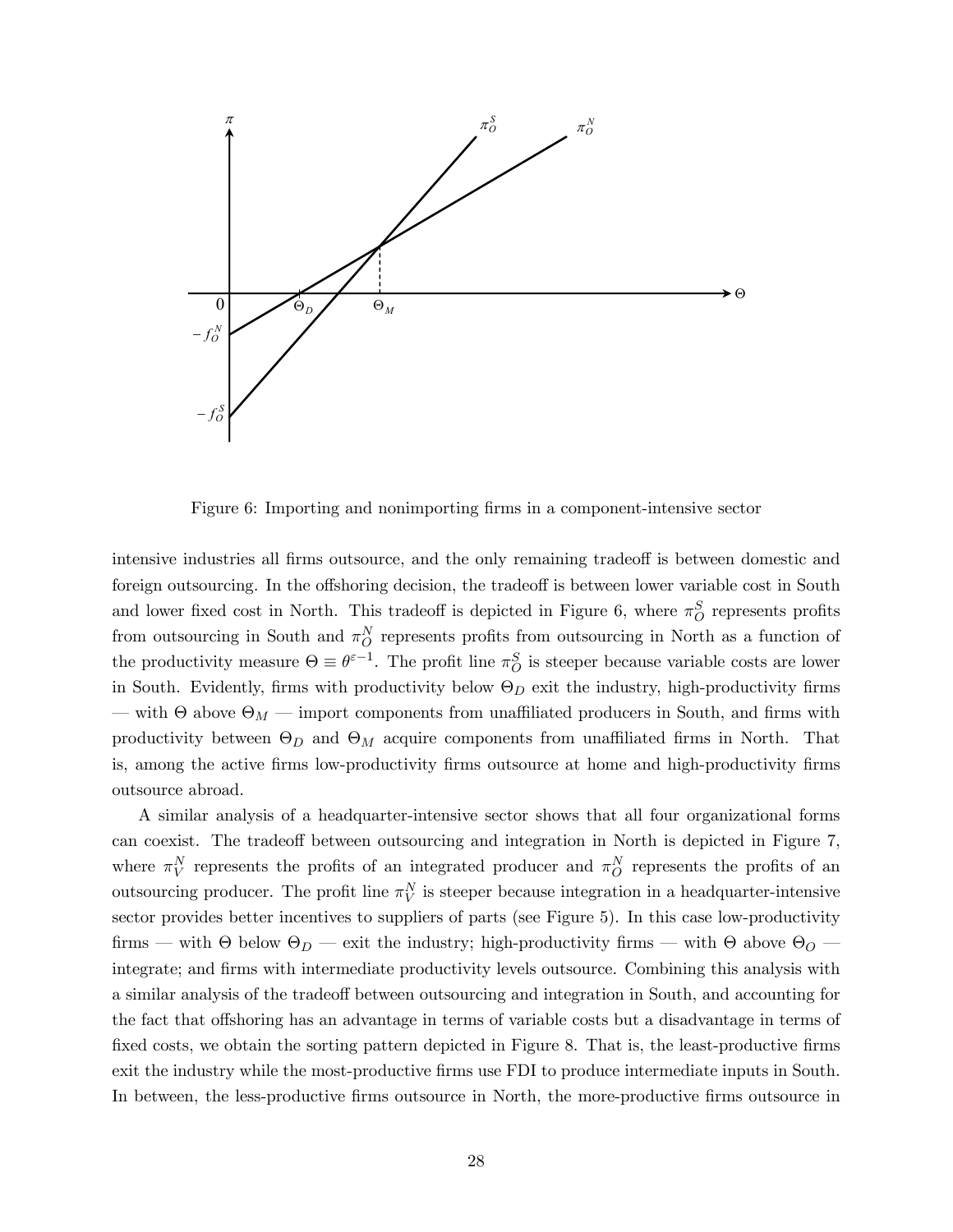

Figure 7: Insourcing and outsourcing firms in North in a headquarter-intensive sector



Figure 8: Sorting pattern in a headquarter-intensive sector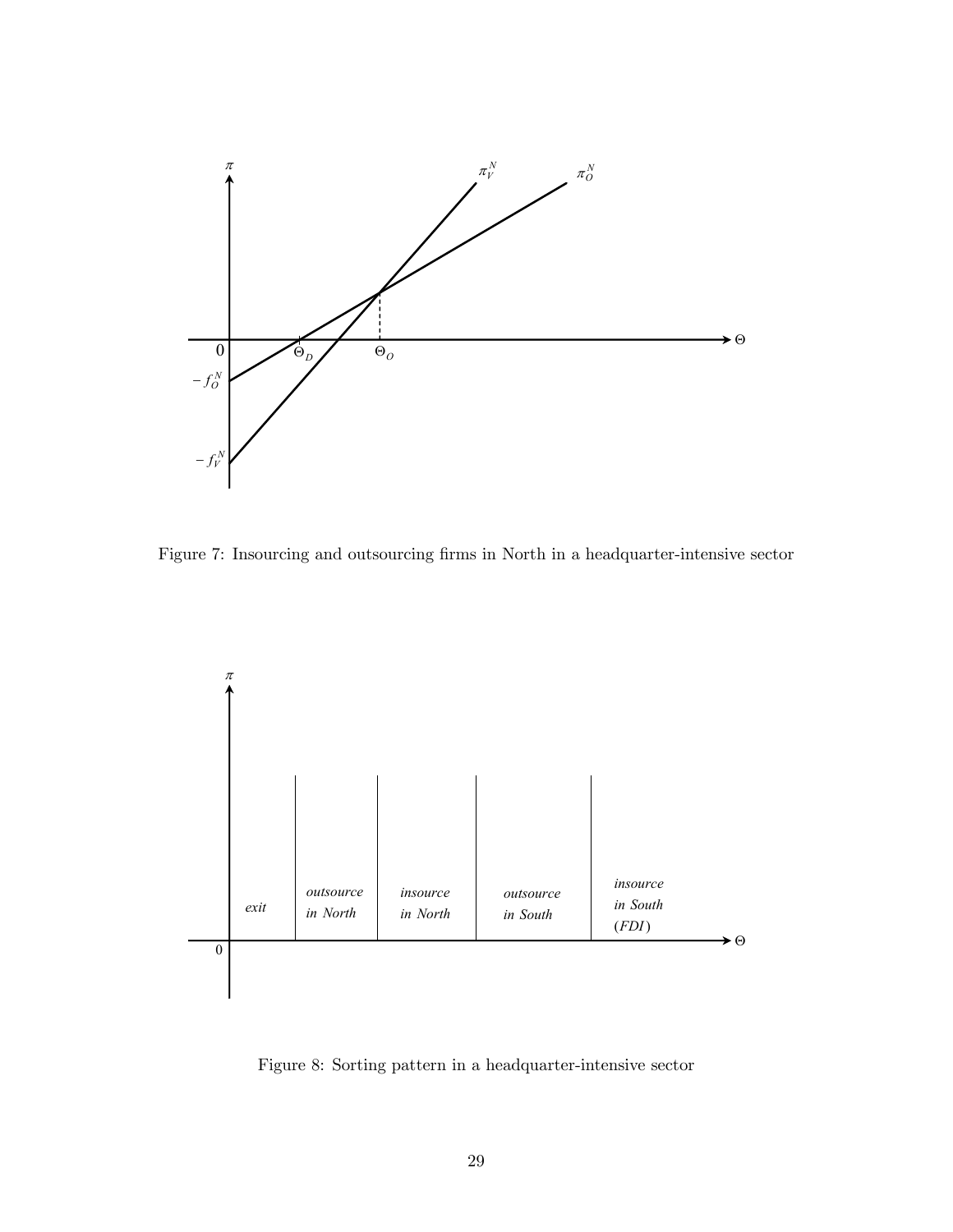South, and firms with intermediate productivity levels integrate in North.

Three interesting results emerge from a comparative statics analysis of this model. First, offshoring declines with headquarter intensity  $\eta$ . Second, more productivity dispersion leads to more offshoring;<sup>66</sup> in component-intensive sectors it leads to more outsourcing in South while in headquarter-intensive sectors it leads to more integration plus outsourcing in South. In addition, in headquarter intensive sectors, where there is both outsourcing and integration, more productivity dispersion leads to more integration and less outsourcing. These predictions apply to variations across industries; e.g., the model predicts more offshoring in sectors with higher component intensity and sectors with more productivity dispersion. Third, an improvement in the competitive advantage of South, be it as a result of declining relative wages or declining protection in North, raises offshoring in all sectors; and in headquarter-intensive sectors, outsourcing of components from foreign suppliers rises proportionately more than purchases of intermediate inputs from foreign affiliates.<sup>67</sup>

## 3.4 Matching and Thick Market Effects

In the previous models final good producers could attract suitable suppliers at will, as long as the suppliers could gain from the relationship with a final good producer as much as they expected to gain from alternative activities. In other words, there was an infinitely elastic supply of component producers. This, of course, is not entirely realistic, because matching between buyers and sellers is a complex process that involves risks on both sides. In particular, the quality of a match with a supplier that a final good producer can expect when she outsources depends on the number of potential suppliers in the market, and on their expertise, i.e., whether their knowledge and experience are suitable for the manufacturing of the type of intermediate inputs required by her brand.

One simple approach, which places matching between buyers and sellers of intermediate inputs at the heart of the analysis, has been developed by McLaren (2000) and Grossman and Helpman (2002). In this approach potential buyers of an intermediate input find it more attractive to outsource the "thicker" the market for the input is, in the sense that there exist more sellers to serve the buyers' needs. And similarly, sellers of an intermediate input find it more attractive to operate the larger the number of potential buyers is. Although there can be more than one reason for this type of market externality, both papers use an endogenous probability of successful matching between buyers and sellers as the main driving force of this process. In this type of environment international trade (or 'globalization,' using McLaren's terminology) affects the tradeoff between outsourcing and integration. In particular, in the presence of economies of scale to matching, trade

 $66$ Productivity dispersion is measured by the shape parameter of the Pareto distribution.

 $67$  Grossman, Helpman and Szeidl (2005a) use a variant of this model to examine the complementarity between outsourcing and offshoring. In their model, the fraction of offshoring firms is larger the smaller the fixed cost of outsourcing. This is the sense in which offshoring is complementary to outsourcing; as the fixed cost of outsourcing changes, it generates a positive correlation between the fraction of firms that outsource and the fraction of firms that offshore.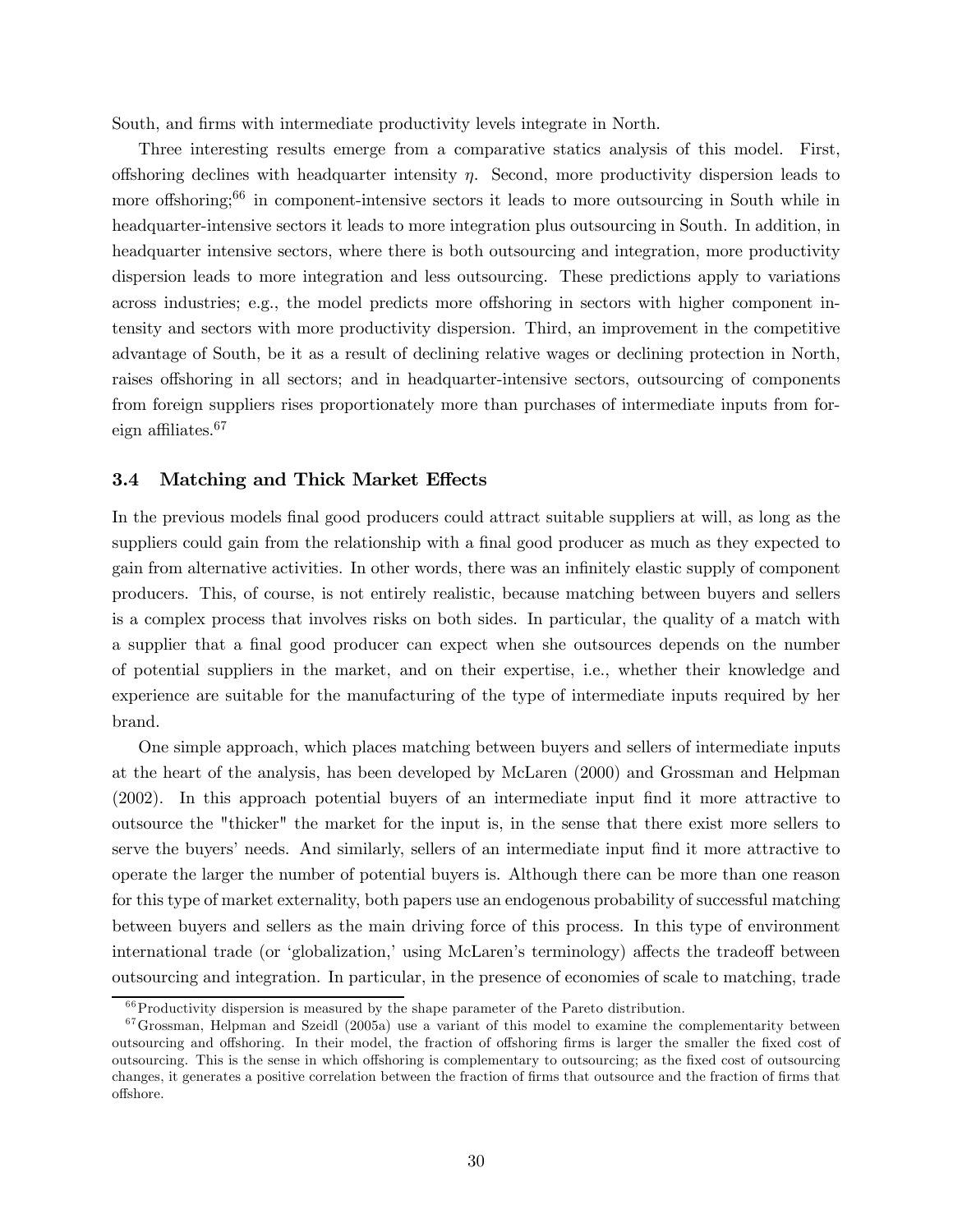encourages outsourcing.

Since Grossman and Helpman's (2002) analysis is closer in form to what we have seen in previous sections, and they also show how to deal with these issues in general equilibrium, I will use their framework to illustrate this approach. To this end, consider an industry supplying a differentiated product, in which the demand for variety j is, as before,  $x(j) = Ap(j)^{-\varepsilon}$ , where  $\varepsilon = 1/(1-\alpha) > 1$ (i.e.,  $0 < \alpha < 1$ ). Now assume that in order to produce brand j the manufacturer of the final good needs to acquire an input that is highly specific to this brand. As before, assume that the input has to be tailor-made for brand  $j$ , and once it has been tailor-made for  $j$  it cannot be used for any other brand, nor can it be put to any other use. For simplicity, assume that one unit of the intermediate input is needed per unit of final good and that no other inputs are required.<sup>68</sup>

First consider a closed economy in which the producer of brand  $j$  has two organizational options: she can produce the intermediate good inhouse or outsource. If she produces inhouse, she needs  $1/\theta > 1$  units of labor for every unit of the tailor-made intermediate input, where  $\theta$  is a measure of productivity, common to all firms. In addition, she has to bear a fixed labor cost  $f_V$ , which includes her entry cost (the entry cost covers the acquisition of the technology, the cost of setting up shop, and the like). After entry, her optimal pricing strategy generates a profit level  $\pi_V(A)$ which is increasing in the demand level  $A$ . It follows that integration is viable in a free entry equilibrium if and only if the demand level equals  $A_V$ , at which the integrated firm breaks even; that is,  $\pi_V(A_V) = 0$ . Obviously, the demand level cannot be higher than  $A_V$ , because this would induce entry of additional integrated final good producers, and if it were lower than  $A_V$  no final good producer would choose to integrate.

Next consider a final good producer who chooses to outsource. For this she needs to be matched with a supplier of the intermediate input, because inputs with her specialized needs are not readily available in the market. It is assumed that once she is matched with a supplier, they cannot sign a contract for the delivery of the brand-specific intermediate input. In this event there exists a holdup problem; the supplier can choose how much of the input to produce, but then he has to bargain with the final good producer for payment. A specialized supplier of inputs can produce them with one unit of labor per unit output, which gives him a cost advantage over the integrated firm (which needs  $1/\theta > 1$  units of labor per unit output). In the ensuing Nash bargaining both parties have zero outside options and the final good producer gets a fraction  $\beta$  of the surplus. Evidently, the distribution of the bargaining power between the two parties affects payoffs. Using these payoffs it is then possible to calculate the expected profits of a final good entrant who plans to outsource and the expected profits of an intermediate good producer. These expected profits depend on the probabilities of being matched and on entry costs, in addition to the payoffs at the bargaining stage.

Let  $\mu(N,M)$  be the matching function, which describes the number of matches that take place

<sup>&</sup>lt;sup>68</sup>This is a special case of the production function (6), with  $\eta = 0$ . It implies that all else equal, the final good producer would like to give the supplier the most powerful incentives possible. As noted in footnote 62, Grossman and Helpman (2002) also develop a richer analysis in which the quality of a match depends on the distance between the final good producer and the supplier in technology space.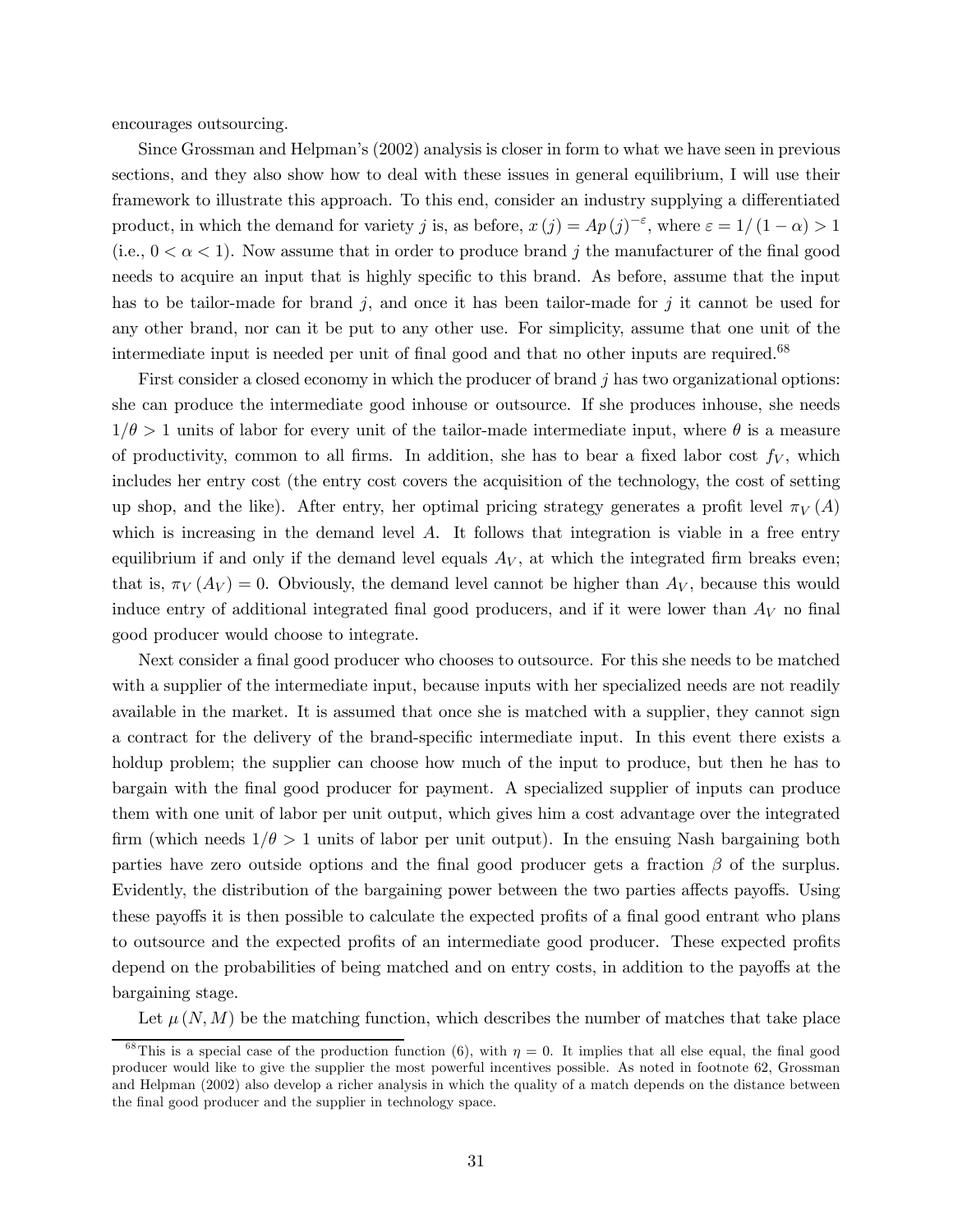in a market with N outsourcing final good producers and M producers of intermediate inputs. This function is increasing in both arguments and  $\mu(N,M) \leq \min\{N,M\}$ . Then the probability of a final good producer being matched is  $\mu(N,M)/N$  and the probability of an intermediate good producer being matched is  $\mu(N,M)/M$ . Once a supplier and a final good producer have been matched, the supplier manufactures an intermediate input tailored to the specific needs of the final good producer. In this model all suppliers are equally capable of manufacturing every such input. I discuss asymmetries in the qualifications of suppliers below.

When the matching function exhibits constant returns to scale  $\mu(N,M)/N = \mu(1,M/N)$  and  $\mu(N,M)/M = \mu(N/M,1)$ . We can then use the entry costs of final and intermediate good producers to formulate two free entry conditions: the expected profits (before entry) of an outsourcing final good producer equal her entry cost as an outsourcing enterprise, and the expected profits (before entry) of an intermediate good producer equal his entry cost. These expected profits are functions of the demand level A and the ratio of entrants  $M/N$ , that is,  $\pi_N(A, M/N)$  and  $\pi_M(A, M/N)$ . Both expected profits are rising in A, but the final good producer's profits  $\pi_N(A, M/N)$  are rising in  $M/N$  while the intermediate good producer's profits  $\pi_M(A, M/N)$  are declining in  $M/N$ . Hence, there is complementarity between entry of intermediate good producers and entry of outsourcingoriented final good producers. Other things equal, an increase in  $M$  raises the expected profits of final good producers while an increase in N raises the expected profits of intermediate good producers. It follows that more entry of one type encourages more entry of the other type.

Viability of outsourcing in the resulting equilibrium requires zero expected profits for both final and intermediate good producers; that is,  $\pi_N(A, M/N)=0$  and  $\pi_M(A, M/N)=0$ . The two free entry conditions are satisfied for unique values of the demand level and the ratio of entrants, say  $A_O$  and  $r_O = M_O/N_O$ .

Grossman and Helpman (2002) show that an equilibrium with integrated firms only always exists, but that it is not stable unless  $A_V < A_O$ . Namely, stability requires the demand level that ensures zero profits of integrated firms to be lower than the demand level that ensures zero profits of outsourcing final good producers and their suppliers of parts. The reason that an equilibrium with integrated firms only always exists is that, in the absence of suppliers of intermediate inputs, the final good producers' optimal strategy is to enter as integrated manufacturers; and in the absence of outsourcing final good producers the optimal strategy of intermediate good producers is not to enter. This is one consequence of the above-discussed entry complementarity. And Grossman and Helpman also show that there is no mixed equilibrium in which some final good producers insource while others outsource. $69$  Finally, they show that a unique stable equilibrium exists, in which final good producers integrate when  $A_V < A_O$  and outsource when  $A_V > A_O$ .<sup>70</sup> It follows that structural features determine whether integration or outsourcing prevails.

The analysis so far has focused on the equilibrium organizational form, which does not depend on the size of the economy. Together with a resource constraint, our equilibrium conditions determine

<sup>&</sup>lt;sup>69</sup>An exception is a special case in which the parameters of the economy are such that  $A_V = A_O$ .

<sup>&</sup>lt;sup>70</sup>Recall the definitions of the demand levels  $A_V$  and  $A_O$ ; at  $A_V$  an integrated firm just breaks even, while at  $A_O$ and a ratio  $M/N = r_O$  of entrants an outsourcing firm just breaks even.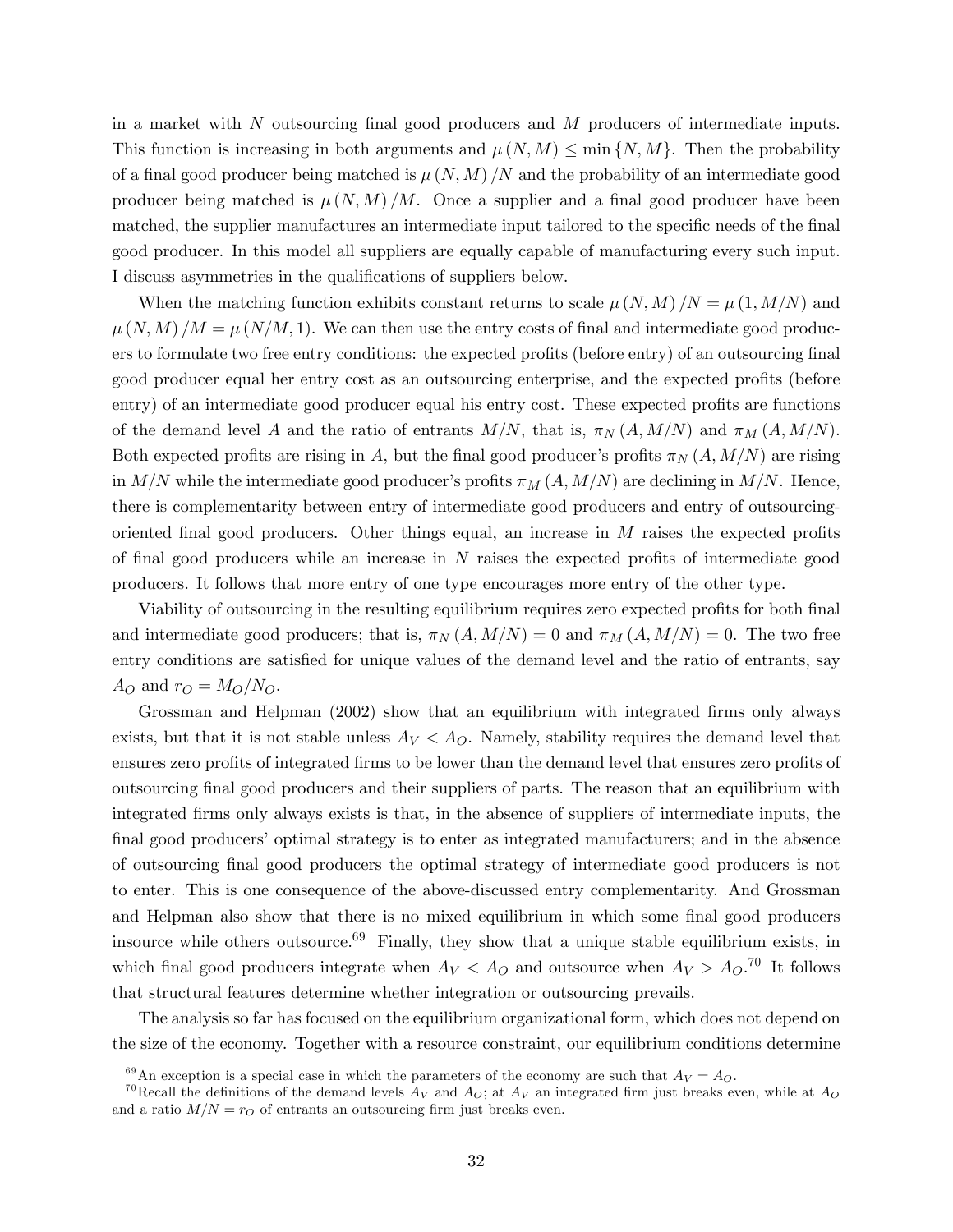the number of entrants. The main implication is that the number of entrants rises proportionately with the size of the economy. Namely, if, say, the labor force doubles, so does the number of entrants in an equilibrium with integrated firms only, as well as in an outsourcing equilibrium. Under these circumstances the opening of free trade between two countries that differ only in size does not change the equilibrium organizational form and the number of entrants in the world economy. This is a direct consequence of the assumption that the matching function exhibits constant returns to scale, because with this sort of matching technology the probabilities of finding suppliers or buyers of intermediate inputs do not depend on the number of entrants, only on their ratio  $N/M$ , and therefore the critical demand levels  $A_V$  and  $A_O$  do not depend on market size.

In the absence of constant returns to scale in matching the probabilities of a match,  $\mu(N, M)/N$ and  $\mu(N,M)/M$ , depend not only on the ratio of entrants  $M/N$  but also on the absolute number of entrants. As a result, there is feedback from country size to organizational form. When  $\mu(N,M)$ exhibits increasing returns to scale two stable equilibria can coexist: one with integration, the other with outsourcing. Moreover, in this case outsourcing is more likely the larger the country is, because larger market size raises the probability of a match for both buyers and sellers of intermediate inputs for every ratio of entrants  $N/M$ . This implies that opening trade between two countries that differ only in size makes outsourcing more likely. In particular, it is possible to have a situation in which every country in isolation is too small to support an outsourcing equilibrium, yet by opening to trade, the world economy sustains an outsourcing equilibrium (see also McLaren (2000)). If the outsourcing equilibrium is unique, it implies that trade changes the organization of production from integration to outsourcing. More generally, increasing returns to matching imply that market integration encourages outsourcing through the thick-market effect.<sup>71</sup>

One drawback of this approach is that, in an outsourcing equilibrium, international trade in intermediate inputs results from the random matches of buyers and sellers from different countries. Although the volume of trade in intermediate inputs is well determined in both directions, it is not related to a deliberate effort of final good producers in one country to seek out suppliers of parts in a different country. In other words, in this model offshoring is not a strategic choice of business firms. The approach described in the next section makes explicit the offshoring decision and introduces a role for different degrees of contract incompleteness. It also introduces natural asymmetries into the matching of final good producers and suppliers of intermediate inputs.

Grossman and Helpman (2003, 2005) develop a different variant of organizational choice under incomplete contracts, in which technological proximity between final good producers and suppliers of intermediate inputs plays a key role. In this model firms choose in which country to search for an outsourcing partner, and countries may differ in their degrees of contract incompleteness. These

 $71$ The above described model is special in many ways. It clarifies, however, the role of market thickness in the link between trade and the organization of production. One of its stark implications is that all firms choose the same organizational form. To avoid this outcome, one can introduce heterogeneity. Thus, for example, one could divide explicitly the fixed costs into entry and operating fixed costs. By paying the fixed entry cost a final good producer would find out its productivity  $\theta$ , drawn from a known distribution, as in Melitz (2003). After that the final good producer would decide whether to outsource, integrate, or leave the industry. Under these circumstances outsourcing could coexist with integration, whereby low-productivity firms outsource while high-productivity firms integrate.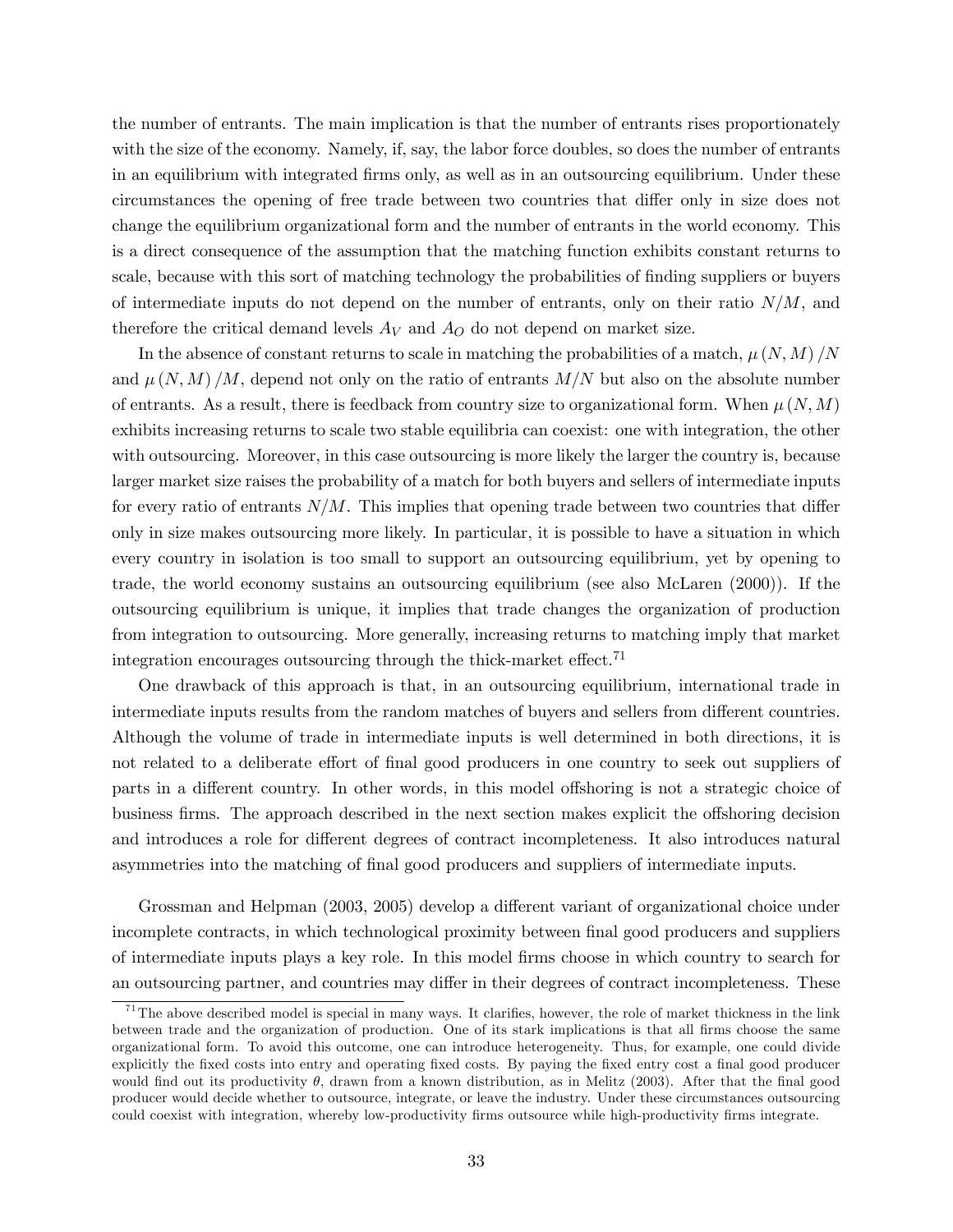modifications introduce separate roles for variations across countries in market thickness, legal systems, and other institutional features, as determinants of the sourcing strategies of business firms.

To understand the basic mechanism of outsourcing in Grossman and Helpman (2003, 2005), consider a simplified version of a closed economy in which integration is not an option. An industry supplies a differentiated product with an isoelastic demand function for every brand  $x(j) = Ap(j)^{-\epsilon}$ ,  $\varepsilon = 1/(1-\alpha) > 1$ . A unit of  $x(i)$  is produced with one unit of a tailor-made intermediate input that has no other uses, and it takes one unit of labor to manufacture one unit of the intermediate input by specialized suppliers of parts.

There are N final good producers, each one specializing in a different brand, and M producers of intermediate inputs. Unlike the previous model, however, in which  $N$  and  $M$  were finite numbers, now  $M$  is a finite number while  $N$  is a mass. In this formulation each supplier serves many downstream firms. The final good producers are all located on the circumference of a circle of length one. This circumference represents a technology space; a point in this space represents the expertise of an intermediate good producer or the expertise needed by a final good producer for her intermediate input. The finite number of intermediate good producers is symmetrically spaced at distance  $1/M$  from each other, while the mass N of final good producers is uniformly distributed with density  $N$  at each point on the circumference. I will shortly discuss how these firms found themselves spaced in this way. For now, take these locations as given.72

A final good producer cannot manufacture her product without outsourcing its tailor-made input to a supplier. The cost of manufacturing an intermediate input has two parts: a variable cost of one unit of labor per unit output plus a fixed cost of customization to the special needs of the final good producer. The cost of customization is proportional to the distance  $d$  in technology space between the seller and buyer of the input, say  $w\nu d$ , where w is the wage rate and  $\nu$  is a cost parameter. That is, it is more costly to customize the input when the seller and buyer are far away from each other than when they are close to each other. Under the circumstances every final good producer chooses to source her input from the closest supplier, with the distance d varying between zero and  $1/2M$ .

It is assumed that the investment in customization has to be made by the producer of the intermediate input, and that this investment is not contractible.73 Moreover, once a final good producer and an intermediate input supplier form a relationship, the final good producer is bound to acquire her input from this partner.<sup>74</sup>

After the investment in customization, the two parties sign an *order contract*, which stipulates the production of intermediates, assembly of final goods, and the distribution of profits from sales.

 $72$ The circumference of a circle is used in many applications as a space for bilateral matching. In international trade it has been used, for example, by Helpman (1981) for matching buyers and sellers in the presence of monopolistic competition, and by Rauch and Trindade (2003) for matching buyers and sellers in the presence of informational frictions.

 ${}^{73}{\rm I}$  will introduce partial contractibility shortly.

<sup>&</sup>lt;sup>74</sup> Here again other options are possible, such as the existence of a secondary market or the use of generic inputs.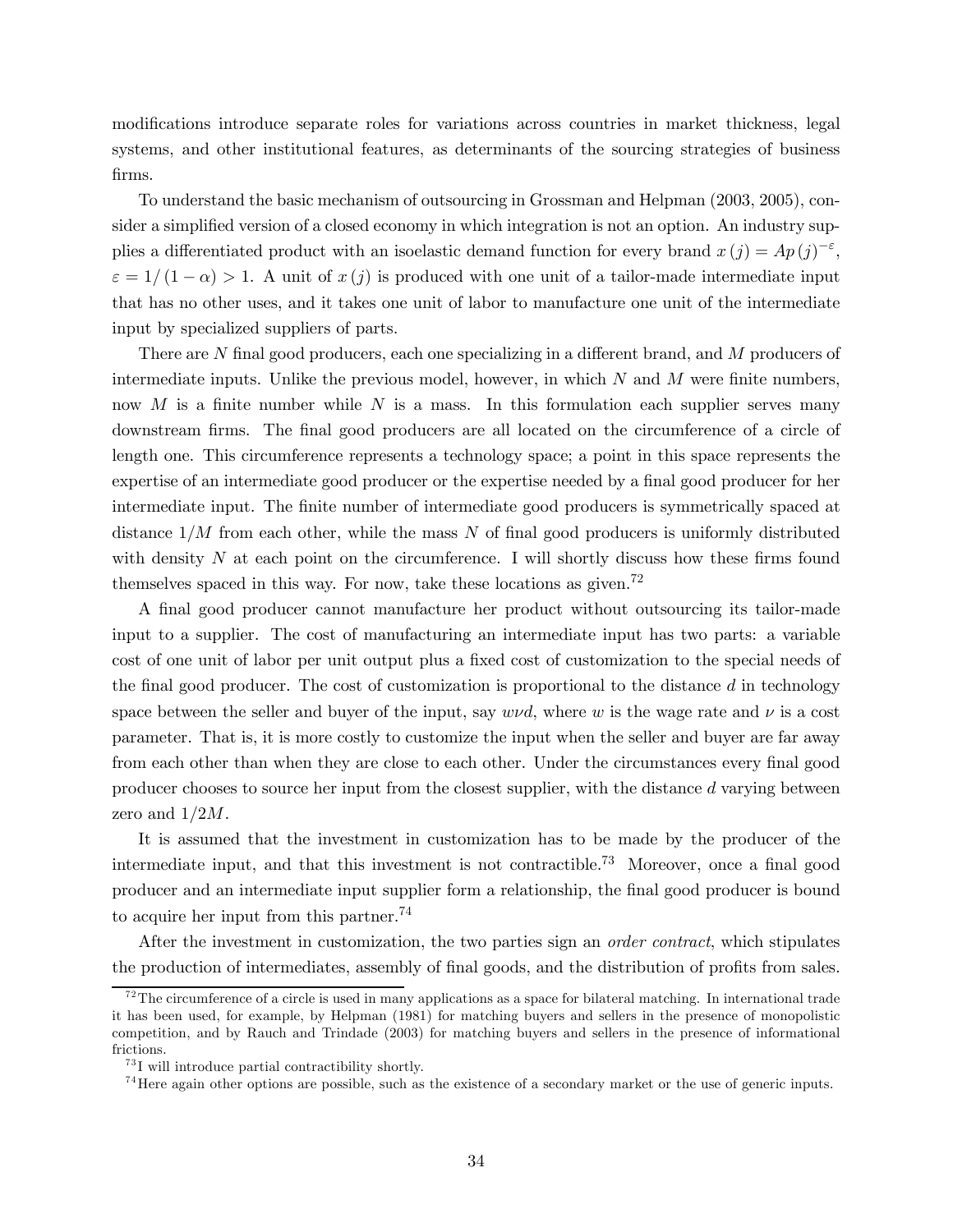At this stage both parties seek to maximize joint profits.<sup>75</sup> This generates a profit  $\pi$ <sup>O</sup> that is distributed according to the Nash bargaining weights, which are taken to be  $1/2$  for each party.<sup>76</sup> The profit  $\pi_O$  determines the incentive of the intermediate good producer to customize the input. If  $\pi_0/2 \geq w \nu d$ , the intermediate good producer is willing to customize the product, otherwise he is not, because the expected payoff does not cover investment costs.<sup>77</sup>

In view of these considerations, we can calculate the aggregate post-entry profits of an intermediate input producer as the sum (integral) of profits across all final good producers who purchase from him intermediate inputs, call it  $\Pi_M$ . And we can calculate the post-entry profits of a final good producer who finds herself at distance  $d$  from the nearest producer of intermediate inputs, call it  $\Pi_N(d)$ . Then the expected value of  $\Pi_N(d)$ , where the expectation is taken over the distance d, determines the expected pre-entry profits of a final good producer, call it  $\Pi_N$ . To calculate this expectation, assume that when a final good producer enters the industry she is equally likely to be located at any point on the circumference of the circle. And indeed, ex post, the final good producers are uniformly distributed in this technology space. As for the intermediate good producers, they can each choose their location in the technology space. But in the Nash equilibrium of the entry game they choose equal distances from each other. Moreover, entry of intermediate input producers proceeds until the expected profits  $\Pi_M$  equal the entry cost  $wf_M$ , and entry of final good producers proceeds until the expected profits  $\Pi_N$  equal the entry cost  $wf_N$ . These conditions together with the resource constraint then determine the equilibrium number of entrants, M and N.

Note that in this model too there is complementarity between entry of the final good and the intermediate input producers; the more entry there is of one type the more profitable is entry of the other type. This is the thick market effect. And the more suppliers of parts enter the industry the smaller the average distance between buyers and sellers of parts is.

To introduce trade, Grossman and Helpman (2005) consider a two-country (North and South) world, in which final good producers enter only in North and intermediate input producers enter in both the North and the South. As in the closed economy described above, final good producers have to outsource intermediate inputs. But now they have to pay a fee for finding the location of input suppliers in the technology space, and this fee is separate for each country. Therefore, when the search costs for component suppliers are large enough, a final good producer searches in one country only, either in North or in South. This generates segmentation of input markets across countries, and introduces a deliberate decision of where to search for a supplier. This decision involves two considerations, in addition to search costs. First, wages differ across countries, making

<sup>&</sup>lt;sup>75</sup> Grossman and Helpman (2005) assume that at this stage, after the customization costs are sunk, there is no further agency problem, i.e., the only agency problem exists at the customization stage. Naturally, one could introduce at this stage too an agency problem in which there is a role for incomplete contracts, similarly to the formulation in Sections 3.1 and 3.2.

<sup>&</sup>lt;sup>76</sup>It is not difficult to allow more general weights  $\beta$  and  $1 - \beta$ .<br><sup>77</sup>It follows that if  $1/M > \pi_O/2w\nu$ , then there exist final good producers who cannot find suppliers for their specialized intermediate inputs, and they exit the industry. This is similar to the presence of an exit cutoff in the models discussed in Section 2. The discussion below proceeds under the assumption that this is indeed the case.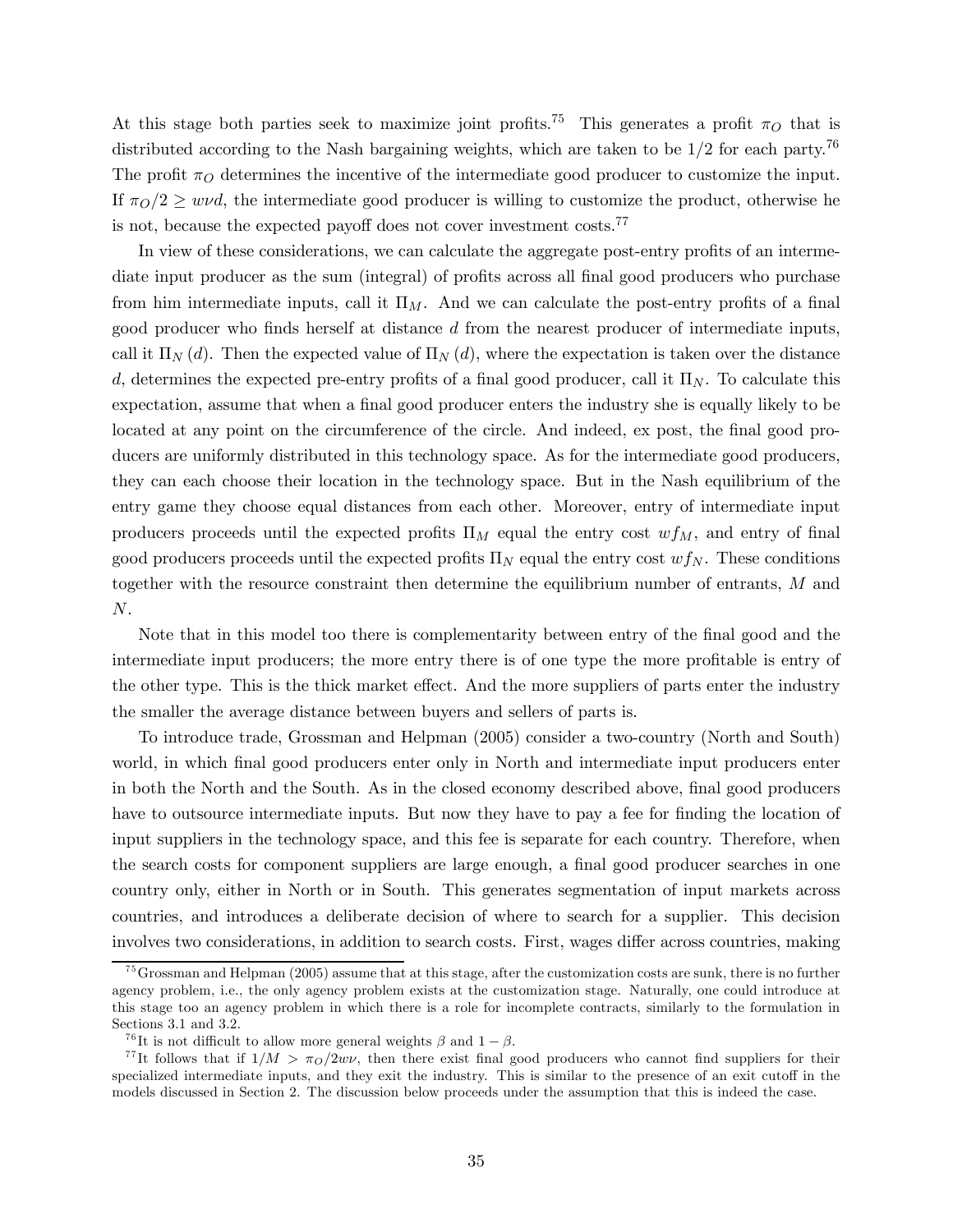it attractive to search in the low-wage South, where higher profits can be shared. Second, the number of suppliers of parts differs across countries, making it attractive to search in the country with a larger number of suppliers, where the probability of finding a good match is higher. It follows that if search costs are the same in North and South, the outsourcing of intermediate inputs in both countries can take place only if the number of suppliers is smaller in South.

Grossman and Helpman (2005) characterize a general equilibrium of a trading world of this type and analyze its determinants. They find multiple equilibria. The positive feedback that produces multiple equilibria is the following. As more input suppliers enter a particular country, the country becomes more attractive to final good producers searching for suppliers of parts, because the suppliers are more closely packed there in technology space, making it more likely for a final good producer to find a supplier who will undertake the requisite investment in customization. Moreover, the larger the number of final good producers searching in a country, the more attractive it is for intermediate input suppliers to set up shop there. For this reason there can be one equilibrium with intermediate inputs produced in both countries, and another equilibrium with intermediate inputs produced only in North.78

Focusing on an equilibrium with suppliers of parts in both countries, Grossman and Helpman (2005) derive comparative statics results. An increase in the size of South raises the number of suppliers of intermediate inputs in South and lowers their number in North; the volume of outsourcing rises in South and declines in North; the volume of trade rises relative to income; and the wage rises in South relative to North. That is, unlike in a neoclassical world, here growth in labor of one type does not reduce its relative factor reward. In addition, uniform improvements across countries in the customization technology have no effect on the numbers of input suppliers, the volumes of outsourcing, the relative wage, or the volume of trade relative to income. But improvements in customization that are biased toward South increase the entry of parts suppliers in South, reduce their entry in North, and shift outsourcing from North to South. Moreover, such improvements in technology raise the relative wage of South and the volume of trade relative to income.

One may argue that computer-aided manufacturing and computer-aided design have reduced the cost of customization. If so, then this analysis suggests that the observed patterns of outsourcing and trade expansion cannot be explained by this technological improvement alone, unless we have reason to believe that it has been particularly effective in reducing customization costs in South.

To discuss the impact of different degrees of contract incompleteness, Grossman and Helpman (2005) extend the model at the customization stage. Instead of assuming that the investment in customization is not contractible, they assume that a fraction of this investment is contractible, and that the supplier of an intermediate input and its potential buyer negotiate an investment contract, which specifies an upfront payment for the contractible part of the investment. As a result, there

 $^{78}$ In a two-country world the positive feedback is limited by a relative wage response, which stems from the fact that expanding economic activity in a country raises the demand for its labor, which raises in turn its wage relative to the wage in the other country. This general equilibrium effect limits to some extent the concentration of economic activity in one country only, despite the presence of a thick market effect.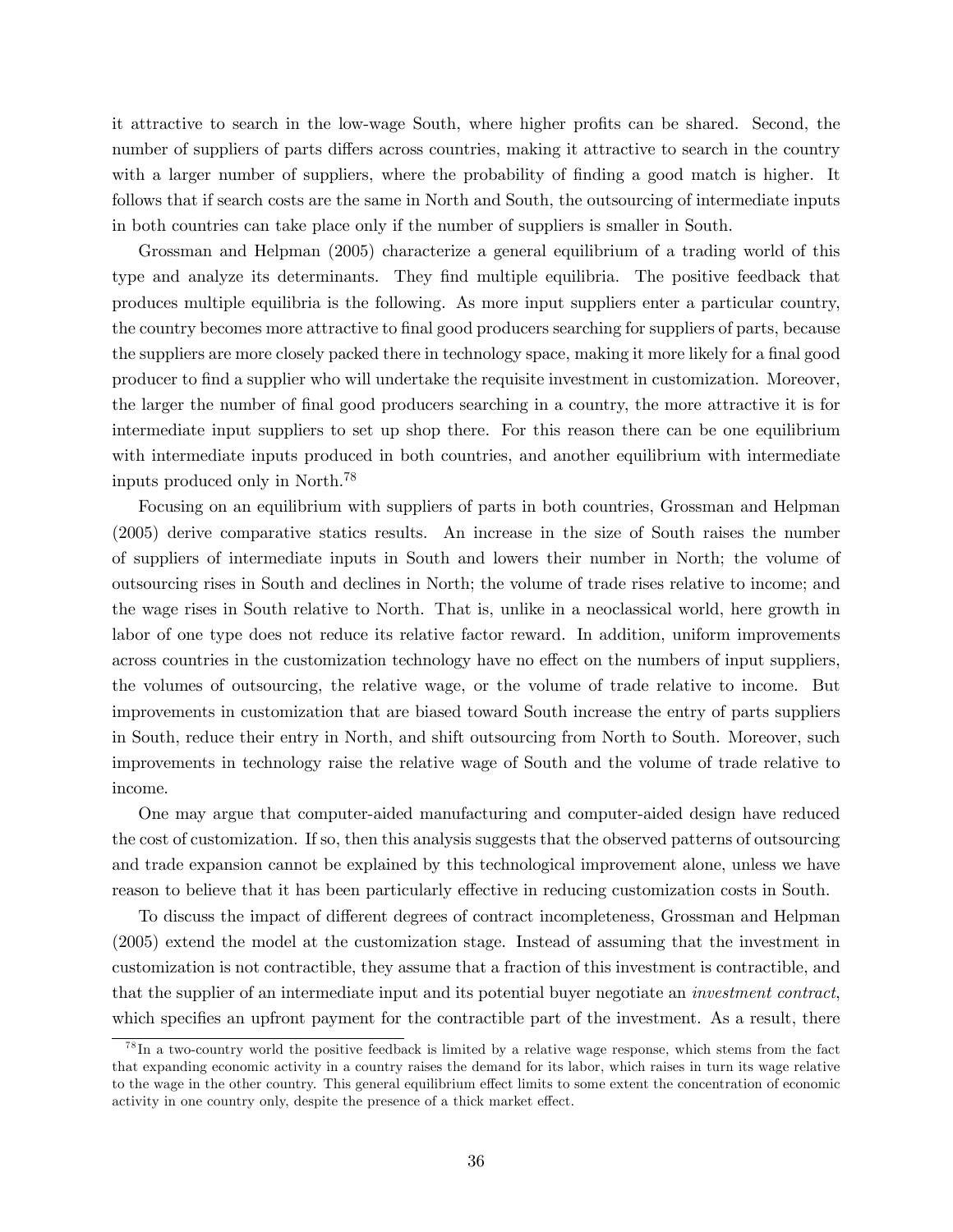exists a range of distances d in which customization did not take place before (in the absence of contractibility), but takes place now, and this range is larger the larger the fraction of contractible investment is. It follows that contractibility enlarges the set of active matches.

This generalization has a number of implications. First, starting with no contractibility, the introduction of a positive fraction of contractible customization costs in North increases the number of suppliers of parts in North, reduces their number in South, and raises the relative wage of North. As a result, the volume of outsourcing rises in North, declines in South, and trade relative to income shrinks. Second, an improvement in contracting institutions in South, which raises the contractible fraction of customization costs there, may not expand outsourcing in South. When a significant fraction of customization costs are contractible in North but not in South, initial improvements in contractibility in South raise outsourcing in both South and North, raise South's relative wage, and raise the trade volume relative to income. But once the fraction of contractible costs crosses a threshold, further improvements in contractibility in South reduce outsourcing there, further raise outsourcing in North, reduce the relative wage of South, and diminish the ratio of trade to income. In other words, the response to better contracting institutions in South is not monotonic, and it depends on how far the South's institutions lag behind those of North. This non-monotonicity has no simple intuitive explanation; it results from a complex interaction between direct effects of changes in the degree of contractibility and indirect effects that operated through labor and product markets in the general equilibrium.

The analysis has so far dealt with outsourcing, where the choice is between the acquisition of intermediate inputs at home (in North) or abroad (in South). Grossman and Helpman (2003) discuss a variant of the same model in which a final good producer can either outsource or integrate, but this tradeoff is analyzed at the expense of abandoning the endogeneity of wages and the tradeoff between locating the activity in North or South. In particular, they assume that the production of intermediates takes place in South, so that intermediates are offshored, and a firm has to decide only whether to produce its intermediates in a subsidiary or acquire them at arm's-length from an unaffiliated supplier. And they assume constant wages in every country.

The tradeoff is the following. As in Grossman and Helpman (2002), an integrated firm has a cost disadvantage in producing intermediates. Therefore, while a specialized supplier of parts needs only one unit of labor per unit of intermediate input, a final good producer needs  $1/\theta > 1$ units of labor per unit of intermediate input, where  $\theta$  is common to all firms. But, the final good producer has a cost advantage in customization; his customization costs are zero while a specialized supplier of parts bears customization costs  $w\nu d$ , which are (as before) proportional to the distance in technology space between him and the producer of the final good. As a result, a final good producer who chooses integration makes profits  $\Pi_V$ , which can be calculated in the usual way.

A final good producer who chooses outsourcing seeks out the closest supplier of parts in technology space, and negotiates with him an investment contract (to be followed by an order contract after customization takes place). The largest distance  $d$  that makes such a relationship viable depends on the degree of contract incompleteness: the larger the contractible fraction of the investment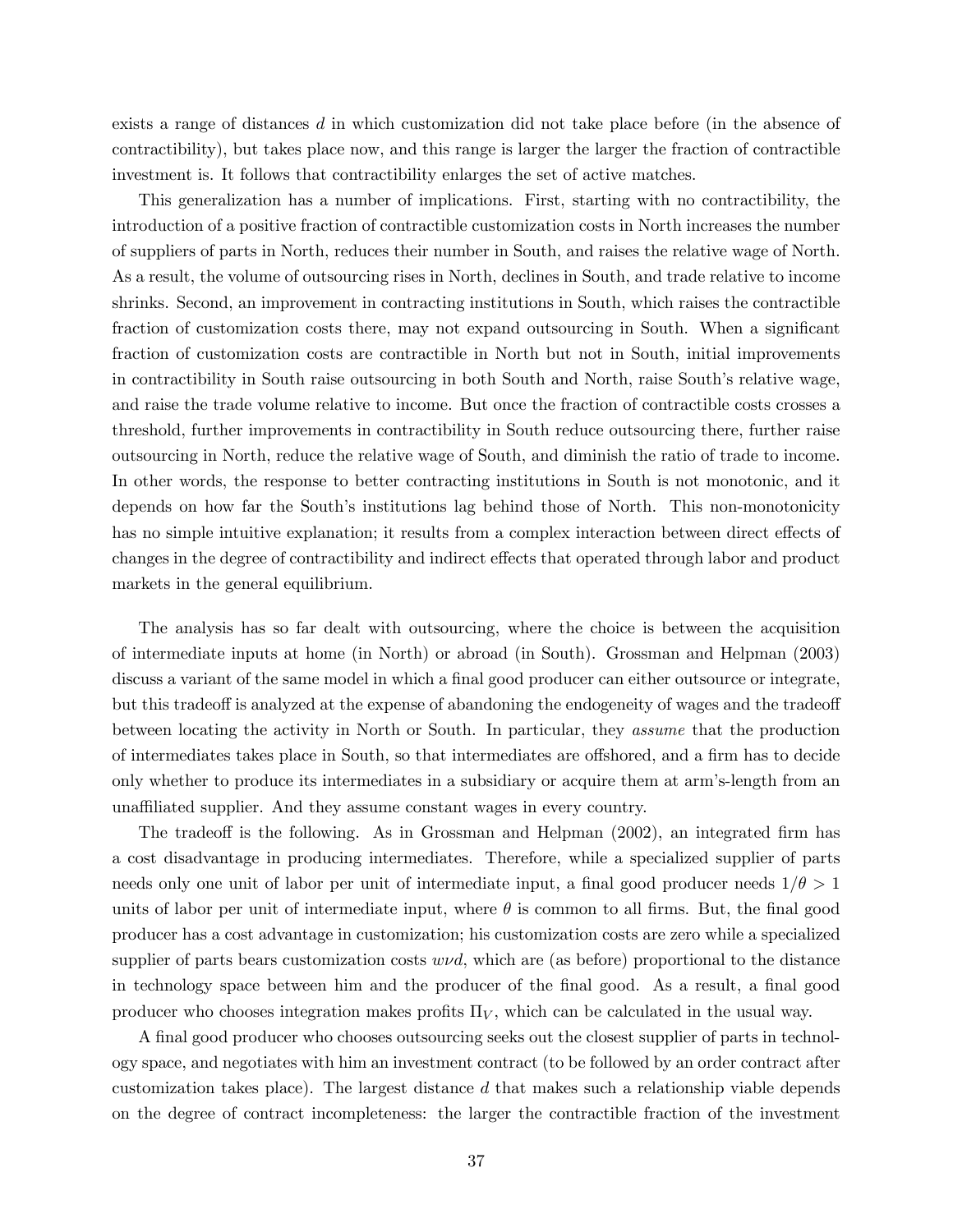

Figure 9: Choice of integration versus outsourcing depends on technological distance from input supplier

in customization, the larger this distance. If follows that the profits of an outsourcing final good producer depend on how far she is from the closest supplier of parts,  $\Pi_N(d)$ .

Figure 9 depicts the profits  $\Pi_V$  and  $\Pi_N$  (d) as functions of the distance d. Naturally,  $\Pi_V$  is flat, because it does not depend on this distance. But  $\Pi_N(d)$  is flat up to  $d_S$ , and declines gradually after a downward drop at  $d<sub>S</sub>$ , where  $d<sub>S</sub>$  is defined as the largest distance at which the supplier has an incentive to customize the input without an investment contract. The flat part results from the fact that up to distance  $d<sub>S</sub>$  the supplier's payoff from the order contract, which is independent of the distance d, exceeds the customization costs, in which case no investment contract is signed and the supplier of parts invests in customization nevertheless.<sup>79</sup> Just slightly above  $d<sub>S</sub>$ , however, the customization costs wνd exceed the supplier's payoff from the order contract, in which case the supplier of parts does not invest in customization unless an investment contract is signed, and the equilibrium investment contract allocates the customization costs equally between the supplier and the buyer of intermediate inputs. The larger the distance between the two parties the larger the contribution of the final good producer to the customization costs and the smaller her profits.

Under these circumstances there exists a critical distance  $d_O$ , which satisfies  $\Pi_N(d_O) = \Pi_V$ , such that all final good producers with  $d < d<sub>O</sub>$  prefer to outsource and all final good producers with  $d>d_O$  prefer to integrate (or exit if  $\Pi_N(d) < 0$ ). Since d is random before entry, we can use the uniform distribution of location on the circumference of the circle together with the number of intermediate input producers to calculate the expected profits of a final good producer who enters the industry. Entry proceeds until these expected profits, net of entry cost, equal zero. We can

<sup>&</sup>lt;sup>79</sup>Let  $P_S$  be the supplier's payoff from the order contract, the same for all d. Then at  $d_S$  this payoff just equals the customization costs  $w\nu ds$ , i.e.,  $w\nu ds = Ps$ .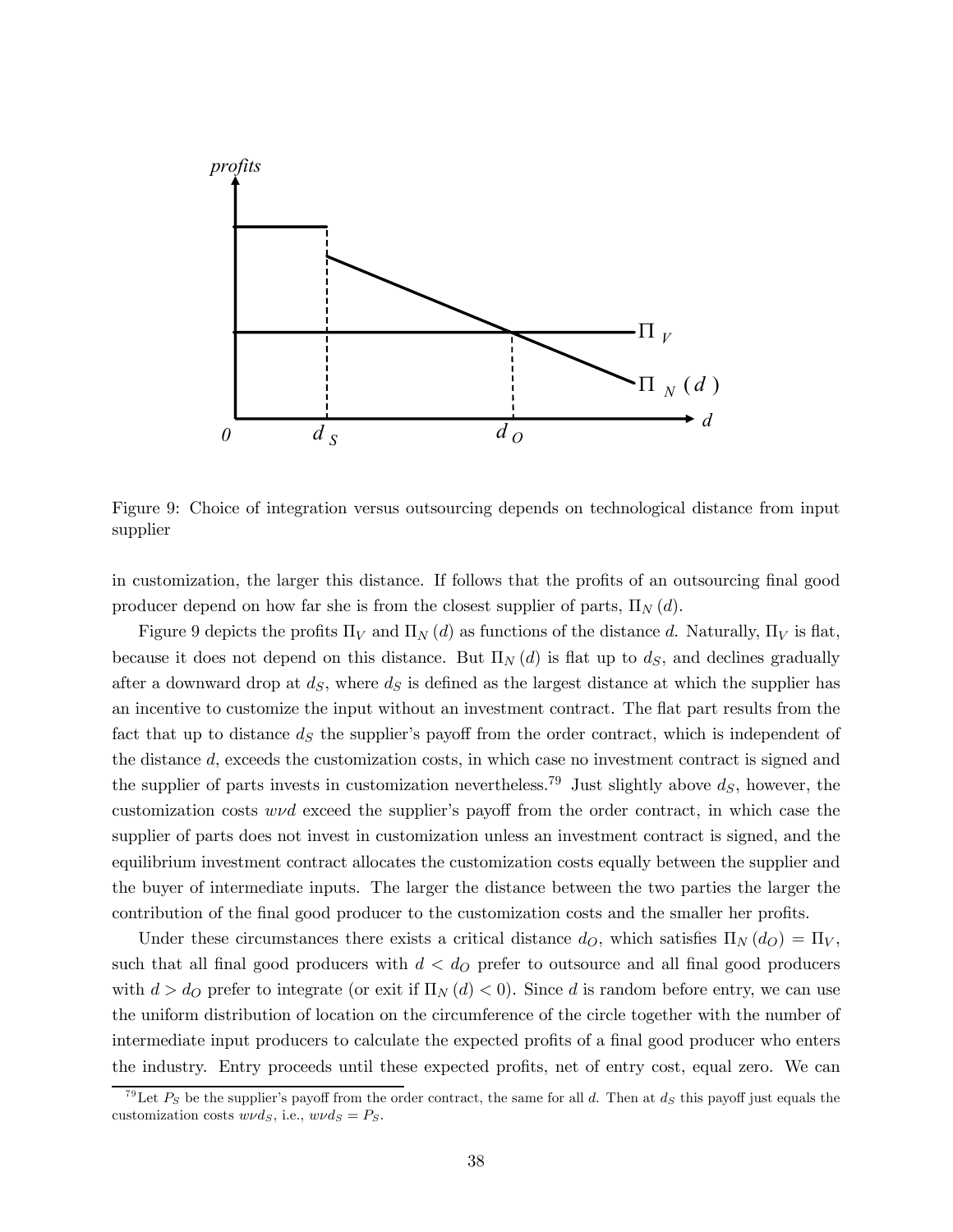similarly calculate the free entry condition for intermediate good producers.

Grossman and Helpman (2003) find that outsourcing is more prevalent in larger markets, and that the thick market effect is responsible for the positive correlation between market size and the fraction of outsourcing firms and their market share. They also find that better contracting institutions in South, which render larger fractions of the customization costs contractible, increase the prevalence of outsourcing.

Analyzing the tradeoff between outsourcing at home or abroad and the tradeoff between outsourcing or integration, provides useful insights but it gives only a partial view of organizational choices. A complete analysis requires simultaneously allowing firms to choose between outsourcing and integration in every country, thereby admitting an interaction between the offshoring decision and the internalization decision. No such analysis exists for the class of models discussed in this section, only for the model discussed in Section 3.3.

### 3.5 Ricardian Comparative Advantage

Differences across countries in legal systems and institutions that shape the enforcement of contracts, and thereby the degree of contract incompleteness, have the potential for influencing patterns of comparative costs across countries. Ricardian comparative advantage, as reflected in the cross sectoral variation in productivity levels, can arise as a result of institutional variation across countries when the relative requirement of contract-dependent inputs varies across sectors, because institutions impact costs in sectors with a larger need for contract-dependent inputs relatively more than in sectors with less need for contract-dependent inputs.

Nunn (2005) provides a detailed empirical analysis of the impact of the degree of contract incompleteness on international trade flows.<sup>80</sup> As the main representative of the degree of contract incompleteness, he uses a measure of the rule of law, which consists of a weighted average of a number of variables that gauge the effectiveness of the judiciary, its predictability, and its enforcement of contracts.<sup>81</sup> He finds that the results do not change much when this variable is replaced with other, more objective measures of the efficacy of courts.<sup>82</sup> To compute an index of contract dependence for every final good sector, Nunn uses U.S. input-output tables to compute the proportion of intermediate inputs used in every final good, and he classifies intermediates into those that are traded on an organized exchange, those that have a reference price, and those that have none of these.<sup>83</sup> He *assumes* that a good is more contract dependent the larger is the fraction of its intermediate inputs that have no organized exchange nor a reference price, or alternatively, the

 $80$ Levchenko (2004), who preceded Nunn (2005), makes related arguments. I focus on Nunn (2005), however, because he provides the sharper empirical analysis. Both Levchenko and Nunn develop simple theoretical models to guide their empirical work.

<sup>8 1</sup>These variables are estimated from subjective perceptions; see Kaufmann, Kraay and Mastruzzi (2003).

 $82$ These objective measure are from Djankov, La Porta, Lopez-de-Silanes and Shleifer (2003), and they are available for a smaller sample of countries.

<sup>&</sup>lt;sup>83</sup>The classification of inputs into those that have an organized exchange, those that have a reference price, and those that have no organized exchange and no reference price is from Rauch (1999).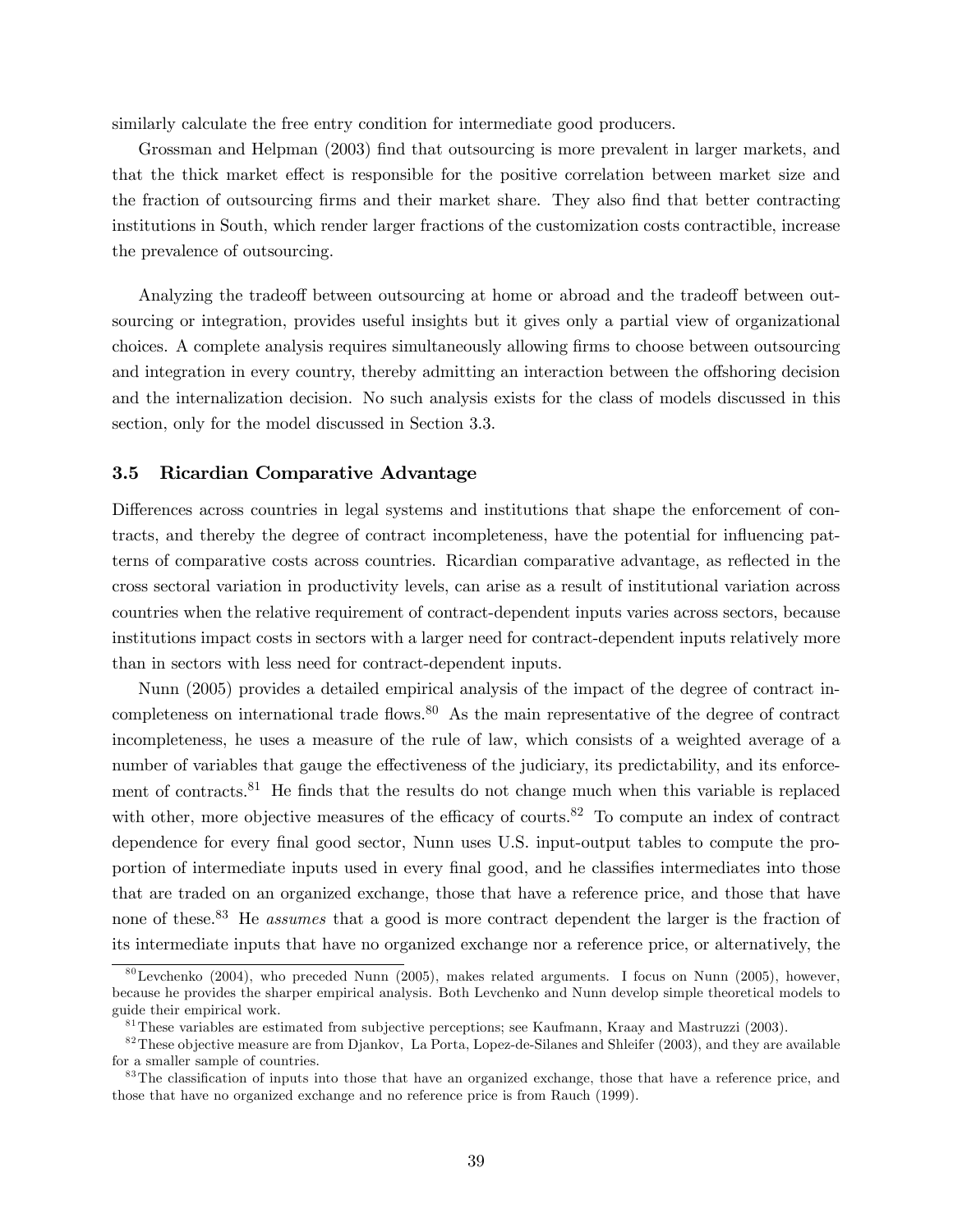larger is the fraction of its intermediate inputs that have no organized exchange only. The main empirical finding is that countries with better legal systems export relatively more in sectors that are more intensive in contract-dependent inputs. This finding is robust to controls of other determinants of trade flows, alternative specifications of the estimated equation, and alternative estimation methods. Moreover, not only has the quality of the legal system a statistically significant impact on trade flows, it also has a large economic impact. In particular, its impact, as measured by the beta coefficient, is of similar magnitude to that of human capital and physical capital combined. In other words, contracting institutions are an important source of comparative advantage.

Acemoglu, Antràs and Helpman (2006) propose a model in which Ricardian comparative advantage emerges from the interaction of contract incompleteness with the deliberate choice of technology by final good producers. In their model, a final good producer can choose how to divide the production process, so as to have many or few intermediate inputs. Every intermediate input has to be contracted for. The supplier of the input, who can be a worker in the firm or an outside supplier, has to execute a set of activities in order to produce it. A subset of these activities are contractible, while the others are not. The fraction of noncontractible activities provides a measure of contract incompleteness.

On the one hand, more sophisticated technologies – that involve more intermediate inputs in the production process – are more costly to acquire, and they may involve larger organizational costs. On the other hand, more sophisticated technologies are more productive. Using this tradeoff a final good producer makes an optimal technology choice, and this choice depends on features of the industry and the degree of contract incompleteness. Acemoglu, Antràs and Helpman (2006) find that better contracting institutions lead to the choice of more sophisticated technologies, and that the impact of contracting institutions on technology choice is relatively larger in sectors with lower elasticities of substitution across intermediate inputs, because low substitutability makes the sector more sensitive to contractual frictions. As a result, countries with better contracting institutions have a relative productivity advantage, and therefore comparative advantage, in sectors with less substitutable inputs.

Costinot (2005) proposes a different model, in which contracting institutions interact with technological features to create Ricardian comparative advantage. In his model every industry is characterized by a set of tasks that have to be performed, and these sets are exogenous. Industries are ordered by the complexity of their technology, which is measured by the number of tasks in their set. Workers are assigned to tasks. A worker has to spend a fixed amount of time to learn a particular task. As a result, there are increasing returns to scale in the performance of tasks. But a worker can shirk, and not perform his task. In the event of shirking no output is produced, because every task is essential. The degree of contract incompleteness is measured by the probability that a worker shirks, which is exogenous and independent across workers.

When a team of workers produces a product, it is efficient to assign every worker the same number of tasks. Given the size of the team, it is then possible to compute expected output per worker. The resulting optimal team size, which maximizes output per worker, is larger in more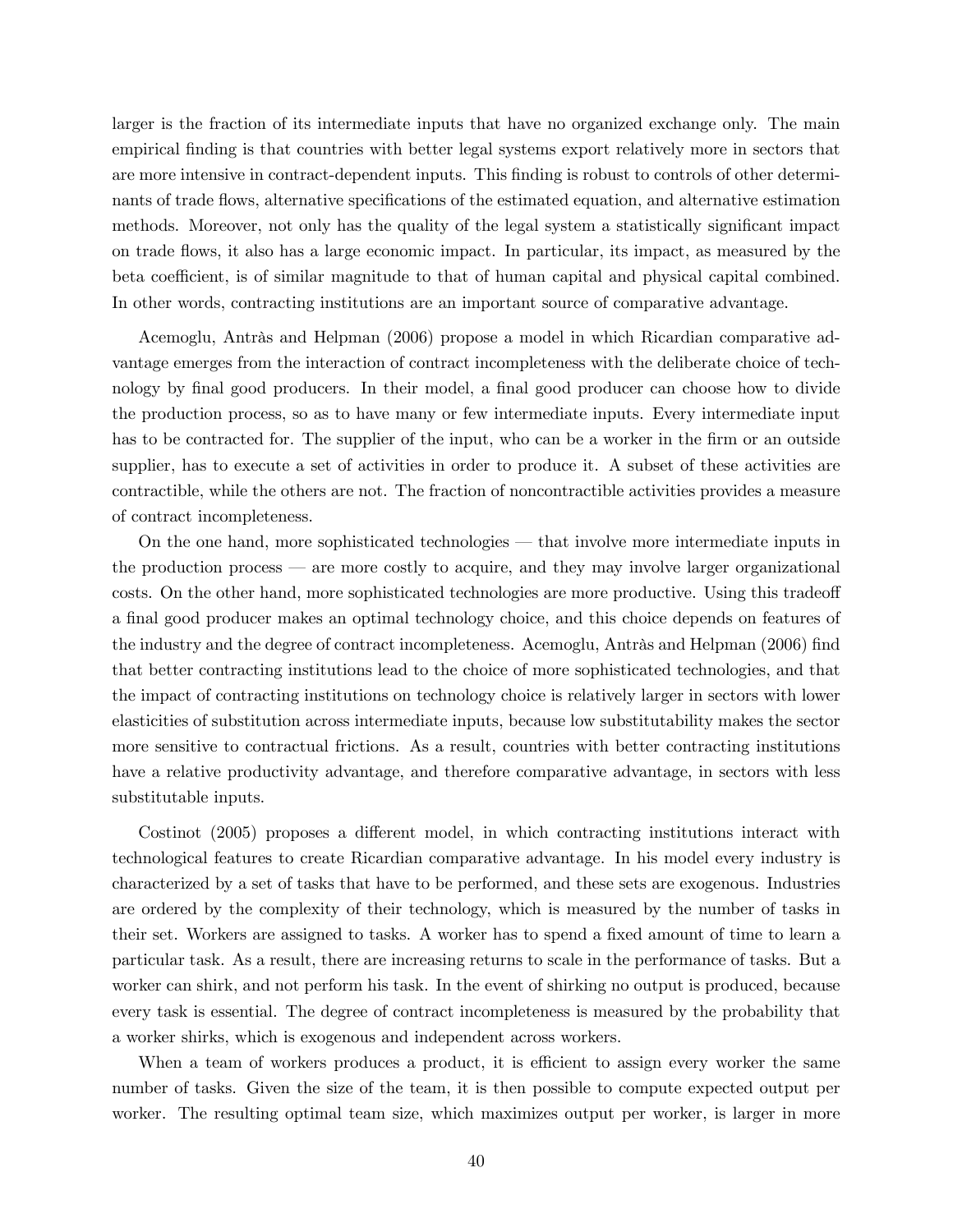complex industries and in countries with better legal institutions, in which contracts are enforced with higher probabilities. In a competitive economy better institutions raise output per worker proportionately more in more complex industries. As a result, a country with better contractenforcing institutions gains a comparative advantage in more complex industries.

## 4 Concluding Remarks

New developments in the world economy have called for new developments in the theory of international trade and foreign directed investment, designed to better understand the shifts in trade and investment patterns and the reorganization of production across national boarders. Although traditional trade theory has much to offer in explaining parts of this puzzle, such as the international fragmentation of production,<sup>84</sup> the theory had to be generalized in order to provide a better understanding of the trends in the data. Particularly acute has been the need to model different forms and degrees of involvement of business firms in foreign activities, because organizational change has been a central element in the transformation of the world economy. As a result, theoretical refinements have focused on the individual firm, studying its choices in response to its own characteristics, the nature of the industry in which it operates, and the opportunities afforded by foreign trade and investment. Important among these choices are modes of serving foreign markets and sourcing strategies.

But the theory went beyond the individual firm, studying the implications of firm behavior for the structure of an industry, and, by implication, structural differences across industries. These variations deliver new explanations for trade structure and patterns of FDI, both within and across industries. For example, they identify new sources of comparative advantage, such as the degree of heterogeneity within industries and the quality of contracting institutions.

Heterogeneity plays a key role in this literature in two ways. First, there is heterogeneity as a result of productivity differences across firms within industries, because some firms happen to be luckier than others.<sup>85</sup> Second, there is heterogeneity in organizational form. The two are related, however, because differences in productivity induce different choices for the organization of production and distribution. In this theory, trade and FDI patterns are jointly determined with organizational structures, such as sourcing and integration strategies.

Some implications of these models have been tested empirically. Examples include the sorting patterns of firms into exporters and foreign direct investors. Other implications have not been tested. These include patterns of sorting into outsourcing at home, integration at home, outsourcing abroad, and integration abroad, because this cannot be done with the available data sets. More generally, hypotheses that require detailed firm-level data about trade in different types of products, such as intermediate inputs versus final goods, and whether this trade takes place within the boundary of the firm or at arm's-length, cannot be examined. The theoretical models point out,

 $84$ See Jones (2000).

 $85$ The empirical literature supports the view that causality goes from productivity to, say, exports, rather than the other way around; see, for example, Bernard and Jensen (1999) and Clerides, Lach and Tybout (1998).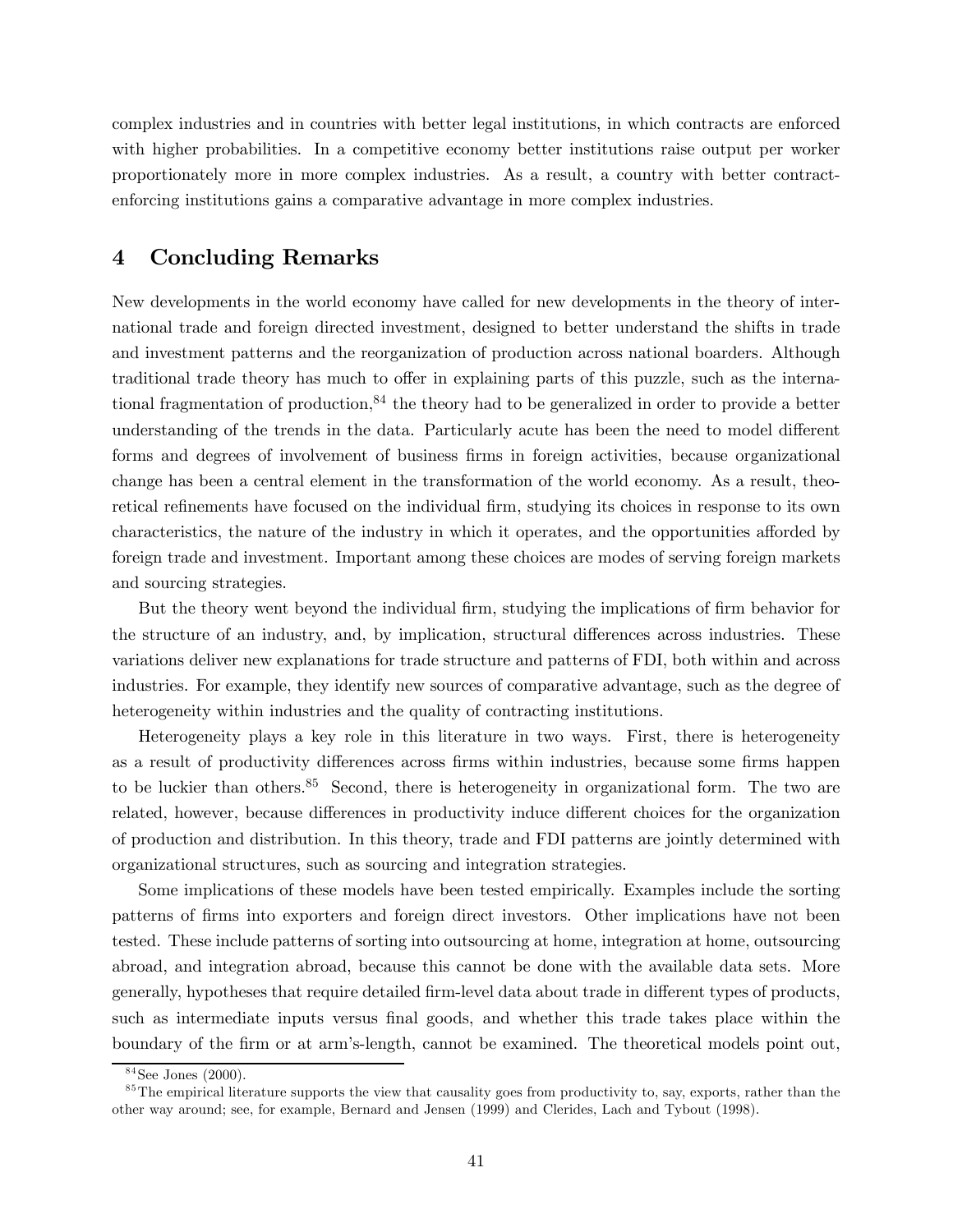however, what additional data need to be collected in order to improve the empirical analysis. Since this is still a lively area of research, we can expect to see much more theoretical and empirical work on these topics.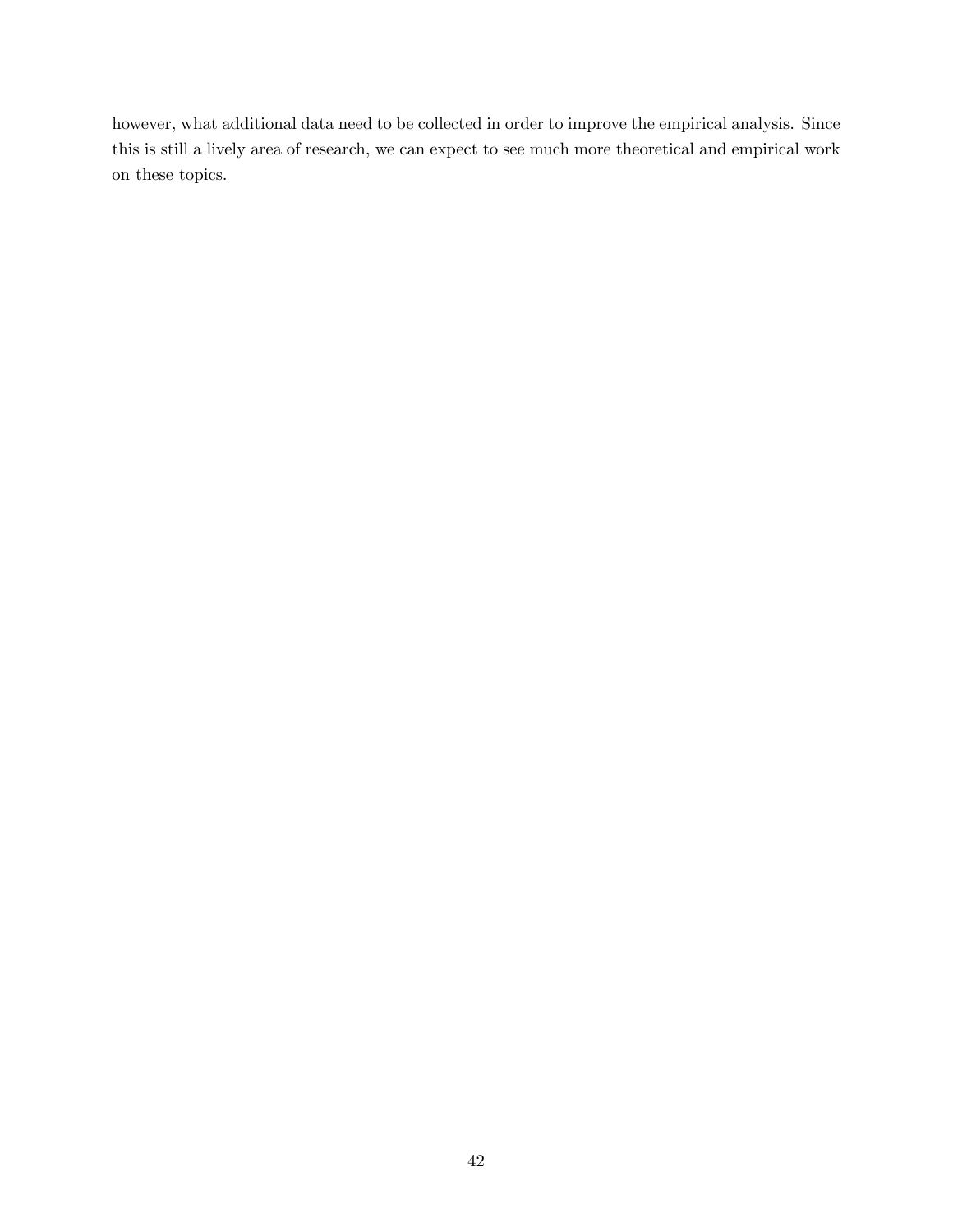# References

- [1] Abraham, Katharine G. and Susan K. Taylor (1996), "Firms' Use of Outside Contractors: Theory and Evidence," Journal of Labor Economics 14, pp. 394-424.
- [2] Acemoglu, Daron, Pol Antràs and Elhanan Helpman (2006), "Contracts and Technology Adoption," mimeo, Harvard University.
- [3] Amiti, Mary and Shang-Jin Wei (2005), "Fear of Service Outsourcing: Is It Justified?" Economic Policy 20, pp. 307-347.
- [4] Anderson, James E. and Eric van Wincoop (2004), "Trade Costs," Journal of Economic Literature XLII, pp.691-751.
- [5] Antràs, Pol (2003), "Firms, Contracts, and Trade Structure," Quarterly Journal of Economics 118, pp. 1375-1418.
- [6] Antràs, Pol (2005), "Incomplete Contracts and the Product Cycle," American Economic Review (forthcoming).
- [7] Antràs, Pol and Elhanan Helpman (2004), "Global Sourcing," Journal of Political Economy 112, pp. 552-580.
- [8] Aw, Bee-Yan, Sukkyun Chung and Mark J. Roberts (2000), "Productivity and Turnover in the Export Market: Micro-level Evidence from the Republic of Korea and Taiwan (China)," World Bank Economic Review 14, pp. 65-90.
- [9] Axtell, Robert L. (2001), "Zipf Distribution of US Firm Sizes," Science 293, pp. 1818-1820.
- [10] Baldwin, John R. and Wulong Gu (2003), "Export Market Participation and Productivity Performance in Canadian Manufacturing," Canadian Journal of Economics 36, pp. 634-657.
- [11] Baldwin, Richard E. (1988), "Hysteresis in Import Prices: The Beachhead Effect," American Economic Review 78, pp. 773-785.
- [12] Baldwin, Richard E. (2005), "Heterogeneous Firms and Trade: Testable and Untestable Properties of the Melitz model," NBER Working Paper No. 11471.
- [13] Baldwin, Richard E. and Paul R. Krugman (1989), "Persistent Trade Effects of Large Exchange Rate Shocks," Quarterly Journal of Economics CIV, pp. 635-654.
- [14] Bamford, James (1994), "Driving America to Tiers," Financial World, November 8, pp. 24-27.
- [15] Bardi, Edward J. and Tracey, Michael (1991), "Transportation Outsourcing: A Survey of U.S. Practices," International Journal of Physical Distribution and Logistics Management 21, pp. 15-21.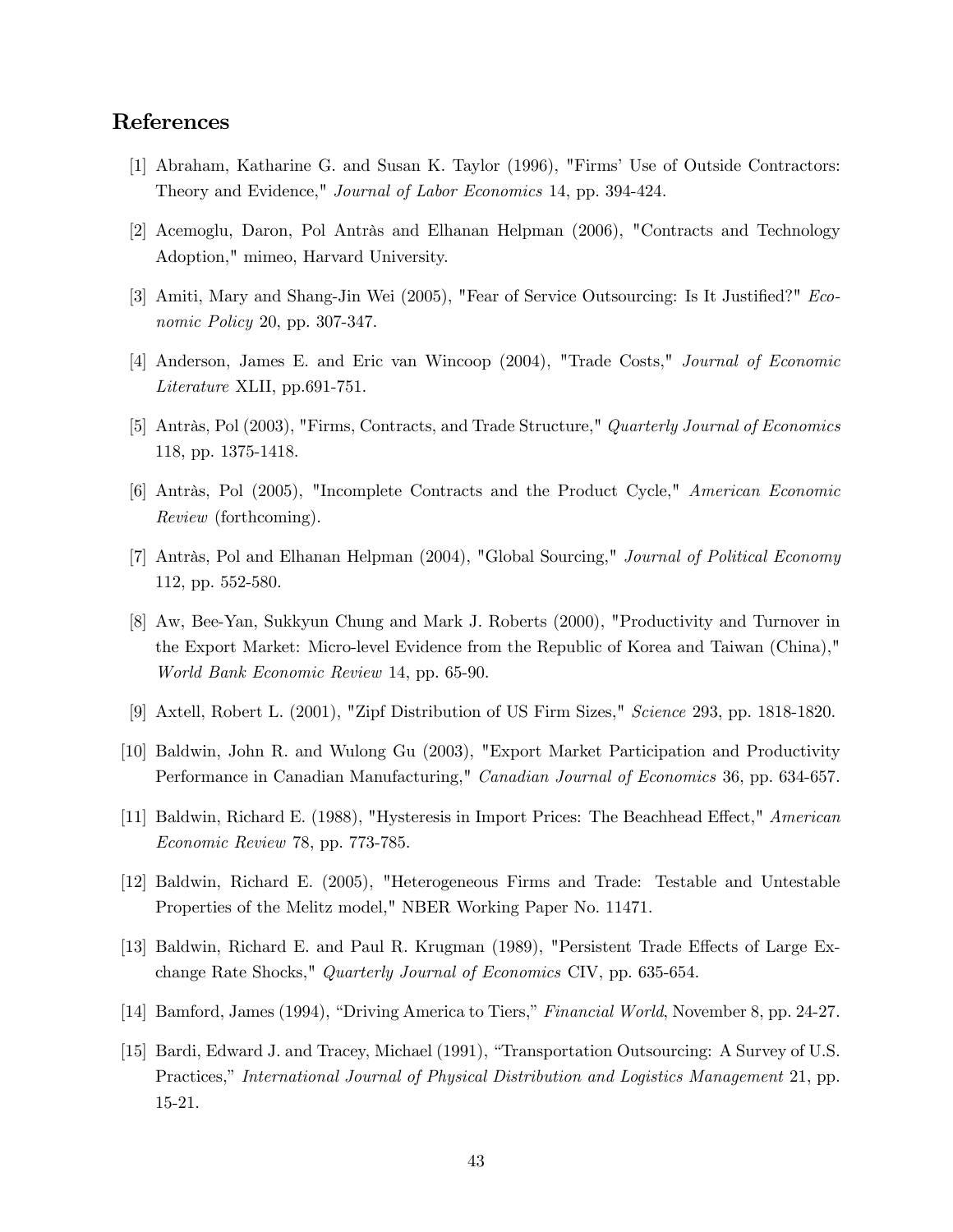- [16] Bartel, Ann, Saul Lach and Nachum Sicherman (2005), "Outsourcing and Technological Change," NBER Working Paper No. 11158.
- [17] Bernard, Andrew B., Jonathan Eaton, J. Bradford Jensen, and Samuel Kortum (2003), "Plants and Productivity in International Trade," American Economic Review 93, pp. 1268- 1290.
- [18] Bernard, Andrew B. and J. Bradford Jensen (1999), "Exceptional Exporter Performance: Cause, Effect, or Both?" Journal of International Economics 47, pp. 1-25.
- [19] Bernard, Andrew B. and J. Bradford Jensen (2004), "Why Some Firms Export," Review of Economics and Statistics 86, pp. 561-569.
- [20] Bernard, Andrew B., J. Bradford Jensen and Peter K. Schott (2005), "Importers, Exporters, and Multinationals: A Portrait of Firms in the U.S. that Trade Goods," NBER Working Paper 11404.
- [21] Bernard, Andrew B., Stephen Redding and Peter K. Schott (2005), "Comparative Advantage and Heterogeneous Firms," mimeo, Yale University.
- [22] Bhagwati, Jagdish, Arvind Panagariya and T.N. Srinivasan (2005), "The Muddles over Outsourcing," Journal of Economic Perspectives 18, pp. 93-114.
- [23] Bolton, Patrick and Mathias Dewatripont (2005), Contract Theory (Cambridge, MA: The MIT Press).
- [24] Borga, Maria and William J. Zeile (2004), "International Fragmentation of Production and Intrafirm Trade of U.S. Multinational Companies," Bureau of Economic Analysis Working Paper WP2004-02.
- [25] Bustos, Paula (2005), "Rising Wage Inequality in the Argentinean Manufacturing Sector: The Impact of Trade and Foreign Direct Investment on Technology and Skill Upgrading," mimeo, Harvard University.
- [26] Campa, Jose and Linda S. Goldberg (1997), "The Evolving External Orientation of Manufacturing Industries: Evidence from Four Countries," Federal Reserve Bank of New York Economic Policy Review 4, pp. 79-99.
- [27] Campbell, Jeffrey R. and Hugo A. Hopenhayn (2005), "Market Size Matters," Journal of Industrial Economics LIII, pp. 1-25.
- [28] Clerides, Sofronis K., Saul Lach and James R. Tybout (1998), "Is Learning by Exporting Important? Micro-Dynamic Evidence form Colombia, Mexico, and Morocco," Quarterly Journal of Economics CXIII, pp. 903-947.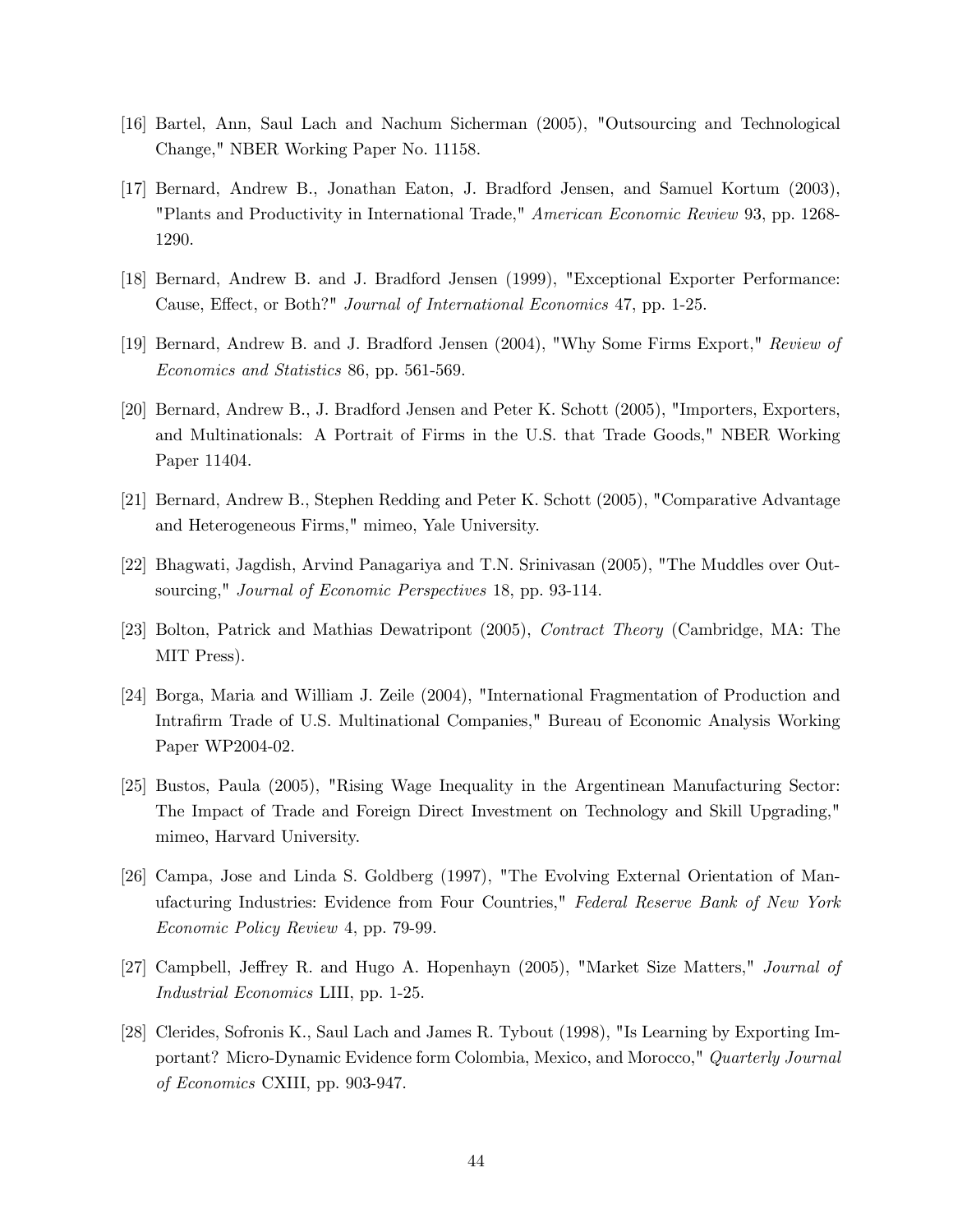- [29] Costinot, Arnaud (2005), "Contract Enforcement, Division of Labor, and the Pattern of Trade," mimeo, Princeton University.
- [30] Das, Mita, Mark J. Roberts and James R. Tybout (2005), "Market Entry Costs, Producer Heterogeneity and Export Dynamics," updated version of NBER Working Paper No. 8629, September 2001.
- [31] 2004.
- [32] Davis, Donald and David Weinstein (2001), "An Account of Global Factor Trade," American Economic Review 91, pp. 1423-1453.
- [33] Delgado, Miguel A., Jose C. Fariñas, and Sonia Ruano (2002), "Firm Productivity and Export Markets: A Non-Parametric Approach," Journal of International Economics 57, pp. 397-422.
- [34] Dixit, A. (1989), "Hysteresis, Import Penetration, and Exchange Rate Pass-Through," Quarterly Journal of Economics CIV, pp. 205-228.
- [35] Djankov, Simeon, Rafael La Porta, Florencio Lopez-de-Silanes and Andrei Shleifer (2003), "Courts," Quarterly Journal of Economics 118, pp. 453-517.
- [36] Eaton, Jonathan, Samuel Kortum and Francis Kramarz (2004), "Dissecting Trade: Firms, Industries, and Export Destination," American Economic Review (Papers and Proceedings) 94, pp. 150-154.
- [37] Ekholm, Karolina, Rikard Forslid, and James R. Markusen (2004), "Export-Platform Foreign Direct Investment," mimeo, University of Colorado.
- [38] Fan, Joseph P. H., and Larry H. P. Lang (2000), "The Measurement of Relatedness: An Application to Corporate Diversification," Journal of Business 73, pp. 629-660.
- [39] Feenstra, Robert C. (1998), "Integration of Trade and Disintegration of Production in the Global Economy," Journal of Economic Perspectives 12, pp. 31-50.
- [40] Feenstra, Robert C. (2003), Advanced International Trade (Princeton: Princeton University Press).
- [41] Feenstra, Robert C. and Gordon H. Hanson (1996), "Globalization, Outsourcing, and Wage Inequality," American Economic Review 86, pp. 240-245.
- [42] Feenstra, Robert C. and Gordon H. Hanson (2005), "Ownership and Control in Outsourcing to China: Estimating the Property-Rights Theory of the Firm," Quarterly Journal of Economics 120, pp. 729—761.
- [43] Feenstra, Robert C. and Barbara J. Spencer (2005), "Contractual Versus Generic Outsourcing: The Role of Proximity," mimeo, University of California, Davis.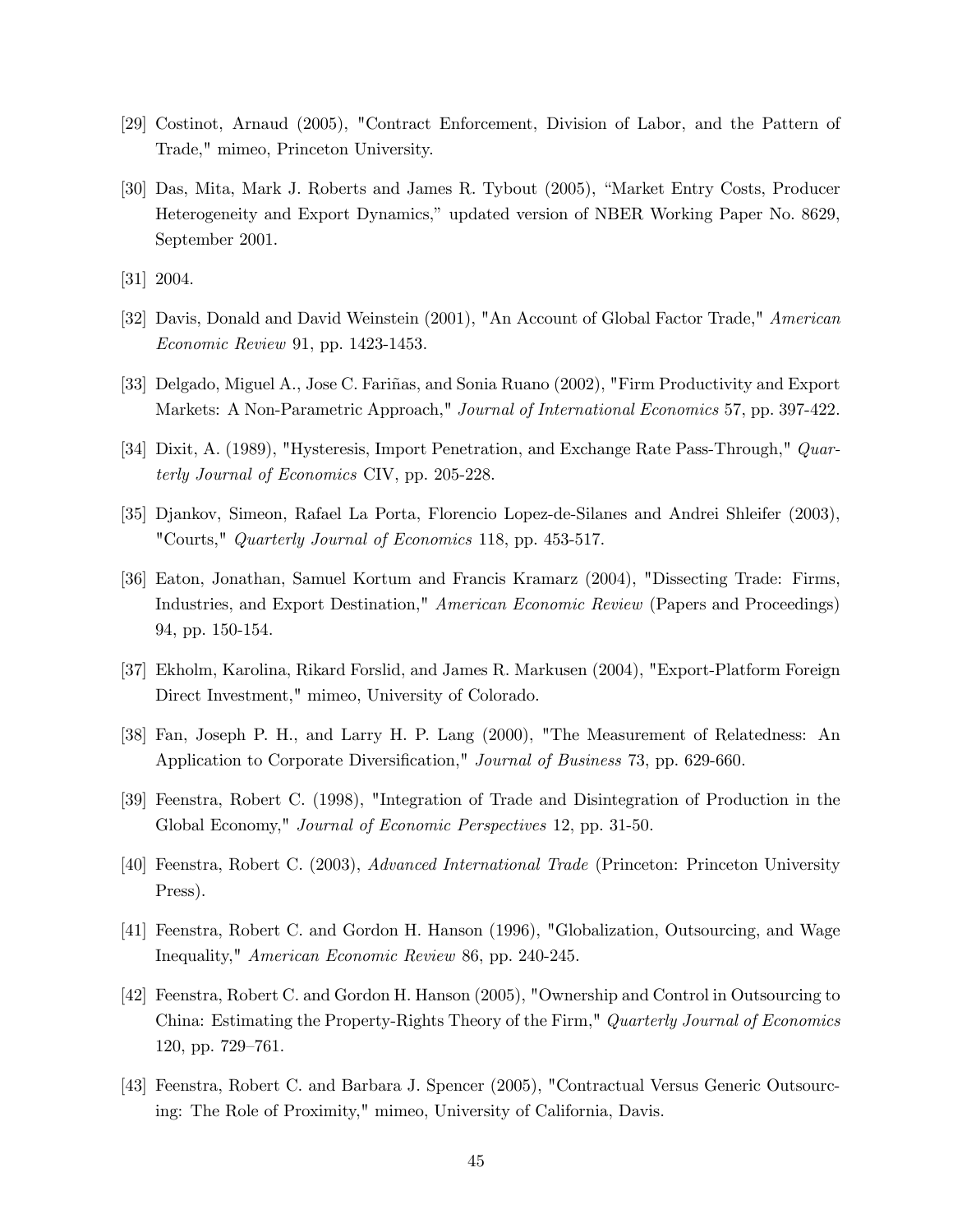- [44] Feinberg, Susan E. and Michael P. Keane (2003), "Accounting for the Growth of MNC-Based Trade Using a Structural Model of U.S. MNCs," mimeo, Yale University.
- [45] Feinberg, Susan E. and Michael P. Keane (2005), "Tariff Effects on MNC Decisions to Engage in Intra-Firm and Arms-Length Trade," mimeo, Yale University.
- [46] Gardner, Elizabeth (1991), "Going On Line with Outsiders," Modern Healthcare 21, pp. 35-47.
- [47] Girma, Sourafel, Holger Görg, and Eric Strobl (2004), "Exports, International Investment, and Plant Performance: Evidence from a Non-Parametric Test," Economics Letters 83, pp. 317-324.
- [48] Girma, Sourafel, Richard Kneller, and Mauro Pisu (2005), "Exports versus FDI: An Empirical Test," Review of World Economics 141, pp. 193-218.
- [49] Grossman, Sanford J., and Oliver D. Hart (1986), "The Costs and Benefits of Ownership: A Theory of Vertical and Lateral Integration," Journal of Political Economy 94, pp. 691-719.
- [50] Grossman, Gene M. and Elhanan Helpman (2002), "Integration versus Outsourcing in Industry Equilibrium," Quarterly Journal of Economics 117, pp. 85-120.
- [51] Grossman, Gene M. and Elhanan Helpman (2003), "Outsourcing versus FDI in Industry Equilibrium," *Journal of the European Economic Association* 1 (Papers and Proceedings), pp. 317-327.
- [52] Grossman, Gene M. and Elhanan Helpman (2004), "Managerial Incentives and the International Organization of Production," Journal of International Economics 63, pp. 237-262.
- [53] Grossman, Gene M. and Elhanan Helpman (2005), "Outsourcing in a Global Economy," Review of Economic Studies 72, pp. 135-159.
- [54] Grossman, Gene M., Elhanan Helpman and Adam Szeidl (2005a), "Complementarities Between Outsourcing and Foreign Sourcing," American Economic Review (Papers and Proceedings) 95, pp. 19-24..
- [55] Grossman, Gene M., Elhanan Helpman and Adam Szeidl (2005b), "Optimal Integration Strategies for the Multinational Firm," Journal of International Economics (forthcoming).
- [56] Hanson, Gordon H., Raymond J. Mataloni, Jr. and Matthew J. Slaughter (2001), "Expansion Strategies of U.S. Multinational Corporations," Brookings Trade Forum 2001, 245-294.
- [57] Hanson, Gordon H., Raymond J. Mataloni, Jr. and Matthew J. Slaughter (2004), "Vertical Production Networks in Multinational Firms," Review of Economics and Statistics (forthcoming).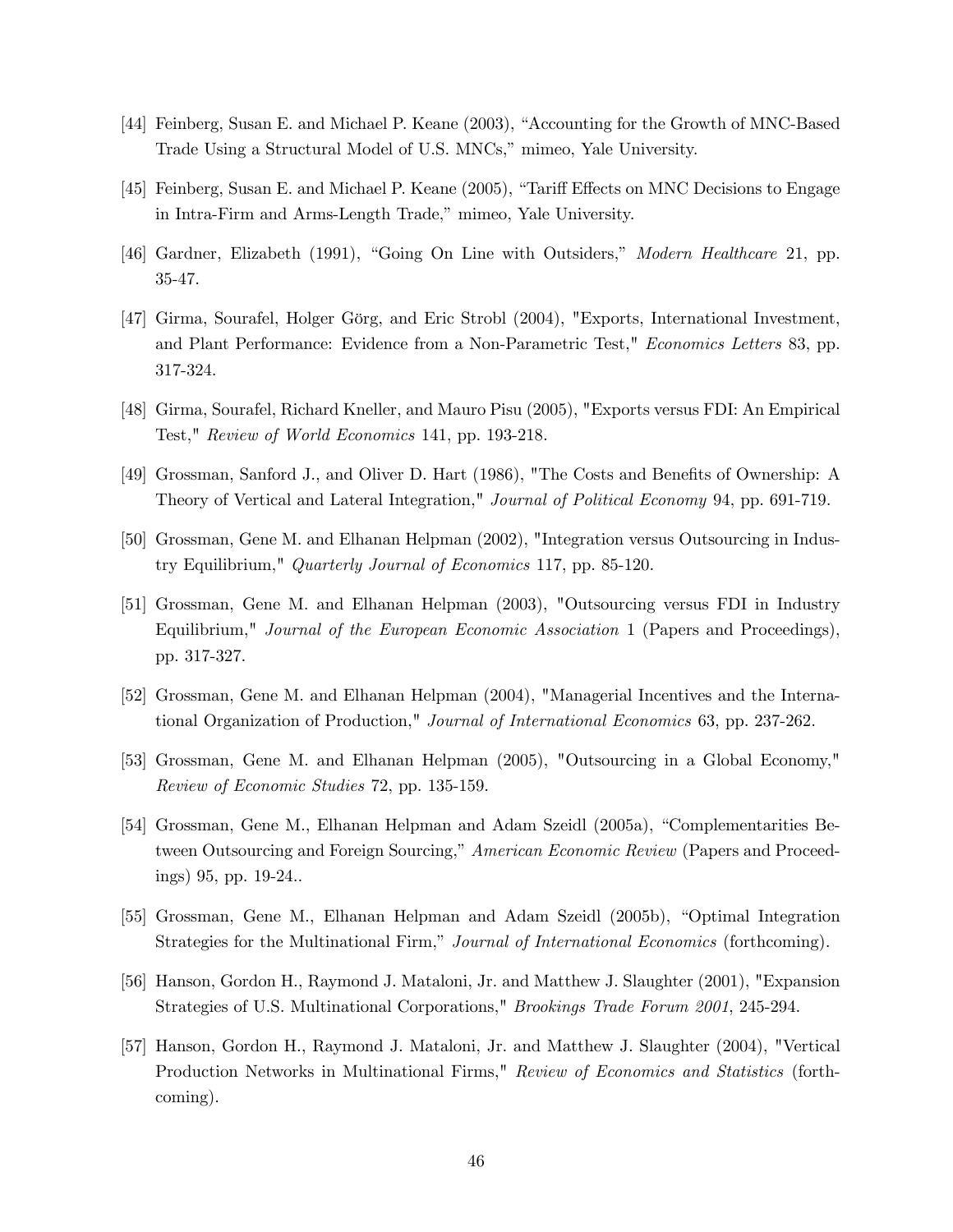- [58] Hart, Oliver (1995), Firms, Contracts, and Financial Structure (Oxford: Oxford University Press).
- [59] Hart, Oliver and John Moore (1990), "Property Rights and the Nature of the Firm," Journal of Political Economy 98, pp. 1119-1158.
- [60] Head, Keith and John Ries (2003), "Heterogeneity and the FDI versus Export Decision of Japanese Manufacturers," Journal of the Japanese and International Economies 17, pp. 448- 467.
- [61] Helper, Susan (1991), "Strategy and Irreversibility in Supplier Relations: The Case of the U.S. Automobile Industry," Business History Review 65, pp. 781-824.
- [62] Helpman, Elhanan (1981), "International Trade in the Presence of Product Differentiation, Economies of Scale and Monopolistic Competition: A Chamberlin-Heckscher-Ohlin Approach," Journal of International Economics 11, pp. 305-340.
- [63] Helpman, Elhanan, and Paul R. Krugman (1985), Market Structure and Foreign Trade (Cambridge, MA: The MIT Press).
- [64] Helpman, Elhanan, Marc J. Melitz and Stephen R. Yeaple (2004), "Export versus FDI with Heterogeneous Firms," American Economic Review 94, pp. 300-316.
- [65] Helpman, Elhanan, Marc J. Melitz and Yona Rubinstein (2004), "Trading Partners and Trading Volumes," mimeo, Harvard University.
- [66] Holmes, Thomas J. (1999), "Localization of Industry and Vertical Disintegration," Review of Economics and Statistics 81, pp. 314-325.
- [67] Holmstrom, Bengt, and Paul Milgrom (1994), "The Firm as an Incentive System," American Economic Review 84, pp. 972-991.
- [68] Hopenhayn, Hugo (1992), "Entry, Exit, and Firm Dynamics in Long Run Equilibrium," Econometrica 60, pp. 1127-1150.
- [69] Hubbard, Thomas N. (2001), "Contractual Form and Market Thickness in Trucking," RAND Journal of Economics 32, pp. 369-386.
- [70] Hummels, David, Jun Ishii, and Kei-Mu Yi (2001), "The Nature and Growth of Vertical Specialization in World Trade," Journal of International Economics 54, pp. 75-96.
- [71] Jean, Sébastien (2002), "International Trade and Firms' Heterogeneity under Monopolistic Competition," Open Economies Review 13, pp. 291-311.
- [72] Jones, Ronald W. (2000), Globalization and the Theory of Input Trade (Cambridge, MA: The MIT Press).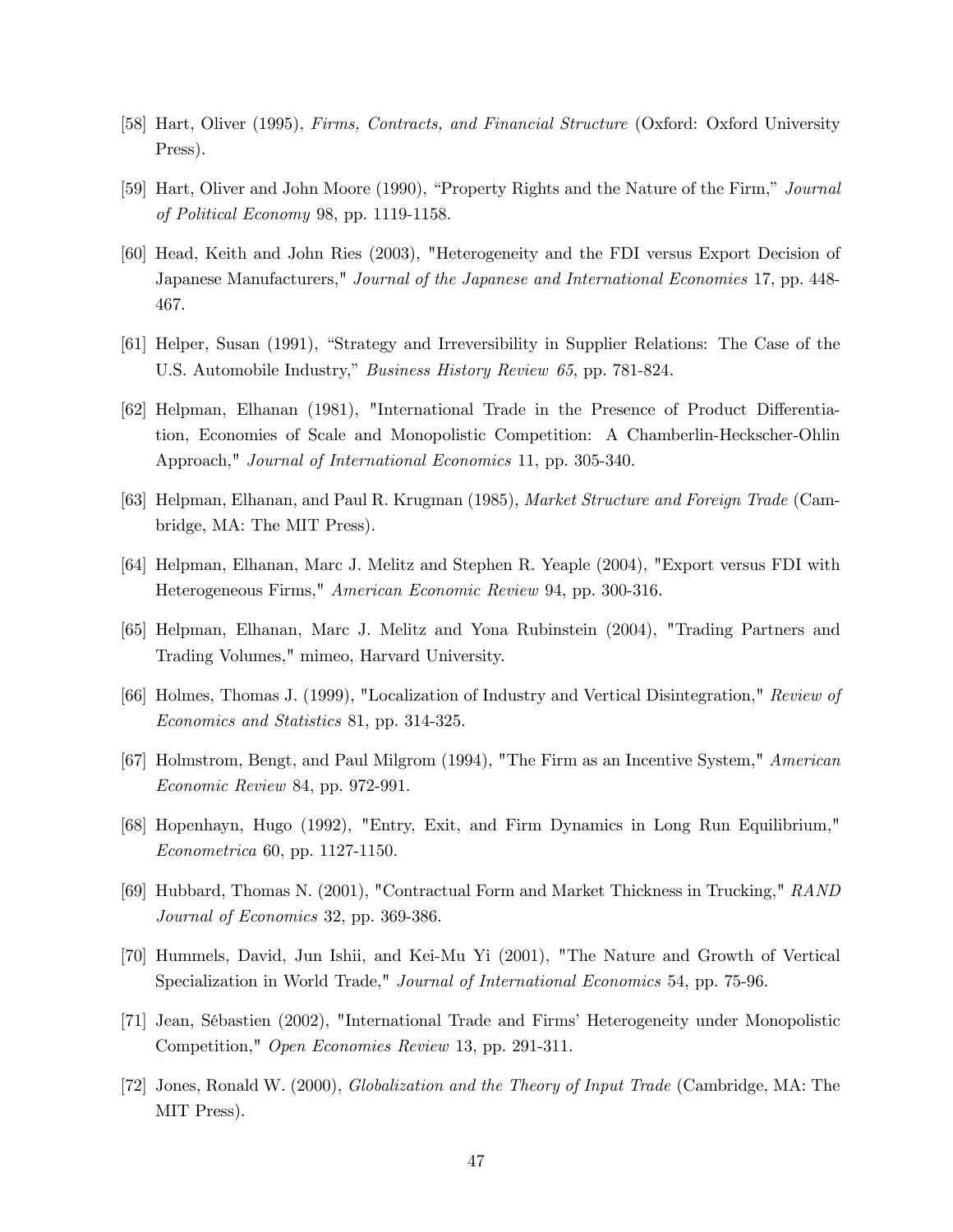- [73] Kaufmann, Daniel, Art Kraay and Massimo Mastruzzi (2003), "Government Matters III: Governance Indicators for 1996-2002," mimeo, World Bank.
- [74] Landefeld, J. Steve and Raymond Mataloni (2004), "Offshore Outsourcing and Multinational Companies," presentation at the Brookings Institution.
- [75] Levchenko, Andrei A. (2004), "Institutional Quality and International Trade," IMF Working Paper WP/04/231.
- [76] Marin, Dalia and Thierry Verdier (2005), "Corporate Hierarchies and International Trade," mimeo, University of Munich.
- [77] McLaren, John (2000), "'Globalization' and Vertical Structure," American Economic Review 90, pp. 1239-1254.
- [78] Melitz, Marc J. (2003), "The Impact of Trade on Intra-Industry Reallocations and Aggregate Industry Productivity," Econometrica 71, pp. 1695-1725.
- [79] Melitz, Marc J. and Gianmarco I.P Ottaviano (2005), "Market Size, Trade, and Productivity," NBER Working Paper 11393.
- [80] Montagna, Catia (2001), "Efficiency Gaps, Love of Variety and International Trade," Economica 68, pp.27-44.
- [81] Neary, J. Peter (2003), "Globalization and Market Structure," Journal of the European Economic Association (Papers and Proceedings, Presidential Address) 1, pp. 245-271.
- [82] Nunn, Nathan (2005), "Relationship-Specificity, Incomplete Contracts, and the Pattern of Trade," mimeo, University of Toronto.
- [83] Ottaviano, Gianmarco I.P., Takatoshi Tabuchi and Jacques-François Thisse (2002), "Agglomeration and Trade Revisited," International Economic Review 43, pp. 409-436.
- [84] Puga, Diego, and Daniel Trefler (2002), "Knowledge Creation and Control in Organizations," NBER Working Paper No. 9121.
- [85] Qiu, Larry D. and Barbara J. Spencer (2002), "Keiretsu and Relationship-Specific Investments: Implications for Market-Opening Policies," Journal of International Economics 58, pp. 49-79.
- [86] Rauch, James E. (1999), "Networks versus Markets in International Trade," Journal of International Economics 48, pp. 7-35.
- [87] Rauch, James E. and Vitor Trindade (2003), "Information, International Substitutability, and Globalization," American Economic Review 93, pp. 775-791.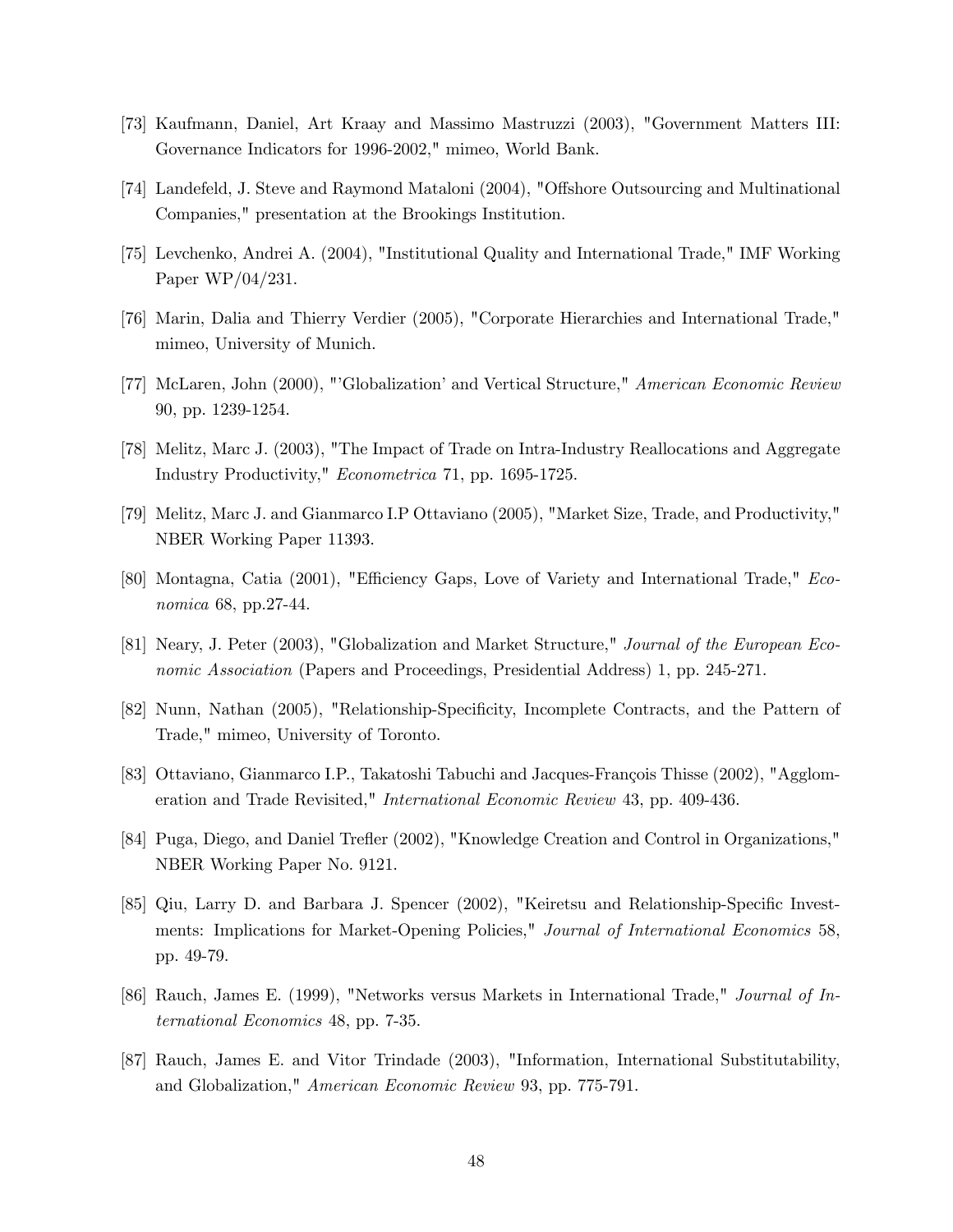- [88] Roberts, Mark J. and James R. Tybout (1997), "The Decision to Export in Colombia: An Empirical Model of Entry with Sunk Costs," American Economic Review 87, pp. 545-564.
- [89] Spencer, Barbara J. (2005), "International Outsourcing and Incomplete Contracts," Canadian Journal of Economics 38, pp. 1107-1135.
- [90] Spencer, Barbara J. and Larry D. Qiu (2001), "Keiretsu and Relationship-Specific Investments: Barrier to Trade?" International Economic Review 42, pp. 871-901.
- [91] Strauss-Kahn, Vanessa (2003), "The Role of Globalization in the Within-Industry Shift Away from Unskilled Workers in France," NBER Working Paper No. 9716.
- [92] Syverson, Chad (2004), "Product Substitutability and Productivity Dispersion," Review of Economics and Statistics 86, pp. 534-550.
- [93] Syverson, Chad (2005), "Prices, Spatial Competition, and Heterogeneous Producers: An Empirical Test," mimeo, University of Chicago.
- [94] Tempest, Rone (1996), "Barbie and the World Economy," Los Angeles Times, September 22, pp. A1 and A12.
- [95] The Economist (1991), "The Ins and Outs of Outsourcing," August 31, pp. 54-56.
- [96] Trefler, Daniel (2004), "The Case of the Missing Trade and Other Mysteries," American Economic Review 85, pp. 1029-1046.
- [97] Trefler, Daniel (2004), "The Long and Short of the Canada-U.S. Free Trade Agreement," American Economic Review 94, pp. 870-895.
- [98] Tybout, James R. and M. Daniel Westbrook (1995), "Trade Liberalization and the Dimensions of Efficiency Changes in Mexican Manufacturing Industries," Journal of International Economics 39, pp. 53-78.
- [99] UNCTAD (1998), World Investment Report: Trends and Determinants (New York and Geneva: United Nations Conference on Trade and Development).
- [100] UNCTAD (2002), World Investment Report: Transnational Corporations and Export Competitiveness (New York and Geneva: United Nations Conference on Trade and Development).
- [101] UNCTAD (2004), World Investment Report: The Shift Towards Services (New York and Geneva: United Nations).
- [102] Vernon, Raymond (1966), "International Investment and International Trade in the Product Cycle," Quarterly Journal of Economics 80, pp. 190-207.
- [103] WTO (1998), Annual Report 1998 (Geneva: World Trade Organization Conference on Trade and Development).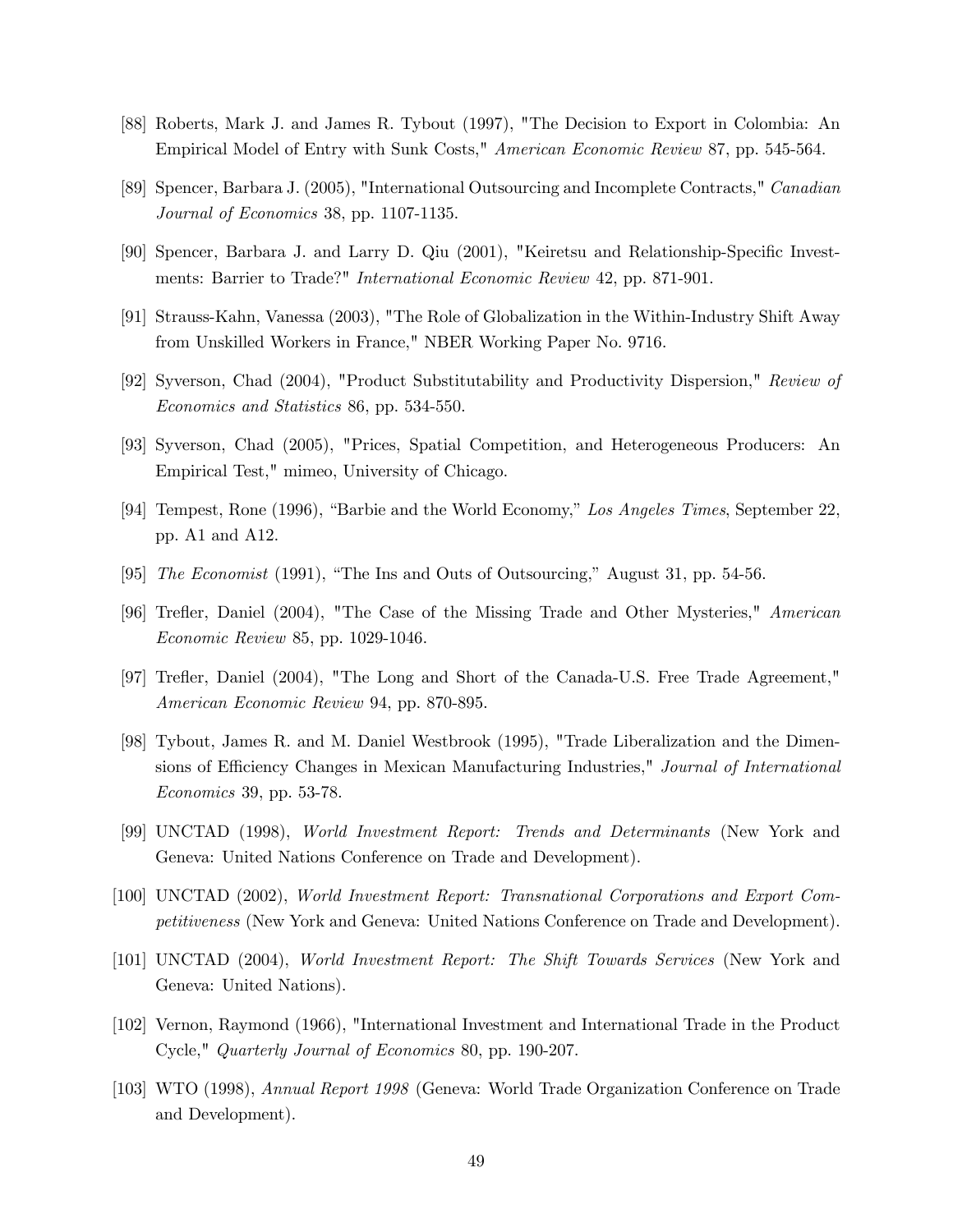- [104] WTO (2004), Annual Report 2004 (Geneva: World Trade Organization Conference on Trade and Development).
- [105] Yeaple, Stephen R. (2003), "The Complex Integration Strategies of Multinationals and Cross Country Dependencies in the Structure of Foreign Direct Investment," Journal of International Economics 60, pp. 293-314.
- [106] Yeats, Alexander J. (2001), "Just How Big Is Global Production Sharing?" in Arndt, Sven W. and Henryk Kierzkowski, eds., Fragmentation: New Production Patterns in the World Economy (Oxford: Oxford University Press).